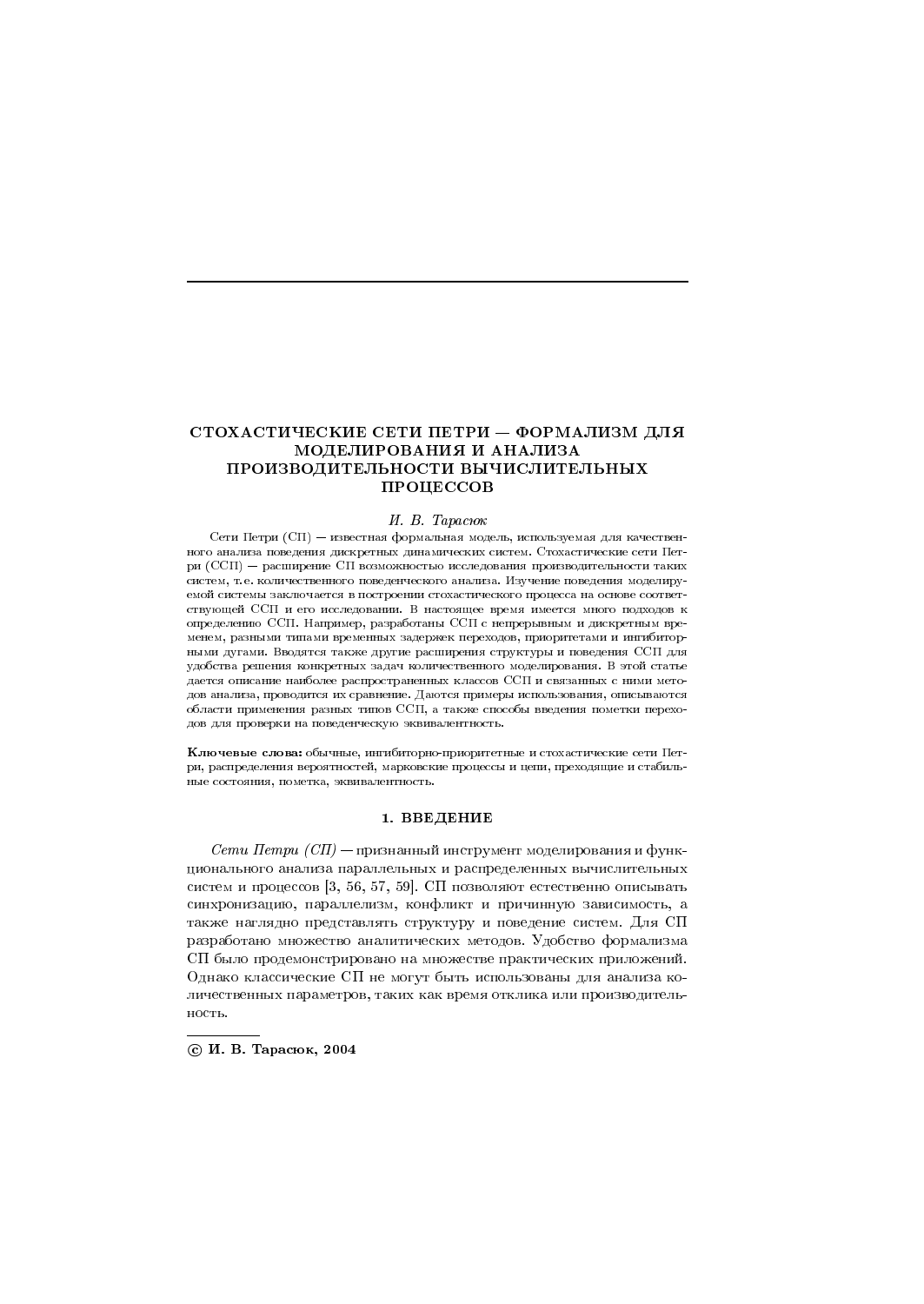Поэтому были разработаны временные сети Петри (ВСП) [50, 55], дополнение базовой модели СП временными спецификациями. ВСП используются для построения всех возможных протоколов функционирования систем с учетом временных ограничений. Затем проводится анализ таких историй выполнения. Было предложено множество типов ВСП, в которых время различным образом ассоциировалось с местами [61], переходами [50], дугами сетей или даже фишками, в случае высокоуровневых моделей с цветными фишками [5, 40]. Однако наибольшее распространение получили ВСП с временными ограничениями на переходы, поскольку они представляют активности (действия) моделируемых систем, а действия требуют времени для выполнения. Были определены ВСП с разными видами временных задержек: детерминированными [54, 58, 60, 61, 76] или недетерминированными (чаще интервальными) [5, 6, 8, 11, 50], заданными натуральными или неотрицательными действительными числами. Хотя модели с детерминированными задержками проще анализировать, они менее применимы на практике, так как в реальных системах длительности действий обычно варьируются. Поэтому во многих работах, посвященных ВСП, стали использоваться ВСП с задержками переходов, заданными временными интервалами. В [7, 9] приводятся сравнения различных способов введения времени в модель СП. Платой за введение времени стала неразрешимость многих свойств ВСП вследствие изменения характера их функционирования под влиянием временных ограничений. Из-за того, что переходы ВСП должны ждать определенное количество шагов, отдельные ветви вычислений исходной СП остаются нереализованными в ВСП. С другой стороны, временные задержки порождают множество новых вариантов функционирования ВСП. Поэтому структура графа достижимости ВСП существенно отличается от графа исходной СП. В целом, анализ ВСП довольно сложен из-за того, что при определении следующего состояния системы необходимо учитывать, сколько времени прошло с момента допуска каждого перехода.

Другое временное расширение СП, стохастические сети Петри  $(CCII)$ , — модель количественного анализа дискретных динамических систем событий, разработанная в начале 1980-х [27, 51] и основанная на концепции стохастических временных задержек. В [62, 63] была предложена аналогичная модель, названная числовые сети Петри (ЧСП). ССП объединяют многочисленные достоинства СП с возможностью оценки количественных характеристик более естественным образом, чем ВСП, поскольку многие реальные процессы лучше описываются вероятностными моделями. ССП являются, по существу, высокоуровневым языком спецификации и анализа производительности вычислительных систем. Для облегчения анализа используются лишь определенные распределения вероятностей временных задержек, которые, в большинстве случа-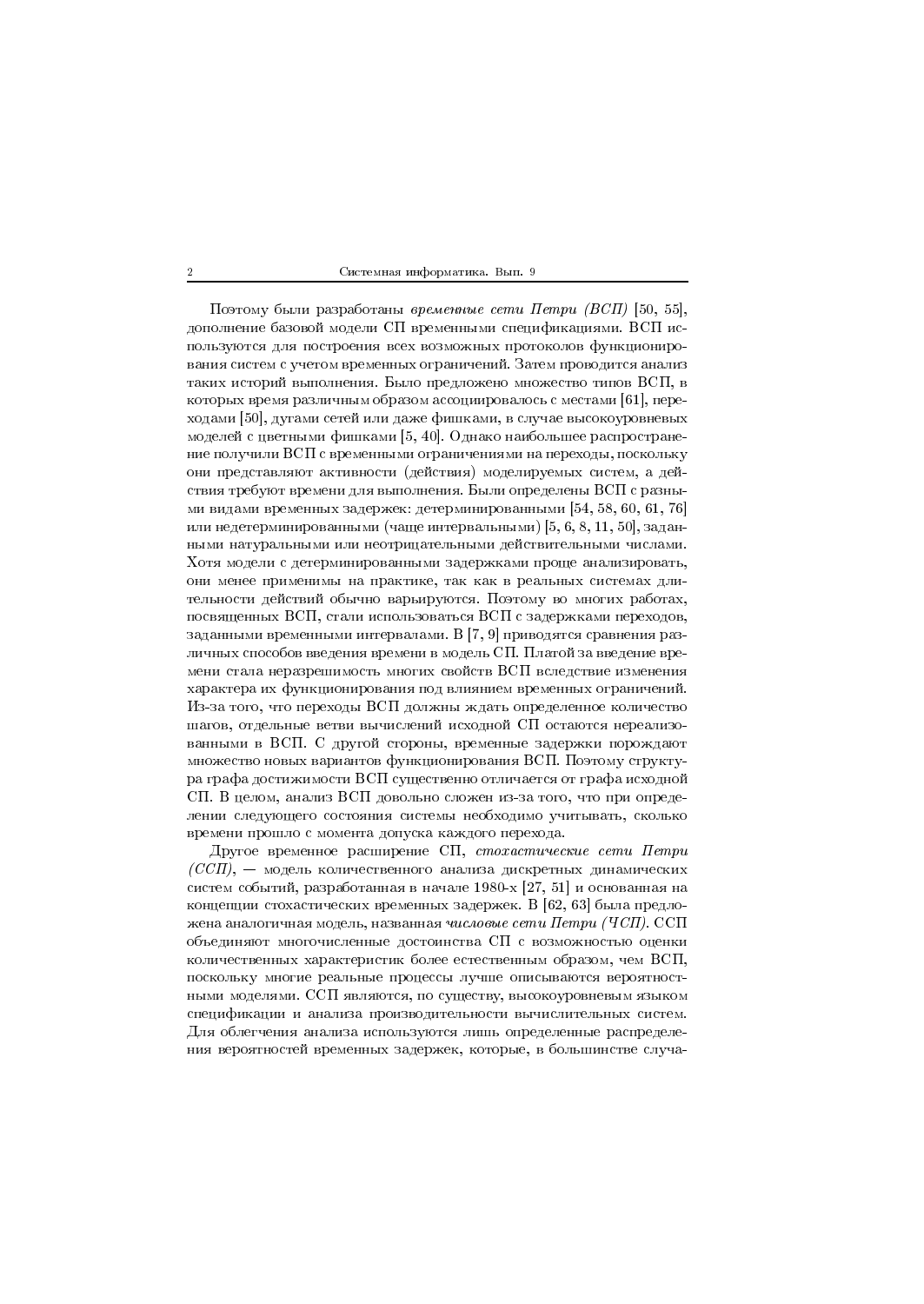Тарасюк И. В. Стохастические сети Петри

ев, адекватны реальному характеру функционирования моделируемых систем.

Переходам ССП сопоставляются условные вероятности их срабатывания или параметры распределения задержек срабатывания. При этом вероятности смен маркировок оказываются распределенными, соответственно, по дискретной или непрерывной временной шкале. Сначала рассматривались только ССП с непрерывным временем (НВССП) [27, 51]. Позже, в [52], были введены ССП с дискретным временем (ДВССП). ДВССП описаны также в [7, 20, 74]. Стандартно в качестве временной области непрерывные модели используют неотрицательные действительные числа, а дискретные – натуральные числа. В непрерывных моделях обычно используется экспоненциальное (показательное) распределение вероятностей, а в дискретных — геометрическое (особый случай распределения Бернулли). Это обусловлено замечательным свойством "забывчивости" таких распределений, состоящим в том, что вероятность текущей смены состояний зависит только от вероятности предыдущей. Поэтому отпадает необходимость сохранять информацию об истории функционирования, предшествующей последней смене состояний, как это принято в ВСП. В контексте ССП это означает, что можно не делать различия между распределением задержки в целом и остаточной задержки.

Заметим, что даже в ВСП с временными интервалами срабатывания задержки переходов могут произвольным образом принимать любые значения из этих отрезков. Можно считать, что значения задержек выбираются с одинаковой вероятностью, что является слишком большим допущением при спецификации реальных систем. Обычно, в вычислительных системах, особенно имеющих разделяемые ресурсы, задержки срабатывания компонент не только в разной степени варьируются, что отражается концепцией временных интервалов ВСП. Дополнительно задержки с определенной закономерностью принимают некоторые значения из интервалов чаше, чем другие, и в этом можно найти определенную статистическую упорядоченность. Поэтому вполне естественным является сопоставление распределений вероятностей времени задержки с переходами, моделирующими такие элементарные вычислительные активности. Далее, в ВСП, по сравнению с СП, не вполне естественным образом происходит выбор для срабатывания одного из нескольких конфликтных переходов. Часто совершенно неопределенный выбор в исходной СП преобразуется в построенной на ее основе ВСП в форсирование срабатывания перехода с наименьшей задержкой, т. е. в детерминированный выбор. В ССП связанные с переходами вероятности задержек допускают варьирование ситуаций от полного недетерминизма через вероятностный выбор до детерминизма. Чистый недетерминизм выбора в ССП соответствует ситуации, когда конфликтные переходы имеют оди-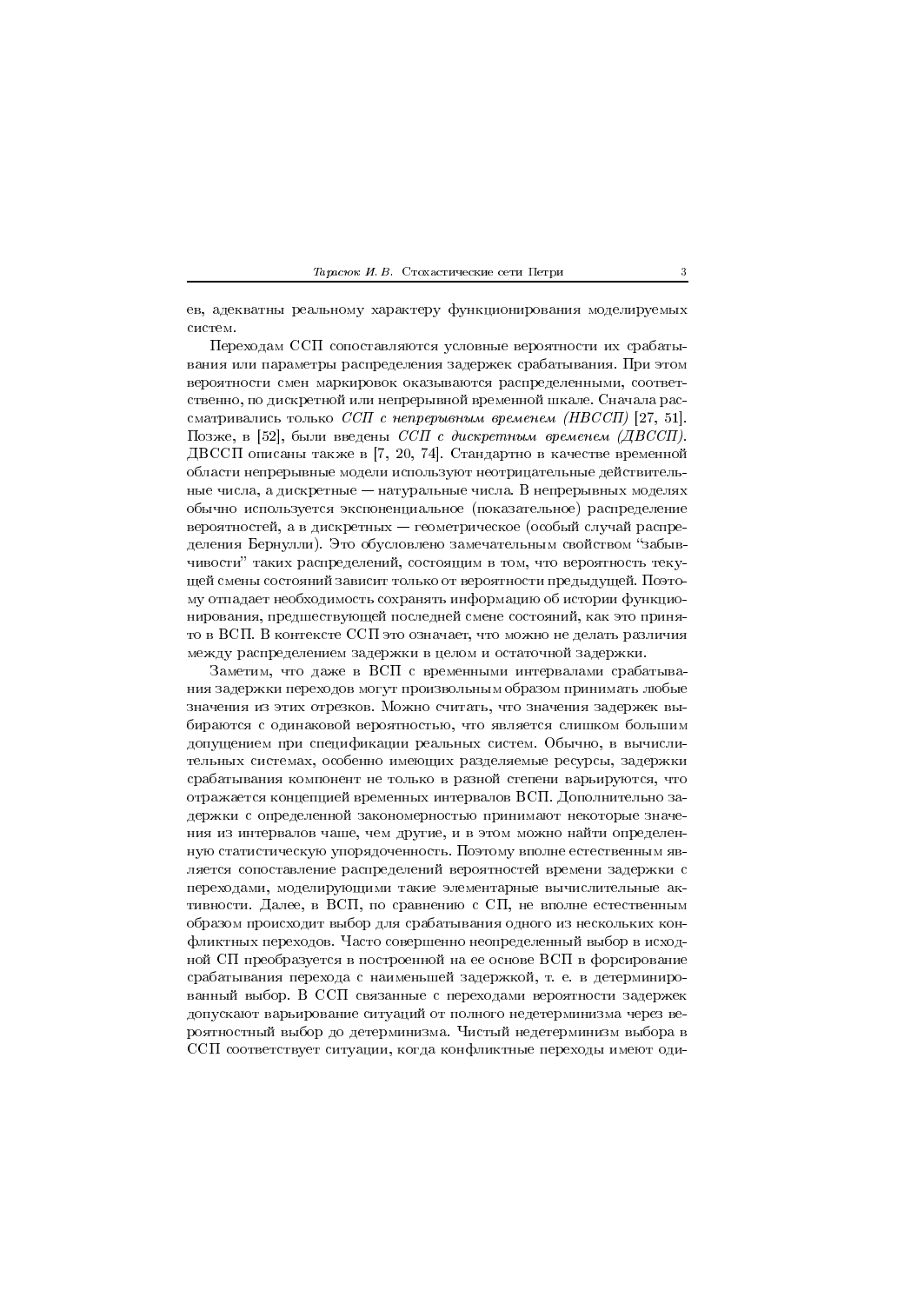наковые распределения задержек. Таким образом, ССП более удобны для анализа и точнее моделируют известные из практики вычислительные процессы, чем ВСП. Как отмечено в [33], ВСП пригодны для спецификации и анализа систем реального времени, таких как управление процессами, производственные системы, роботы, авиационные системы. ССП лучше подходят в качестве моделей систем с разделением ресурсов, таких как компьютеры с разделяемым временем, архитектуры "клиентсервер", коммуникационные системы и производственные линии.

В литературе был введен ряд расширений ССП. Так, в [21, 43, 45, 46, 48 определен класс обобщенных ССП (ОССП), имеющих экспоненциальные (с экспоненциально распределенной задержкой) и мгновенные (с нулевой задержкой) переходы. Были определены расширения ОССП неэкспоненциальными задержками переходов как общего вида, так и имеющими распределения Эрланга, гиперэкспоненциальное и фазовое [37, 44]. Разработана комбинация ОССП и очередей [10]. В [24] предложены ССП с задержками общего вида, расширенные ССП (РССП). Была разработана также модель с экспоненциальными и детерминированными (с фиксированной задержкой) переходами, названная детерминированные ССП  $(ACCH)$  [47, 49], являющаяся обогащением ОССП. Расширенные ДССП  $($ РДССП), определенные в [30], могут иметь недетерминированные переходы с неэкспоненциальными задержками. В работах [72, 73] введены детерминированные ДВССП (ДДВССП), являющиеся обобщением ДВССП посредством введения детерминированных переходов в дополнение к стандартным для ДВССП геометрическим (с геометрически распределенной задержкой). В [39] определены обобщенные ВСП (ОВСП) с детерминированными переходами, имеющими частоты срабатывания. Анализ ОВСП производится посредством исследования связанных с ними стохастических процессов. В [7, 18] сравниваются различные расширения НВССП и ДВССП.

Анализ ССП стандартно проводится с помощью марковских процессов (МП) с дискретным множеством состояний, называемых марковскими цепями (МЦ). Так, стохастический процесс, соответствующий  $HBCCH$ , — цепь Маркова с непрерывным временем (НВМЦ). ДВССП возможно сопоставить цепь Маркова с дискретным временем (ДВМЦ). МЦ имеют хорошее свойство "забывчивости" истории функционирования. То есть, если некоторый переход срабатывает, меняя маркировку, распределение остаточного времени для других допустимых в текущей маркировке переходов должно быть таким, как если бы они только что стали допустимыми. Только экспоненциальное и геометрическое распределения обладают этим свойством. МЦ генерируются на основе ССП и анализируются с помощью хорошо разработанных алгоритмов и методик. Динамику ОССП можно описать полумарковской цепью (ПМЦ),

 $\overline{A}$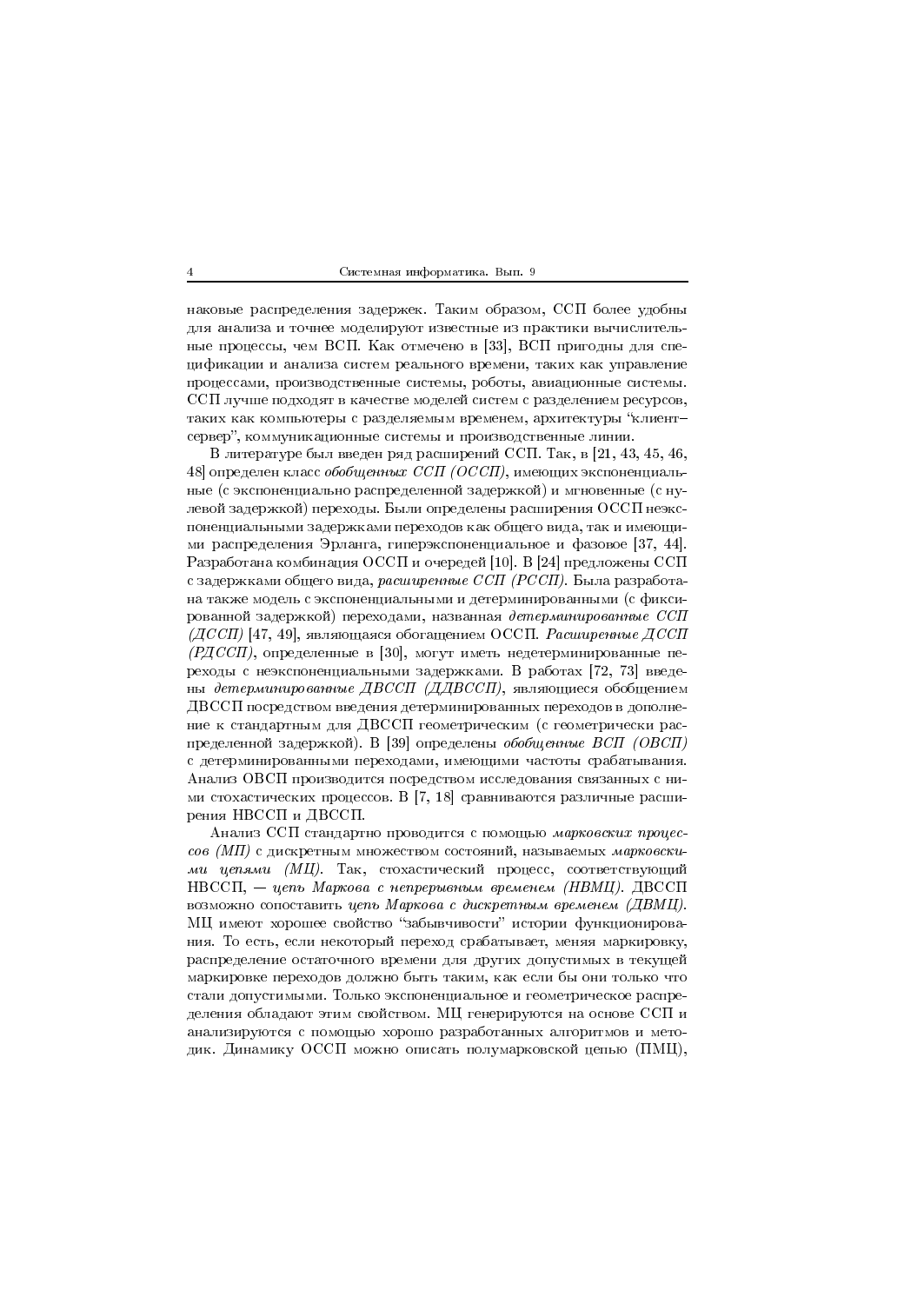|  |  | <i>Гарасюк И.В.</i> Стохастические сети Петри |  |  |
|--|--|-----------------------------------------------|--|--|
|--|--|-----------------------------------------------|--|--|

т. е. посредством встроенной ДВМЦ (ВДВМЦ), игнорирующей время пребывания в каждом состоянии, и последующей ассоциацией распределения времени пребывания с каждым состоянием ВДВМЦ. ДССП анализируются с помощью ПМЦ, если одновременно допустимо не более одного детерминированного перехода и используется специальная методика определения времени допуска переходов. ДДВССП можно исследовать без ограничений на количество допустимых в маркировке детерминированных переходов, так как фиксированные задержки — частный случай геометрических. Модели с некоторыми другими типами неэкспоненциальных расширений также можно анализировать с помощью МЦ.

В НВССП переходы срабатывают по отдельности в моменты непрерывного времени. Таким образом, семантика этой модели - интерливинговая. Это означает, что параллельные вычисления моделируются их чередованием, т. е. интерливингом. В ДВССП, в отличие от НВССП, переходы срабатывают параллельно, в так называемых "шагах", в определенные моменты дискретного времени. Поэтому данная модель имеет шаговую семантику. Параллельные вычисления интерпретируются этой семантикой как последовательности параллельных действий. Как отмечено в [7], хотя в большинстве ССП используются непрерывные задержки, дискретное время позволяет вводить произвольные конечные распределения для ДВССП с сохранением приемлемой анализируемости модели. Попытки же ввести произвольные распределения задержек в НВССП делают практически невозможным точный аналитический анализ. Кроме того, дискретность времени - не такое серьезное ограничение, поскольку непрерывную временную шкалу можно приблизить "мелкозернистой" дискретной. Поэтому ДВССП выглядит более перспективной моделью как по способу представления параллелизма, так и по вычислительной сложности их исследования.

В [15] введена пометка переходов НВССП, а в [16] - переходов ОС-СП элементарными действиями. В [14] разработана пометка переходов ДВССП. Пометка используется для представления процессов, содержащих функционально сходные компоненты. Переходы, моделирующие такие компоненты, помечаются символом одного и того же действия, обозначающего определенную функцию или некоторое элементарное вычисление. Пометка позволяет сравнивать ССП с помощью различных поведенческих эквивалентностей [14, 15, 19, 42]. Таким образом, появляется возможность проверять на функциональное сходство стохастические процессы, моделируемые с помощью ССП. Поэтому помеченные ССП стали удобным формализмом как для количественного, так и для сравнительного качественного анализа стохастических процессов.

В этой работе дается описание наиболее важных типов ССП, методов их анализа и вычисления временных характеристик. Проводится срав-

 $\overline{5}$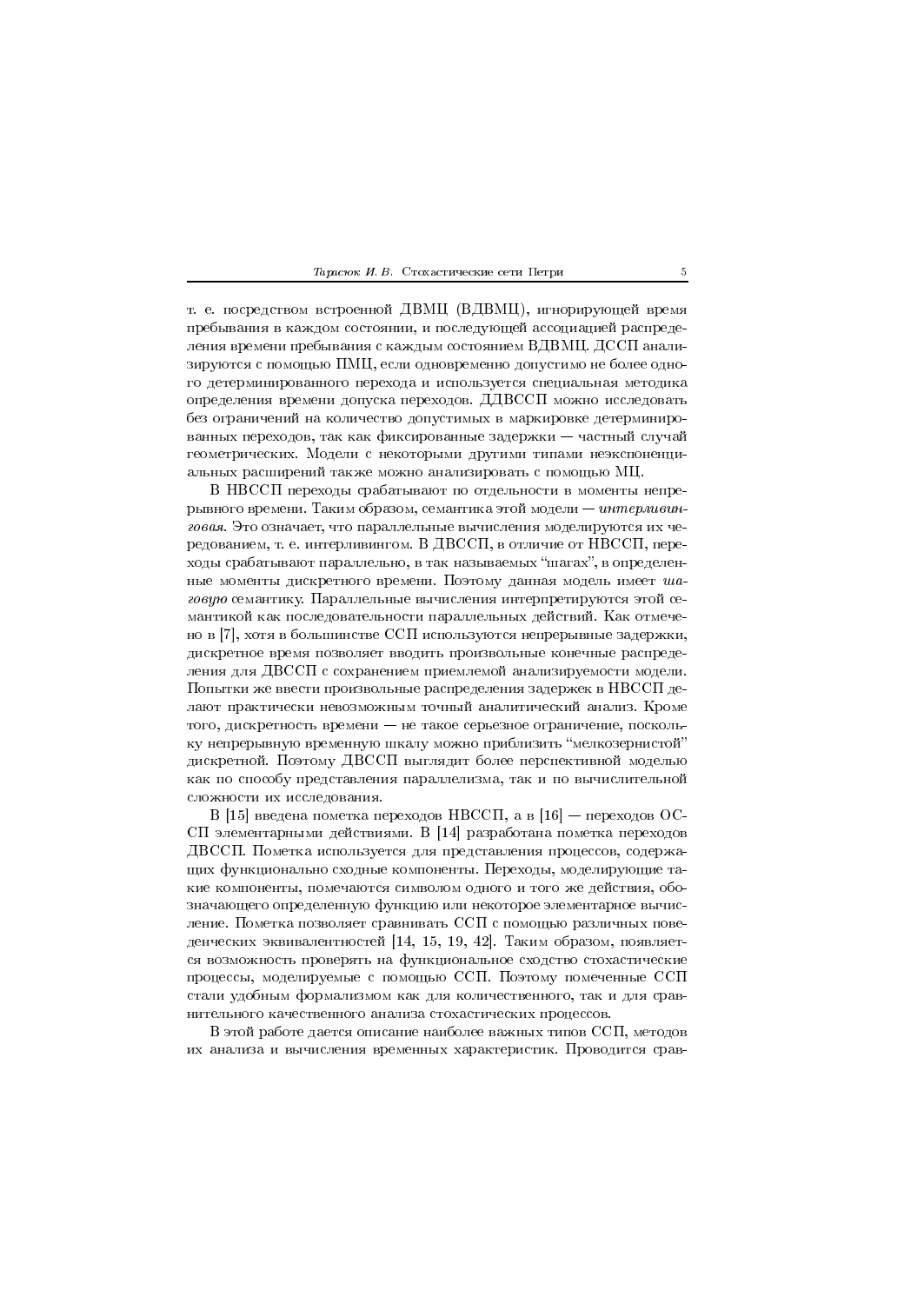нение представленных моделей и обозначаются области их применения. Обсуждается, каким образом можно ввести пометку переходов рассмотренных ССП для их последующей проверки на поведенческую эквивалентность. Даются примеры использования разных типов ССП. Статья построена следующим образом. В разделе 2 приводятся основные понятия теории сетей Петри, вероятностей, стохастических процессов и цепей Маркова. Раздел 3 посвящен ДВССП. В разделе 4 дается описание НВССП. Расширение НВССП мгновенными переходами, ОССП, вводится в разделе 5. Обогащение ОССП детерминированными переходами, ДССП, определяется в разделе 6. В заключительном разделе 7 проводится краткое сравнение описанных формализмов и обсуждаются направления дальнейших исследований в области СП со стохастическим поведением.

### 2. ОСНОВНЫЕ ОПРЕДЕЛЕНИЯ

В этом разделе определяются основные понятия, используемые в тек- $_{\rm cre.}$ 

## 2.1. Обычные сети Петри

Основы теории обычных сетей Петри можно найти в [3, 56, 59].

Определение 2.1. Пусть  $X$  - некоторое множество. Конечное мультимножество М над  $X = omofspace$ ние  $M : X \rightarrow \mathbb{N}$ , такое что  $|\{x \in X \mid M(x) > 0\}| < \infty.$ 

 $N_f^X$  обозначает множество всех конечных мультимножеств над X. Для  $x \in X$ ,  $M(x)$  — кратность  $x$  в мультимножестве  $M$ . Когда  $\forall x \in X$   $M(x) \leq 1$ ,  $M$  — обычное множество. Мощность мультимножества *М* вводится так:  $|M| = \sum_{x \in X} M(x)$ . Пишем  $x \in M$ , если  $M(x) > 0$ , и  $M \subseteq M'$ , если  $\forall x \in X$   $M(x) \leq M'(x)$ . Определим  $(M + M')(x) =$  $M(x) + M'(x)$  и  $(M - M')(x) = \max\{0, M(x) - M'(x)\}\.$  Символ  $\emptyset$  обозначает пустое мультимножество.

Определение 2.2. Сеть Петри (СП) - пятерка

$$
N = (P_N, T_N, W_N, L_N, M_N),
$$

 $\partial e$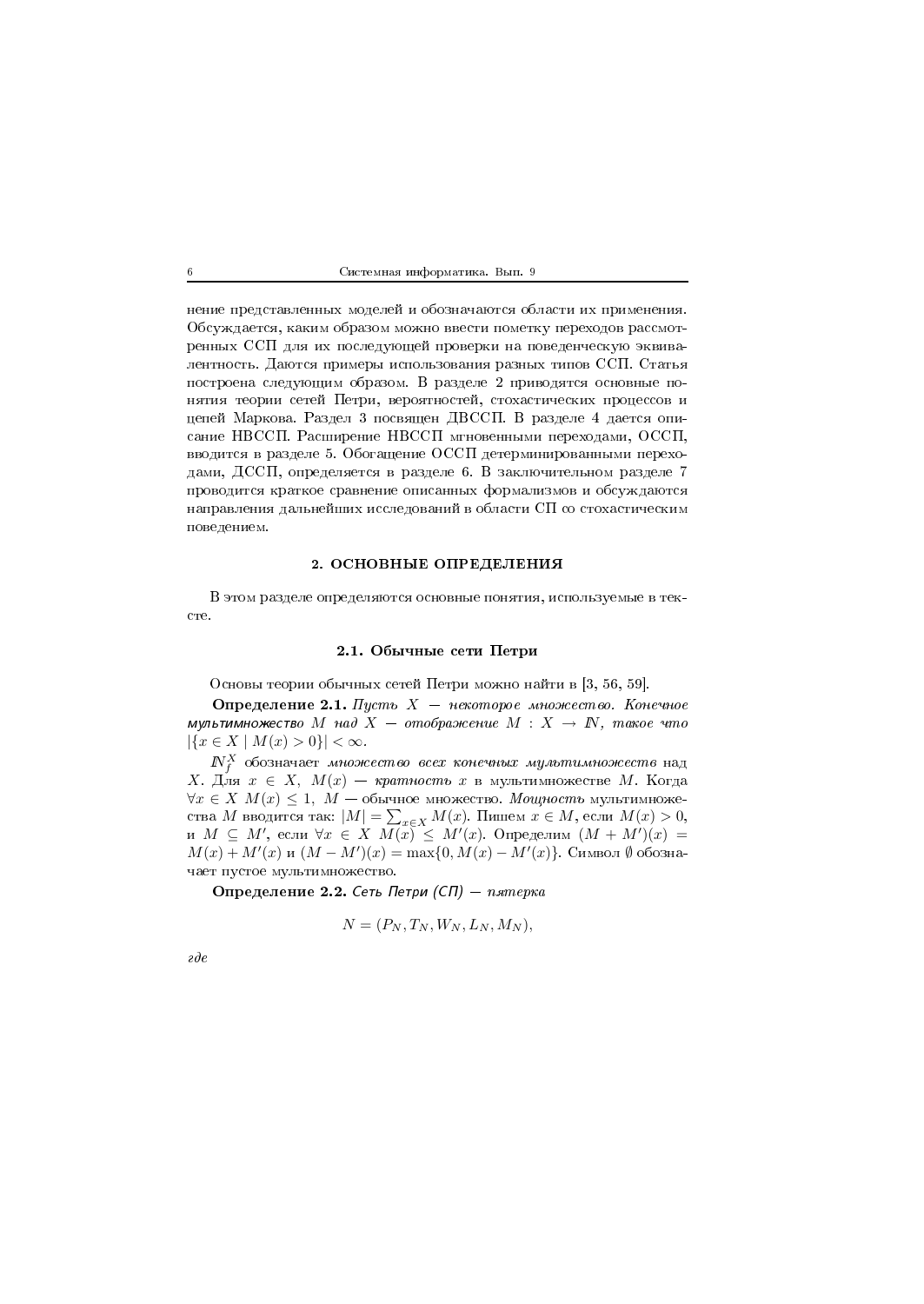#### -- -- - - 2

- $P_N = \{p, q, \ldots\}$  множество мест;
- $\bullet$   $T_N = \{t, u, \ldots\}$  множество переходов ( $P \cup T \neq \emptyset$  и  $P_N \cap T_N = \emptyset$ );
- $\bullet \; W_N \, : \, (P_N \times T_N) \cup (T_N \times P_N) \, \rightarrow \, N \, \,$  функция весов дуг между местами и переходами и наоборот;
- $\bullet$   $L_N$  :  $T_N \rightarrow Act_\tau \phi$ ункция пометки переходов символами видимых действий из конечного множества  $Act=\{a,b,\ldots\}$  или символом невидимого, внутреннего действия  $\tau$   $\,(m.\, \,e.\,\, Act_{\tau} = Act \cup \{\tau\});\,$
- $M_N \in I\!\!N_f^{P_N}$  начальная маркировка.

H \$ 2 - - %&\$ A \* жаются окружностями, переходы — квадратами, в которые вписаны символы деиствии, помечающие эти переходы. Названия мест и переходов помещены рядом с ними (их часто не указывают, когда в этом нет неоохо- $\mathbf{f}$  . The contract of the contract of the contract of the contract of the contract of the contract of the contract of the contract of the contract of the contract of the contract of the contract of the contract of th единяющими места с переходами и переходы с местами. Количество дуг соответствует значению этои функции на соответствующеи паре место– - 5 -E 6\$ M - \*3 записывается соответствующеи цифрои возле дуги. Маркировка изоора- $\mathbb{R}^3$  , and the set of the set of the set of the set of the set of the set of the set of the set of the set of the set of the set of the set of the set of the set of the set of the set of the set of the set of the se рых равно кратности в неи соответствующих мест. Число фишек, оольшее единицы, ооычно записывается соответствующеи цифрои.



 -- !

 $\text{C}\Pi$  N — непомеченная, если  $L_N = id_{T_N}$ , так что из определения СП можно исключить функцию пометки  $L_N,$  поскольку имена переходов являются их пометками. В графическом представлении это выражается в - Andrea Constitution and the constitution of the constitution of the constitution of the constitution of the c

Пусть  $t\in T_N$ . Предусловие •t и постусловие  $t^\bullet$  перехода  $t-$  мультимножества мест, определяемые как  $(\bullet t)(p) = W_N(p, t)$  и  $(t^{\bullet})(p) = W_N(t, p)$ .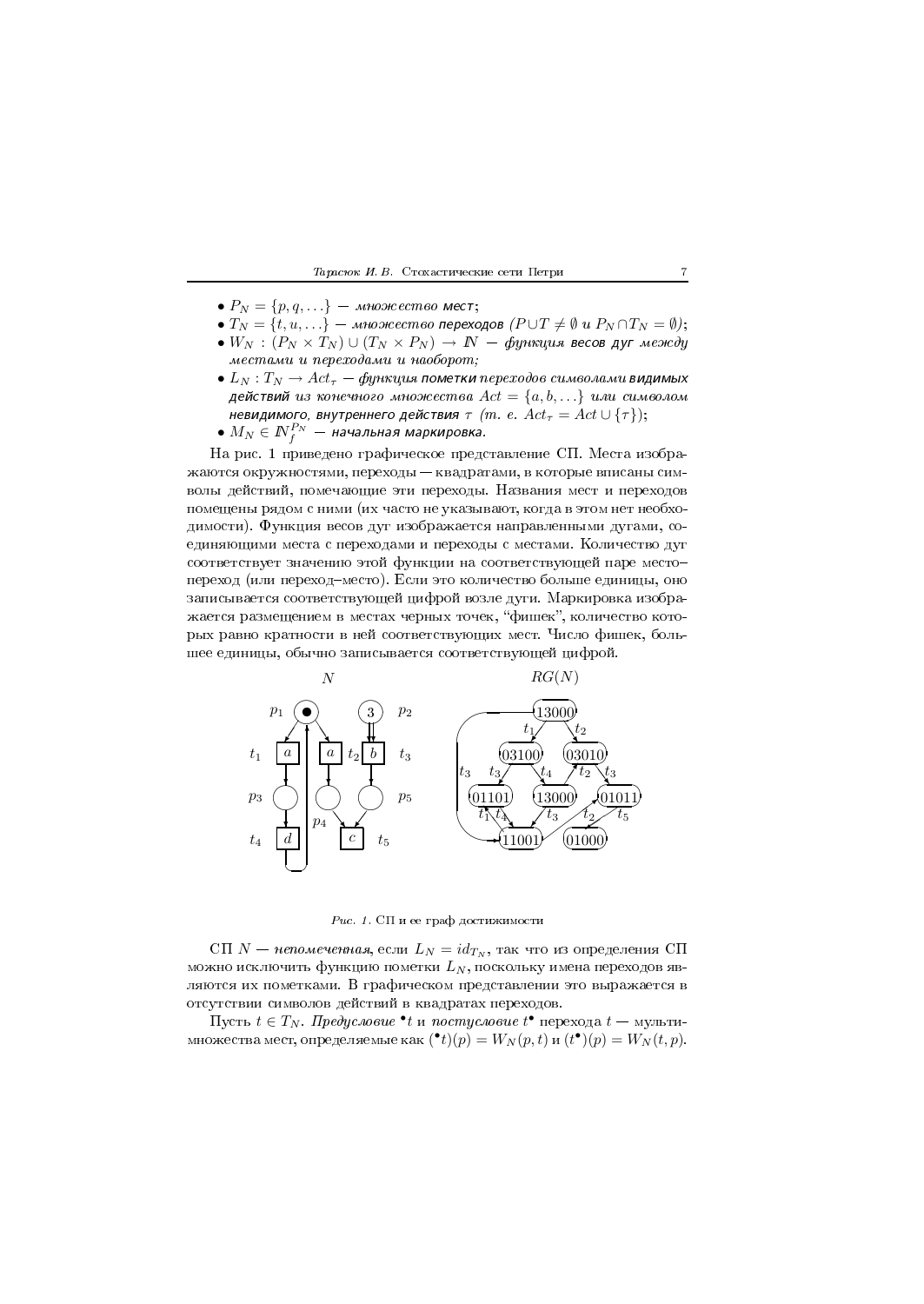Пусть  $M \in \mathbb{N}_{f}^{P_N}$  — маркировка СП N. Переход  $t \in T_N$  допустим в  $M$ , если  $\mathbf{C}^*$   $\subseteq$   $M$ . То есть для допуска перехода во всех местах, из которых в него ведут дуги (входных местах перехода), должно быть количество фишек, не меньшее кратности этих дуг. Обозначим через  $Ena(M)$  множество всех переходов, допустимых в  $M$ .

Если  $t \in Ena(M)$ , то срабатывание этого перехода изменяет маркировку М на  $\widetilde{M} = M - t + t^{\bullet}$ , обозначение  $M \stackrel{t}{\rightarrow} \widetilde{M}$ . Таким образом, при срабатывании перехода из его входных мест изымаются фишки в количестве, равном кратности дуг, соединяющих эти места с переходом. Затем в места, в которые из перехода ведут дуги (выходные места перехода), помещаются фишки в количестве, равном кратности этих дуг. Пишем  $M \to \widetilde{M}$ , если  $\exists t \in T_N M \stackrel{t}{\to} \widetilde{M}$ .

Например, начальная маркировка сети  $N$  на рисунке 1 в векторной форме есть  $M_N = (1,3,0,0,0)$ . В ней допустим переход  $t_3$ , так как в его единственном входном месте  $p_2$  содержатся три фишки, что больше необходимого для допуска количества в две единицы, равному кратности соединяющей  $p_2$  и  $t_3$  дуги. При срабатывании перехода  $t_3$  из места  $p_2$ изымаются две фишки, а в  $p_5$  помещается одна фишка, в соответствии с кратностью дуги между  $t_3$  и  $p_5$ . Это приводит к смене  $M_N$  на маркировку  $M_1 = (1, 1, 0, 0, 1).$ 

Маркировка М СП N достижима из маркировки М этой СП, если  $\widetilde{M}=M$ или существуют достижимая из $M$ маркировка $\dot{M}$ СП $N$ такая, что  $M \to M$ . Маркировка M сети N достижимая, если она достижима из  $M_N$ . Обозначим через  $RS(N, M)$  множество всех достижимых из M маркировок СП N и через  $RS(N)$  — множество всех достижимых маркировок (множество достижимости) СП  $N$ .

Граф достижимости СП  $N-$  ориентированный граф  $RG(N)$  с множеством вершин  $RS(N)$  и дугами, ведущими из вершины  $M$  в  $M$ , если  $M \to \tilde{M}$ . Дуги могут быть помечены именами соответствующих переходов или их пометками.

На рис. 1 представлен граф достижимости  $RG(N)$  изображенной здесь же СП  $N$ , дуги которого помечены именами переходов.

Пусть  $n \in \mathbb{N}$ . СП N n-ограниченная, если ∀ $M \in RS(N)$   $\forall p \in P_N M(p)$  ≤  $n$ , т. е. при любой достижимой маркировке во всех местах СП содержится не более *n* фишек. СП *N ограниченная*, если  $\exists n \in \mathbb{N}$  такое, что она п-ограниченная. СП N безопасная, если она 1-ограниченная.

CП N живая, если  $\forall t \in T_N \ \exists M \in RS(N) \ t \in Ena(M)$ , т. е. любой переход допустим в некоторой достижимой маркировке. Маркировка  $M$  $\operatorname{C}\Pi$  N возвратная, если  $\forall M \in RS(N)$   $M \in RS(N,M)$ , т. е. из любой достижимой маркировки можно вернуться в  $\overline{M}$ . СП  $N$  возвратная, если  $M_N$  — возвратная.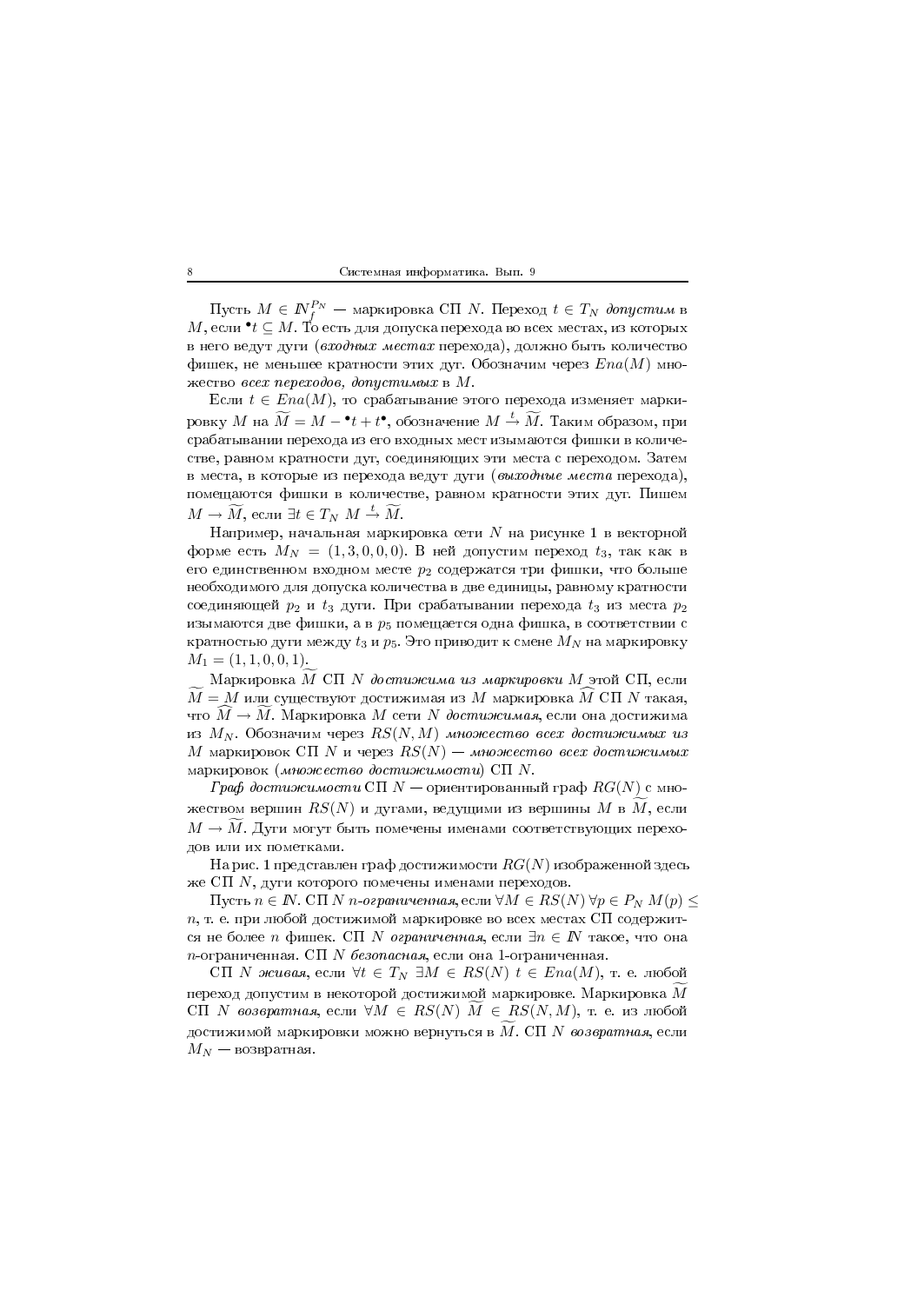

Рис. 2. ИПСП и ее граф достижимости

Пусть  $U \in \mathbb{N}_f^{T_N}$ . Предусловие  $\bullet U$  и постусловие  $U^{\bullet}$  мультимножества переходов  $U$  — мультимножества, определяемые как  $\bullet U = \sum_{t \in U} \bullet_t$ и  $U^{\bullet} = \sum_{t \in U} t^{\bullet}$ .

Пусть  $M$  — маркировка СП N. Мультимножество переходов  $U \in \mathbb{N}_{\tau}^{T_N}$ допустимо в  $M$ , если  $\bullet U \subseteq M$ . Если  $U$  допустимо в  $M$ , то срабатывание этого мультимножества изменяет маркировку  $M$  на  $\widetilde{M} = M - {}^{\bullet}U + U^{\bullet},$ обозначение  $M \stackrel{U}{\rightarrow} \widetilde{M}$ .

# 2.2. Сети Петри с ингибиторными дугами и приоритетами

Основы теории сетей Петри с ингибиторными дугами и приоритетами можно найти в [56, 3, 59].

Определение 2.3. Сеть Петри с ингибиторными дугами и приоритетами (ИПСП) — шестерка  $N = (P_N, T_N, W_N, L_N, H_N, \aleph_N, M_N)$ , где

- 
- $(P_N, T_N, W_N, L_N, M_N)$  − СП;<br>•  $H_N$ :  $(P_N \times T_N) \to N$  − функция весов ингибиторных дуг;
- $\aleph_N: T_N \to I\!\!N \phi$ ункция приоритетов переходов.

На рис. 2 приведено графическое представление ИПСП. Ингибиторные дуги имеют на конце окружность вместо стрелки. Приоритеты указываются возле переходов посредством символа К. Приоритет 0 обычно не изображается.

ИПСП  $N$  – непомеченная, если  $L_N = id_{T_N}$ , так что из определения ИПСП можно исключить функцию пометки  $L_N$ , поскольку имена переходов являются их пометками. В графическом представлении это выражается в отсутствии символов действий в квадратах переходов.

Из-за наличия ингибиторных дуг и приоритетов необходимо изменить понятие допустимого перехода. Пусть  $t \in T_N$ . Отрицательное предусло-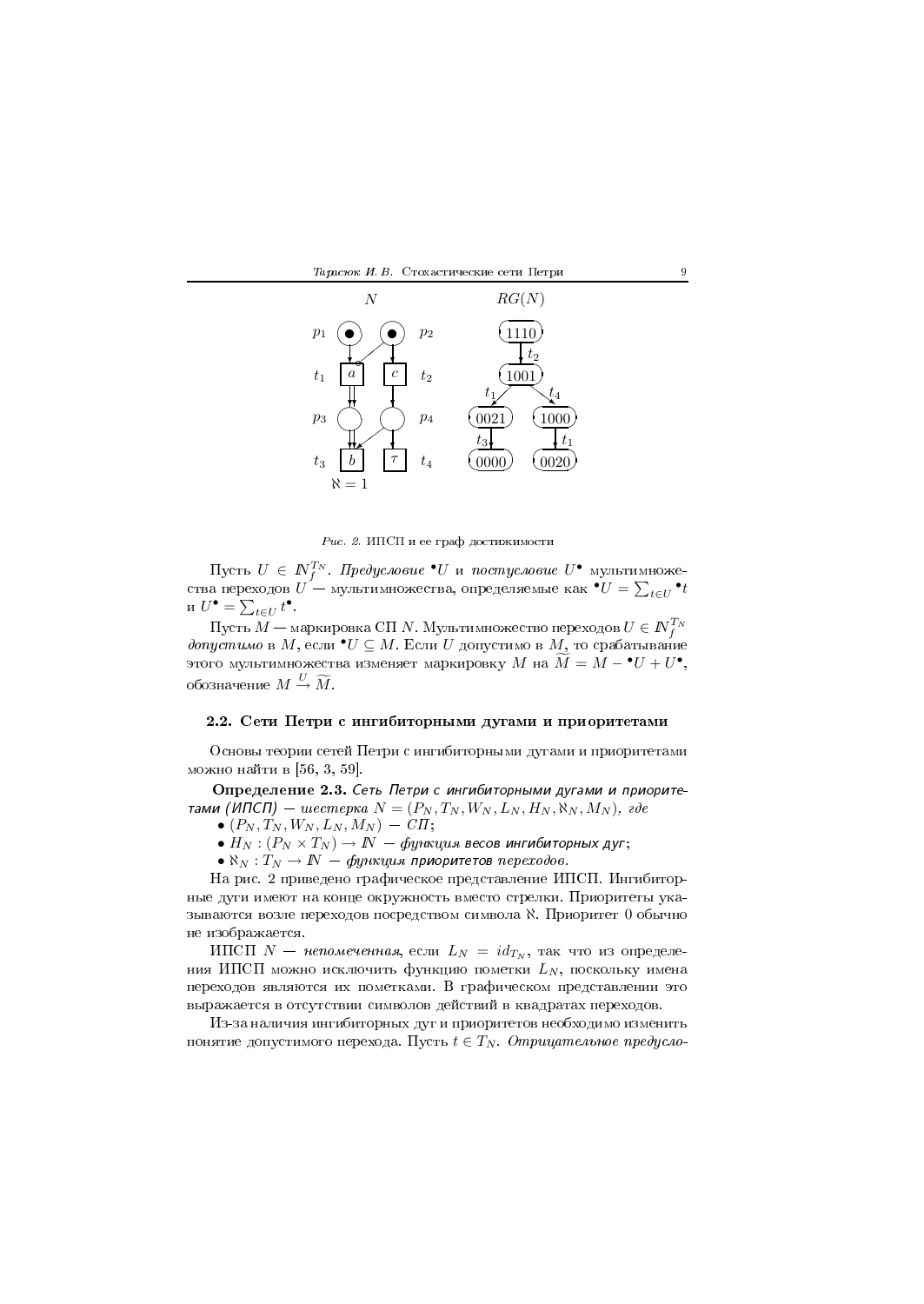вие °t перехода  $t$  — мультимножество мест, определяемое как  $({}^{\circ}t)(p)$  =  $H_N(p,t)$ .

Пусть  $M$  — маркировка ИПСП N. Переход t имеет разрешение в  $M$ , если  $\bullet t \subseteq M$  и выполняется одно из следующих условий:  $\circ t = \emptyset$  или  $\partial t \not\subset M$ . То есть переход не имеет разрешения, если во всех местах, соединенных с ним ингибиторными дугами, содержится количество фишек, не меньше кратности этих дуг. Заметим, что для ИПСП о ординарными (имеющими кратность 1) ингибиторными дугами это условие эквивалентно требованию  $\partial t \cap M = \emptyset$ . Обозначим через  $Concess(M)$  множество всех переходов, имеющих разрешение в М. Переход  $t$  допустим в М, если  $\forall u \in Concess(M) \aleph_N(t) \geq \aleph_N(u)$ , т. е. не существует переходов с большим, чем у  $t$ , приоритетом, имеющих разрешение в  $M$ . Обозначим через  $Ena(M)$  множество *всех переходов, допустимых* в М. Смена маркировки происходит так же, как и для обычной СП.

Например, начальная маркировка ИПСП  $N$  на рис. 2 в векторной форме есть  $M_N = (1, 1, 0, 0)$ . В ней допустим переход  $t_2$ , так как в его единственном входном месте  $p_2$  содержится одна фишка, что равно необходимому для допуска количеству, равному кратности соединяющей  $p_2$  и  $t_2$  дуги. При срабатывании перехода  $t_2$  из места  $p_2$  изымается одна фишка, а в  $p_4$  помещается одна фишка, в соответствии с кратностью дуги между  $t_2$  и  $p_4$ . Это приводит к смене  $M_N$  на маркировку  $M_1 = (1, 0, 0, 1)$ . В отличие от  $t_2$ , переход  $t_1$  не допустим в  $M_N$ . Хотя в его входном месте  $p_1$  содержится одна фишка, что является достаточным количеством, в месте  $p_2$ , соединенном с  $t_1$  ингибиторной дугой, также имеется одна фишка. Она достаточна для запрета срабатывания этого перехода, как не имеющего разрешения. Но переход  $t_1$  является допустимым в маркировке  $M_1$ , поскольку тогда имеется одна фишка в  $p_1$  и нет фишек в  $p_2$ . Результатом срабатывания  $t_1$  будет маркировка  $M_2 = (0,0,2,1)$ . В  $M_2$ допустим только переход  $t_3$ , несмотря на количество фишек в местах, достаточное для запуска также и  $t_4$ . Дело в том, что  $t_3$  имеет приоритет 1, а  $t_4$  — только 0. В результате получается маркировка  $M_3 = (0,0,0,0)$ , в которой не допустим ни один переход.

Понятия, связанные с достижимостью маркировок, ограниченностью, живостью и возвратностью ИПСП, - такие же, как для СП.

На рис. 2 представлен граф достижимости  $RG(N)$  изображенной здесь же ИПСП  $N$ , дуги которого помечены именами переходов.

## 2.3. Основы теории вероятностей

В [1, 2, 4] можно найти основные определения теории вероятностей. Описание формальных методов содержится также в [32, 33, 43].

Пусть  $V$  — множество элементарных событий и  $2^V$  — множество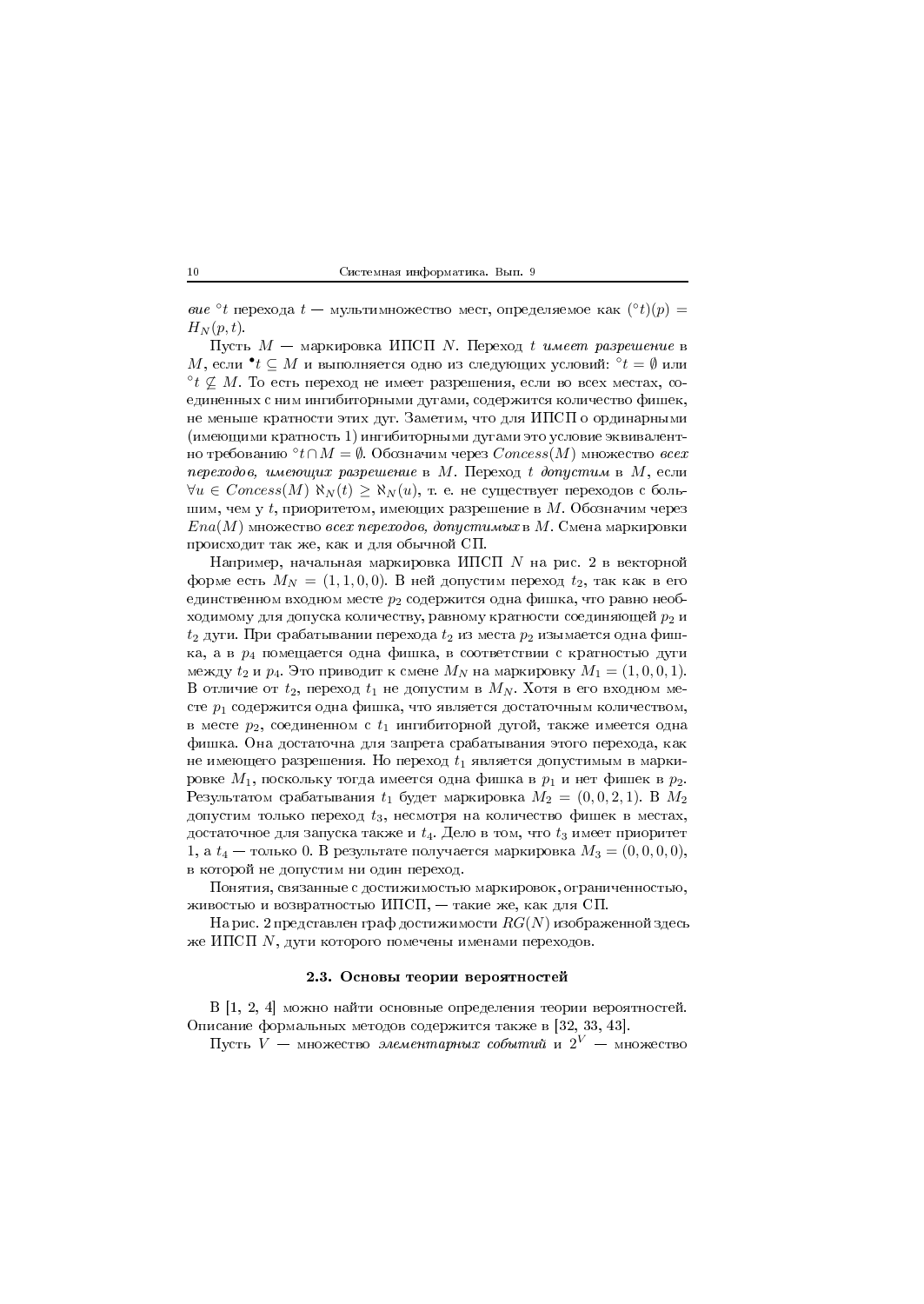всех подмножеств V. Поле случайных событий над V ( $\sigma$ -алгебра под*множество*  $V$ ) — множество  $G \subseteq 2^V$  такое, что

1.  $V \in G$ ;

2.  $A \in G \Rightarrow \overline{A} \in G (\overline{A} - \text{дополнение } A);$ 

3.  $A_1, A_2, ... \in G \implies \bigcap_{i=1}^{\infty} A_i, \bigcup_{i=1}^{\infty} A_i \in G.$ 

Таким образом,  $\sigma$ -алгебра – класс множеств, замкнутый относительно счетного числа операций дополнения, пересечения и объединения.

*Вероятностное пространство* — тройка  $\Sigma = (V, G, \mathsf{P})$ , где

- $V$  множество элементарных событий;
- $\bullet$   $G \subseteq 2^V$  поле случайных событий над  $V;$
- $\bullet$  P :  $G \rightarrow [0;1]$  вероятностная мера на  $G$ .

Случайная величина — переменная величина, значение которой зависит от исхода некоторого случая и для которой определена функция распределения вероятностей.

**Определение 2.4.** Пусть  $\Sigma = (V, G, P) -$  вероятностное пространство. Случайная величина (СВ) — функция  $\xi: V \rightarrow \mathbb{R}$ , такая, что  $\forall x \in \mathbb{R} \ \{v \in V \mid \xi(v) < x\} \in G \ u \ \forall x \in \mathbb{R} \ P(\xi < x) \ \text{onpedenen.}$ 

СВ могут быть дискретными и непрерывными, в зависимости от их области определения.

Функция распределения вероятностей определяет СВ.

Определение 2.5. Функция распределения вероятностей (ФРВ) случайной величины  $\xi$  определяется как

$$
F_{\xi}(x) = \mathsf{P}(\xi < x).
$$

ФРВ непрерывной CB - неотрицательная неубывающая функция, для которой  $\lim_{x\to -\infty} F_{\xi}(x) = 0$  и  $\lim_{x\to \infty} F_{\xi}(x) = 1$ .

Определение 2.6. Функция масс вероятностей (ФМВ) дискретной  $CB \xi$  определяется как

$$
p_{\xi}(x_i) = \mathsf{P}(\xi = x_i) \ (i \in I\!N).
$$

Функция плотности вероятностей (ФПВ) непрерывной  $CB$   $\xi$  определяется как

$$
f_{\xi}(x) = \frac{d}{dx} F_{\xi}(x),
$$

если  $F_{\xi}$  абсолютно непрерывна или дифференцируема при всех значениях аргумента.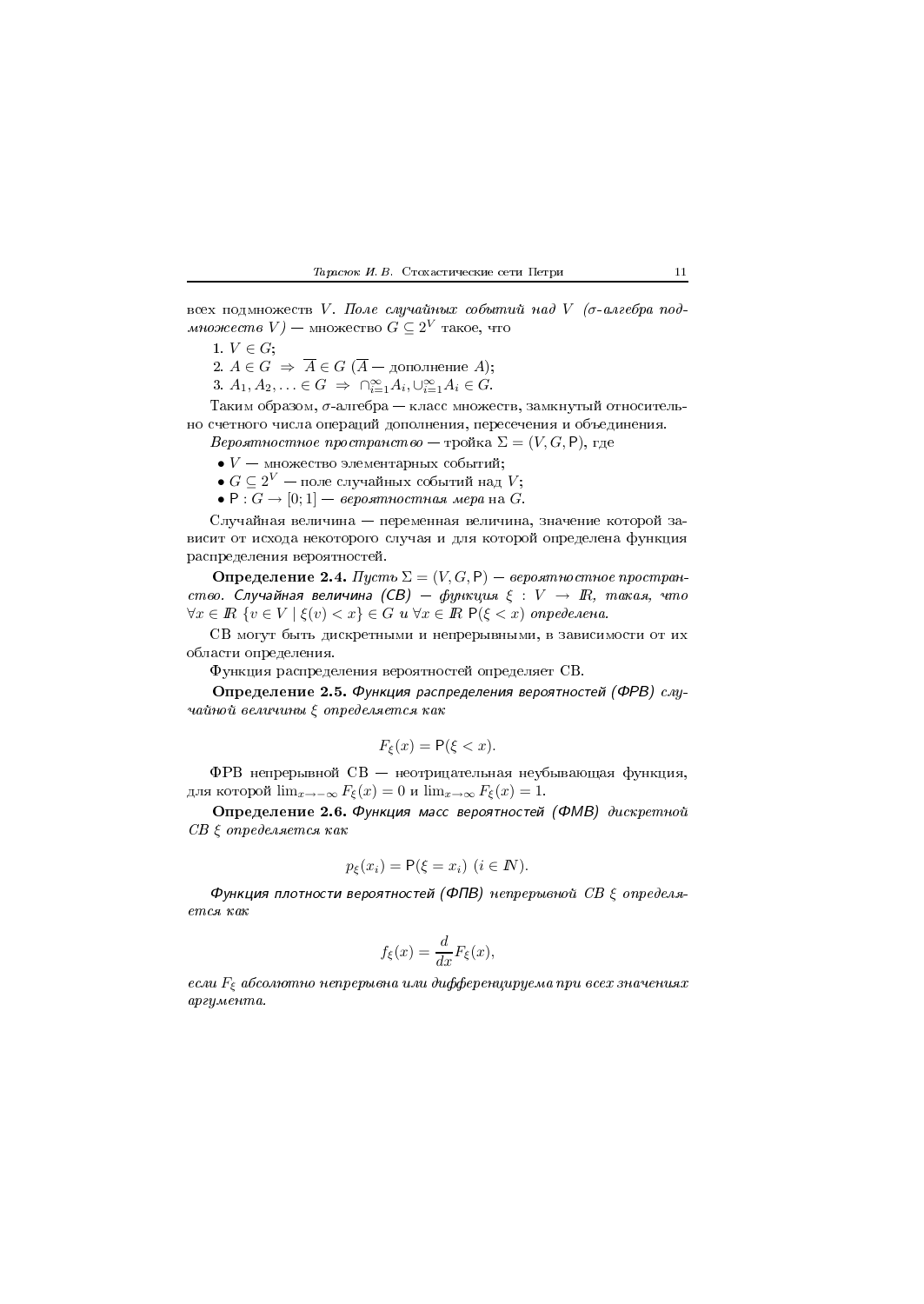LA/ %/  $p_{\xi} = (p_{\xi}(x_1), p_{\xi}(x_2), \ldots).$ 

 $\Phi$ ПВ непрерывной СВ неотрицательна и  $\int_{-\infty}^{\infty} f_{\xi}(x) dx = 1$ . Для дискретной СВ  $\xi$  ФМВ есть

$$
F_{\xi}(x_n) = \sum_{i=0}^{n-1} p_{\xi}(x_i).
$$

Для непрерывной СВ  $\xi$  ФРВ есть

$$
F_{\xi}(x) = \int_{-\infty}^{x} f_{\xi}(y) dy.
$$

A ( центрируются значения СВ.

\$#%&" 3 \$ \$% 4  $\xi$  onpedensem cs  $\kappa$  ak

$$
M(\xi) = \sum_{i=0}^{\infty} x_i p_{\xi}(x_i),
$$

 $ecau$  этот ряд сходится абсолютно.

Математическое ожидание (МО) непрерывной СВ  $\xi$  определяется как

$$
M(\xi) = \int_{-\infty}^{\infty} x f_{\xi}(x) dx,
$$

если существует интеграл  $\int_{-\infty}^{\infty}|x|f_{\xi}(x)dx$ .

дисперсия — МО квадрата уклонении СВ от ее МО, играющее роль 5\* 6 %/ A,\$

Определение 2.8. Дисперсия СВ  $\xi$  определяется как

$$
\mathsf{D}(\xi) = \mathsf{M}((\xi - \mathsf{M}(\xi))^2).
$$

Для дискретной СВ  $\xi$  дисперсия есть

$$
\mathsf{D}(\xi) = \sum_{i=0}^{\infty} (x_i - \mathsf{M}(\xi))^2 p_{\xi}(x_i).
$$

Для непрерывной СВ  $\xi$  дисперсия есть

$$
D(\xi) = \int_{-\infty}^{\infty} (x - M(\xi))^2 f_{\xi}(x) dx.
$$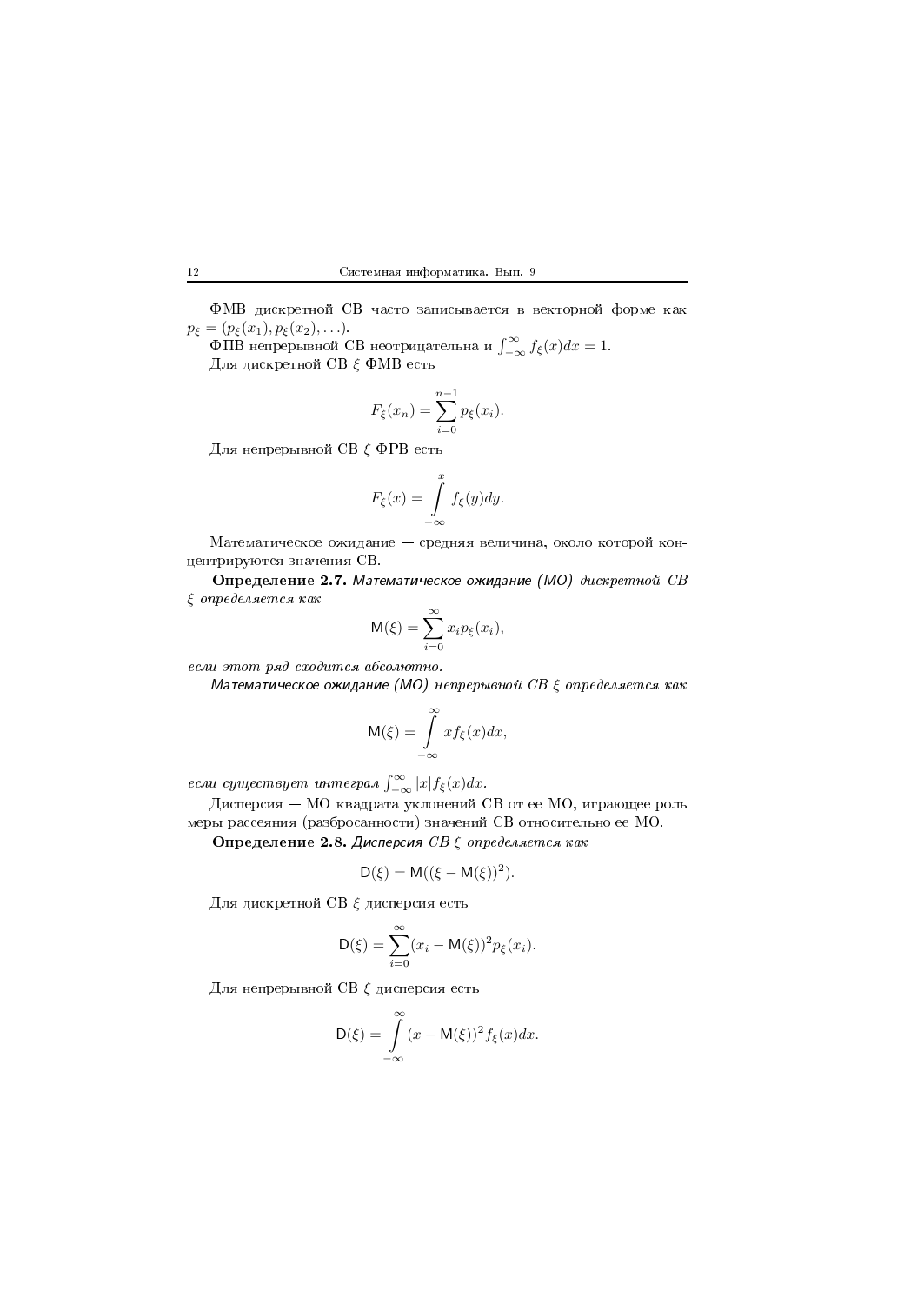



 $Puc$ . 3. Графики ФРВ и ФМВ геометрического распределения при  $\rho=\frac{1}{2}$ 

Справедливо следующее равенство:  $\mathsf{D}(\xi) = \mathsf{M}(\xi^2) - (\mathsf{M}(\xi))^2$ .

the contract of the contract of the contract of the contract of the contract of the contract of the contract of the contract of the contract of the contract of the contract of the contract of the contract of the contract o  $\mu$ искретное геометрическое распределение имеет следующие харак-7

$$
F_{\xi}(n) = P(\xi < n) = 1 - \rho^n \ (\rho \in (0; 1), \ n \in \mathbb{N});
$$
\n
$$
p_{\xi}(i) = P(\xi = i) = \rho^i (1 - \rho) \ (i \in \mathbb{N});
$$
\n
$$
\mathsf{M}(\xi) = \sum_{i=0}^{\infty} i p_{\xi}(i) = \frac{\rho}{1 - \rho};
$$
\n
$$
\mathsf{D}(\xi) = \sum_{i=0}^{\infty} (i - \mathsf{M}(\xi))^2 p_{\xi}(i) = \frac{\rho}{(1 - \rho)^2}.
$$

H \$ \*( LF/ ; LA/ пределения при  $\rho = \frac{1}{2}$ .

Непрерывное *экспоненциальное распределение* имеет следующие ха-7

$$
F_{\xi}(x) = P(\xi < x) = 1 - e^{-\lambda x} \quad (\lambda \in \mathbb{R}, \ x \ge 0);
$$
\n
$$
f_{\xi}(x) = \frac{d}{dx} F_{\xi}(x) = \lambda e^{-\lambda x} \quad (x \ge 0);
$$
\n
$$
\mathsf{M}(\xi) = \int_{0}^{\infty} x f_{\xi}(x) dx = \frac{1}{\lambda};
$$
\n
$$
\mathsf{D}(\xi) = \int_{0}^{\infty} (x - \mathsf{M}(\xi))^2 f_{\xi}(x) dx = \frac{1}{\lambda^2}.
$$

H \$ 4 \*( LF/ ; L&/ - пределения при  $\lambda=1.$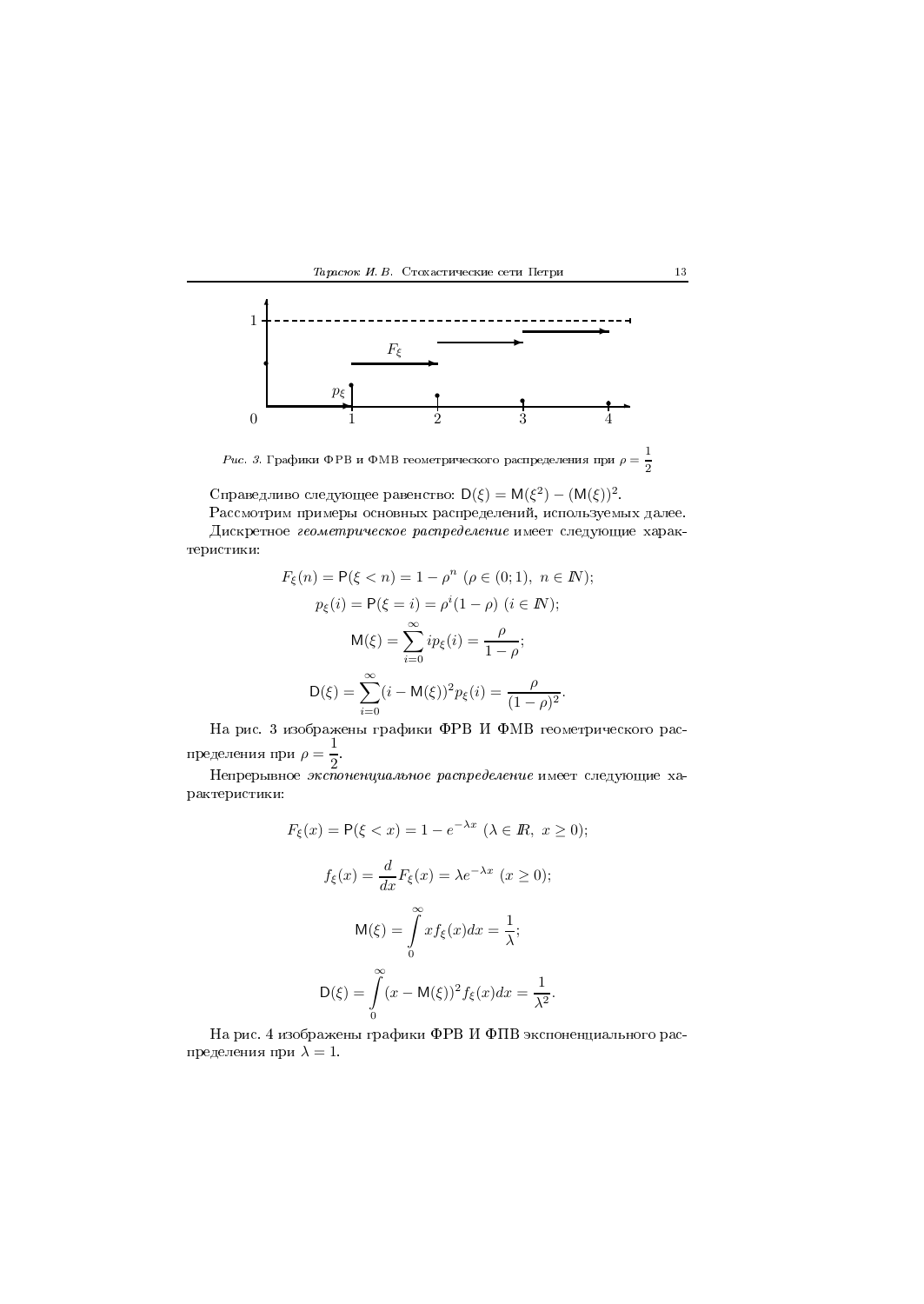



Рис. 4. Графики ФРВ и ФПВ экспоненциального распределения при  $\lambda = 1$ 

### 2.4. Стохастические процессы

 $B[1, 2, 4, 33, 43]$  можно найти определения стохастических процессов и цепей Маркова.

Пусть  $(\xi_1,\ldots,\xi_n)$  — вектор из *n* случайных переменных. *Совместная*  $\Phi PB$  определяется как

$$
F_{\xi}(x) = \mathsf{P}(\xi_1 < x_1, \ldots \xi_n < x_n).
$$

Совместная ФПВ вводится как

14

$$
f_{\xi}(x) = \frac{\partial^n}{\partial x_1 \dots \partial x_n} F_{\xi}(x).
$$

Определение 2.9. Пусть  $\Delta$  – совокупность параметров (множество индексов) и  $S$  - пространство состояний. Стохастический процесс — множество случайных величин  $\{\xi(\delta) \mid \delta \in \Delta\} \subseteq S$ .

Как правило,  $\delta$  ассоциируется со временем,  $\Delta - c$  временной шкалой (обычно, дискретной  $N$  или непрерывной  $R_+ = [0; \infty)$ ), а S считается множеством возможных значений (состояний) СВ  $\xi(\delta)$ . Стохастические процессы могут быть дискретными или непрерывными по типу множества состояний. Стохастическая цепь - стохастический процесс с дискретными состояниями. Стохастические цепи могут быть дискретными или непрерывными по типу используемой временной шкалы.

Стохастический процесс стационарный, если его свойства не меняются от одновременного сдвига всех состояний по временной шкале.

В общем случае, полная вероятностная характеризация стохастических процессов – сложная задача, требующая описания любого случайного вектора, содержащего произвольное число случайных переменных, полученных из процесса при любом наборе моментов времени. Поэтому были определены специальные классы стохастических процессов, для которых такая характеризация проще. Наиболее важными из них являются процессы Гаусса и Маркова. Гауссовские процессы дают возможность точного моделирования многих естественных явлений, испытывающих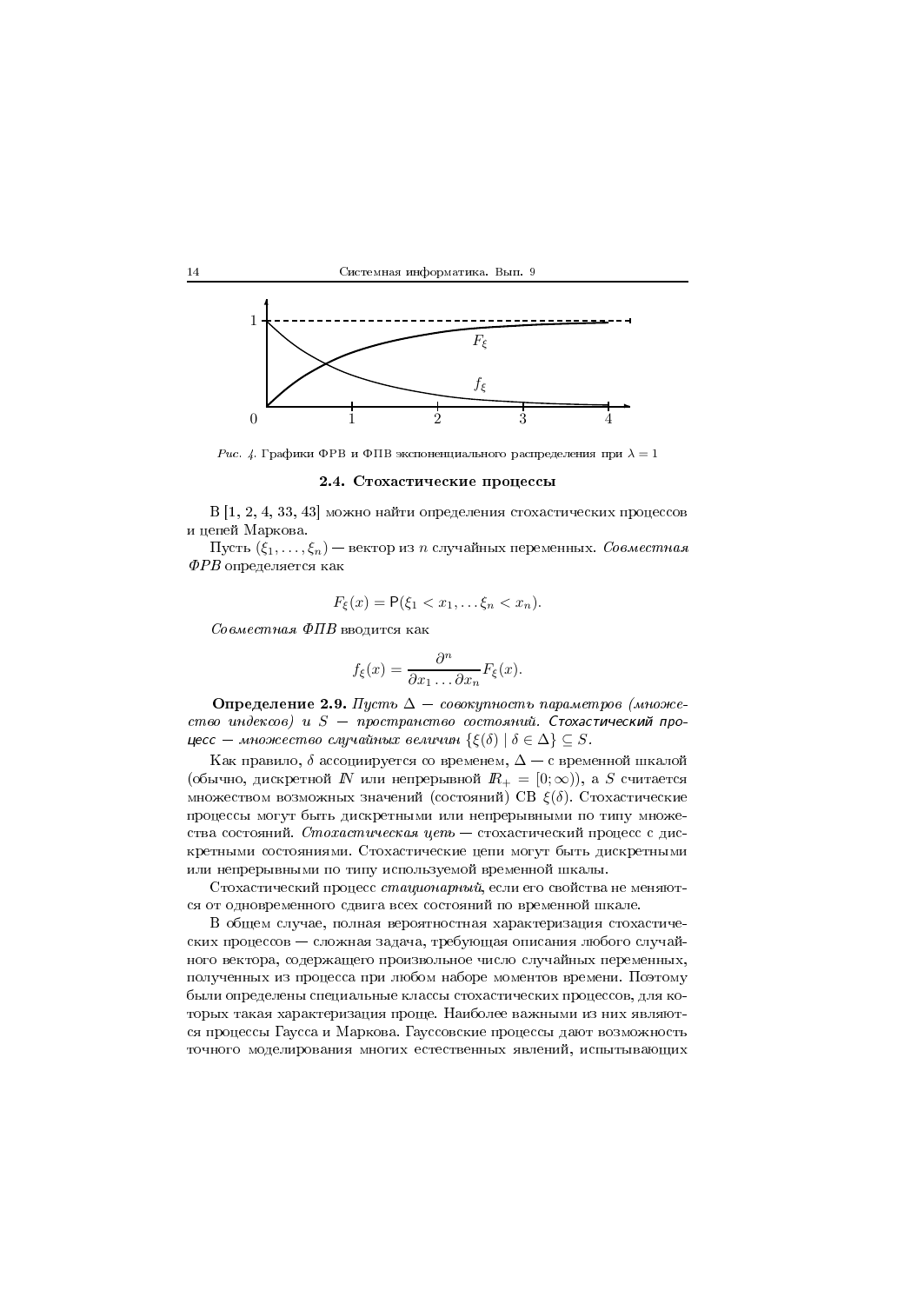

влияние множества произвольных факторов. Марковские процессы лучше подходят для моделирования динамики систем с разделением ресурсов. Марковский процесс - стохастический процесс, будущее которого зависит только от текущего состояния, а не от предыдущих.

Определение 2.10. Пусть для некоторых множеств индексов  $\Delta$ , состояний S и чисел  $i \in \mathbb{N}$  выполняется  $\delta_0, \ldots, \delta_{i-1}, \delta_i \in \Delta$  ( $\delta_0 < \ldots <$  $\delta_{i-1} < \delta_i$ ),  $s_0, \ldots, s_{i-1}, s_i \in S$ . Марковский процесс (МП) — стохастический процесс, для которого справедливо следующее свойство Маркова (отсутствие последействия, забывчивость):

$$
\mathsf{P}(\xi(\delta_i) = s_i \mid \xi(\delta_0) = s_0, \dots, \xi(\delta_{i-1}) = s_{i-1}) = \mathsf{P}(\xi(\delta_i) = s_i \mid \xi(\delta_{i-1}) = s_{i-1})
$$

Марковская цепь (МЦ) - МП с дискретным пространством состояний. Дискретно-временная МЦ (ДВМЦ) – МЦ со сменами состояний (переходами) в моменты времени, множества которых конечны или счетны. Непрерывно-временная МЦ (НВМЦ) - МЦ, смены состояний в которой происходят на конечных или бесконечных интервалах временной оси.

МЦ однородная (гомогенная), если вероятности смен состояний не зависят от момента времени, когда они происходят. Будем предполагать, что все рассматриваемые далее МЦ - однородные.

Необходимо различать переходы МЦ и ССП. Например, смене состояний (переходу) ДВМЦ может соответствовать отказ от срабатывания или срабатывание нескольких переходов ДВССП.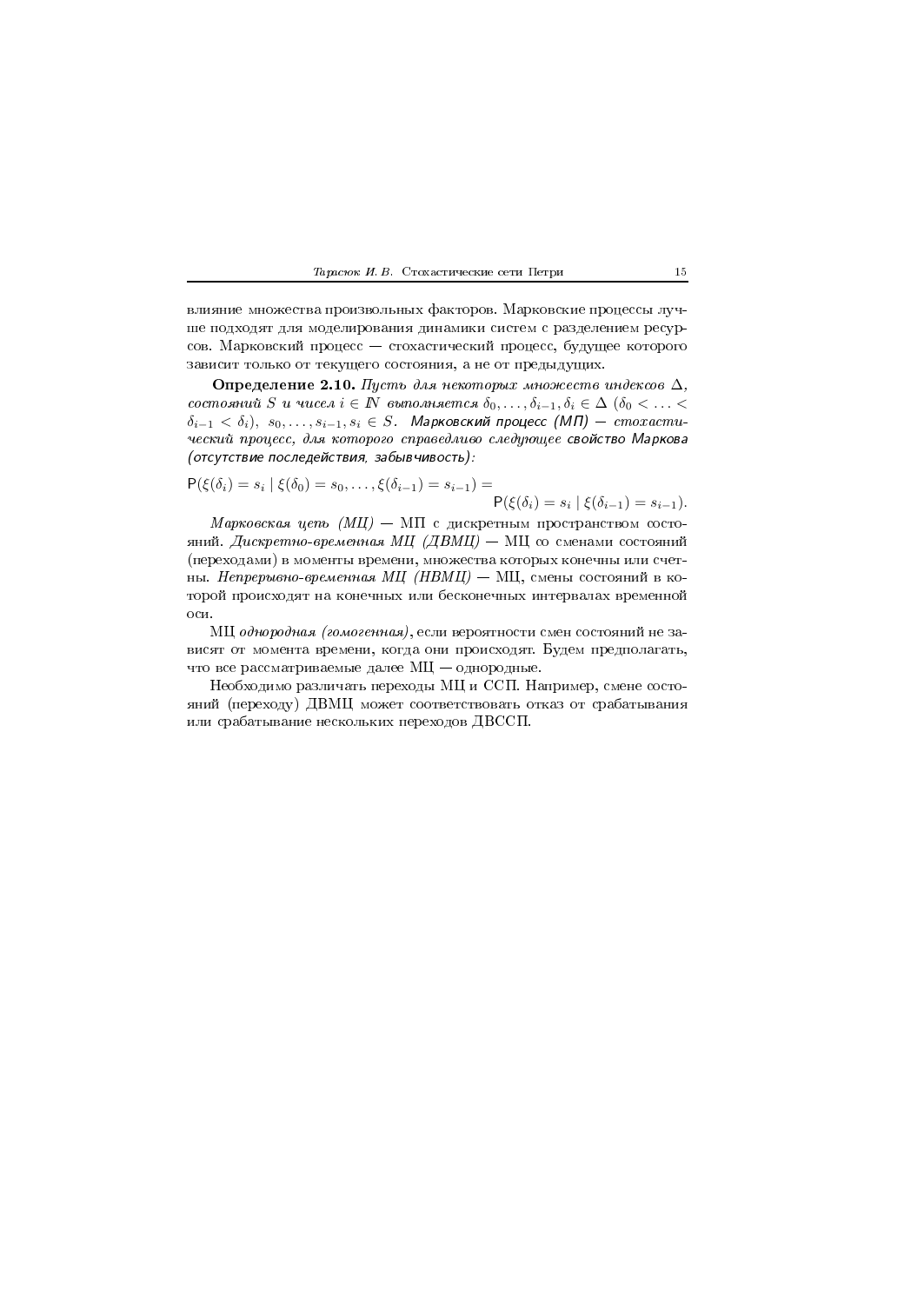# 2.5. Цепи Маркова с дискретным временем

Геометрическое распределение — единственное дискретное распределение, для которого справедливо свойство забывчивости, характерное для МЦ:

$$
P(\xi = i + j \mid \xi > j) = P(\xi = i) \ (i, j \in \mathbb{N}, \ i \ge 1).
$$

Поэтому свойство забывчивости требует, чтобы время пребывания в каждом состоянии ДВМЦ (задержка переходов) была геометрически распределенной СВ.

Таким образом, для полного вероятностного описания ДВМЦ достаточно иметь ФМВ над ее пространством состояний  $S = \{s_1, \ldots, s_n\}$  в начальный момент времени и вероятности переходов за один шаг по дискретной временной шкале  $\rho_{ij}$   $(1 \leq i, j \leq n)$  из состояния  $s_i$  в  $s_j$ .

(Одношаговая) диаграмма вероятностей переходов (ДВП) ДВМЦ помеченный ориентированный граф с вершинами, соответствующими состояниям из  $S$ , и дугами, помеченными вероятностями переходов за один шаг  $\rho_{ij}$  (1  $\leq i,j \leq n$ ). ДВП является графическим представлением ДВМЦ.

(Одношаговая) матрица вероятностей переходов (МВП) ДВМЦ матрица P размера  $n \times n$  над [0;1] с вероятностями переходов за один шаг  $\rho_{ij} = P(\xi(1) = s_j | \xi(0) = s_i)$   $(1 \le i, j \le n)$  в качестве элементов. МВП используется для аналитического решения ДВМЦ. Так как в статье рассматриваются только однородные ДВМЦ, вероятности  $\rho_{ij}$  не зависят от момента времени, в который происходит смена состояний. Поэтому можно положить его равным единице, как записано выше.

Можно показать, что матрица  $\mathbf{P}^k$  (произведение k матриц  $\mathbf{P} (k \in I\!\!N)$ ) имеет в качестве элементов вероятности переходов за  $k$  шагов  $\rho_{ij}(k) = P(\xi(k) = s_j | \xi(0) = s_i)$   $(1 \le i, j \le n)$ . Положим  $\mathbf{P}^0 = \mathbf{E}$ , где  $\mathbf{E}$  – единичная матрица размера  $n \times n$ , т. е. все ее диагональные элементы - единицы, а остальные - нули.

Уравнение Чепмена-Колмогорова устанавливает отношение между вероятностями перехода за  $k + l$   $(k, l \in I\!\!N)$  шагов с вероятностями смен состояний за  $k$  и  $l$  шагов. Для однородных ДВМЦ уравнение выглядит следующим образом:

$$
\mathbf{P}^{k+l} = \mathbf{P}^{k} \mathbf{P}^{l}.
$$

Вероятность пребывания в состоянии  $s_i$  в течение  $k$  шагов и его смены на шаге  $k+1$  есть  $\rho_{ii}^k(1-\rho_{ii})$ . Если интерпретировать смену состояния как успех некоторого испытания, а продолжение пребывания в нем - как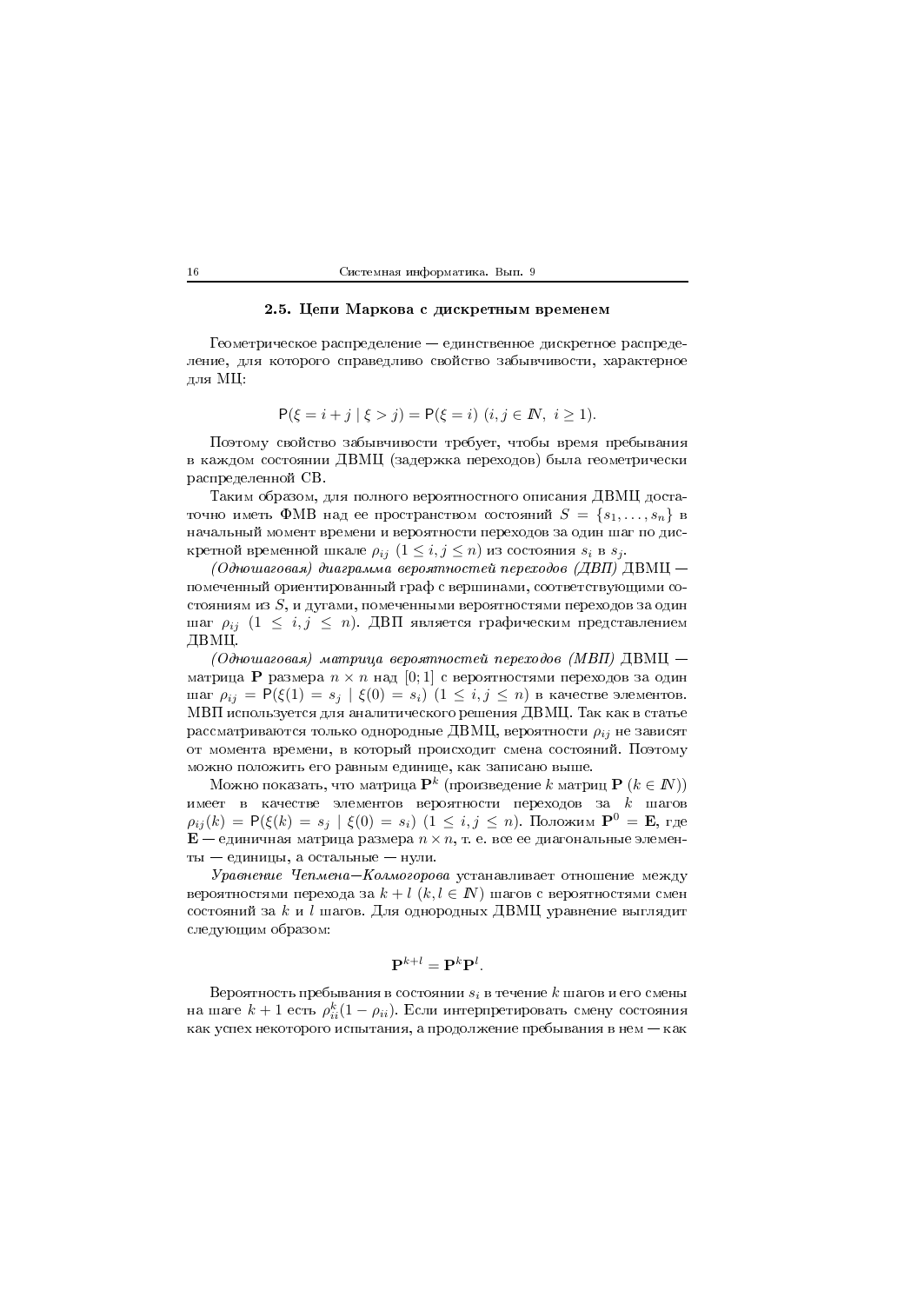#### Тарасюк И. В. Стохастические сети Петри

неудачу, можно убедиться, что время пребывания в состояниях ДВМЦ распределено геометрически.

Решение ДВМЦ заключается в вычислении ФМВ либо в произвольный момент времени, либо при равновесных условиях.

Пусть  $\psi_i(k) = \mathsf{P}(\xi(k) = s_i)$   $(1 \leq i \leq n)$  — вероятность перехода ДВМЦ  $\, {\bf B}$ состояние  $s_i$  за  $k$  шагов (из начального состояния) и  $\psi(k) = (\psi_1(k), \ldots \psi_n(k))$  — ее ФМВ в момент времени к (преходящая  $(\Phi M B)$ , а P — МВП. Преходящая ФМВ находится из системы итеративных уравнений

$$
\psi(k+1) = \psi(k)\mathbf{P}.
$$

Следовательно, преходящую ФМВ можно вычислить на основе начальной ФМВ как

$$
\psi(k) = \psi(0) \mathbf{P}^k.
$$

Преходящая ФМВ важна, когда нужно оценить кратковременное поведение исследуемой системы. Если рассматривать такое временное решение для длительного периода функционирования, можно показать, что вероятности состояний часто становятся постоянными и работа системы становится стабильной (равновесной). В этом случае говорят, что система перешла в стабильное состояние. Когда существует такая стабильная ФМВ, ДВМЦ называется эргодической.

Пусть  $\psi_i = \lim_{k \to \infty} \psi_i(k)$   $(1 \leq i \leq n)$  – вероятность нахождения эргодической ДВМЦ в стабильном состоянии  $s_i$ , и  $\psi = (\psi_1, \dots, \psi_n)$  – ее стабильная ФМВ, а  $\mathbf{P}$  – МВП. Числа  $\psi_i$   $(1 \leq i \leq n)$  – вероятности попадания системы в состояние  $s_i$  через достаточно большой временной интервал. Они не зависят от начального состояния системы, т. е. система "забывает", откуда началось движение. Стабильная  $\Phi$ МВ — решение системы линейных уравнений

$$
\begin{cases}\n\psi(\mathbf{P} - \mathbf{E}) = 0 \\
\psi \mathbf{e}^T = 1,\n\end{cases}
$$

где **e** — строка из *n* единиц.

Рассмотрим условия существования стабильного состояния (эргодичности) ДВМЦ. Для этого введем ряд необходимых понятий.

Состояние  $s_i$   $(1 \leq i \leq n)$  ДВМЦ несущественное, если  $\exists j$   $(1 \leq j \leq n)$  $\exists k \in \mathbb{N}$   $\rho_{ij}(k) > 0$  и  $\forall l \in \mathbb{N}$   $\rho_{ji}(l) = 0$ , т. е. на некотором шаге из  $s_i$ можно перейти в некоторое состояние  $s_i$ , вернуться обратно из которого невозможно. Состояние  $s_i$  существенное в противном случае.

Существенные состояния  $s_i$ и $s_j$   $(1\leq i,j\leq n)$  ДВМЦ сообщающиеся, если  $\exists k, l \in \mathbb{N}$   $\rho_{ij}(k) > 0$  и  $\rho_{ji}(l) > 0$ , т. е. на некоторых шагах можно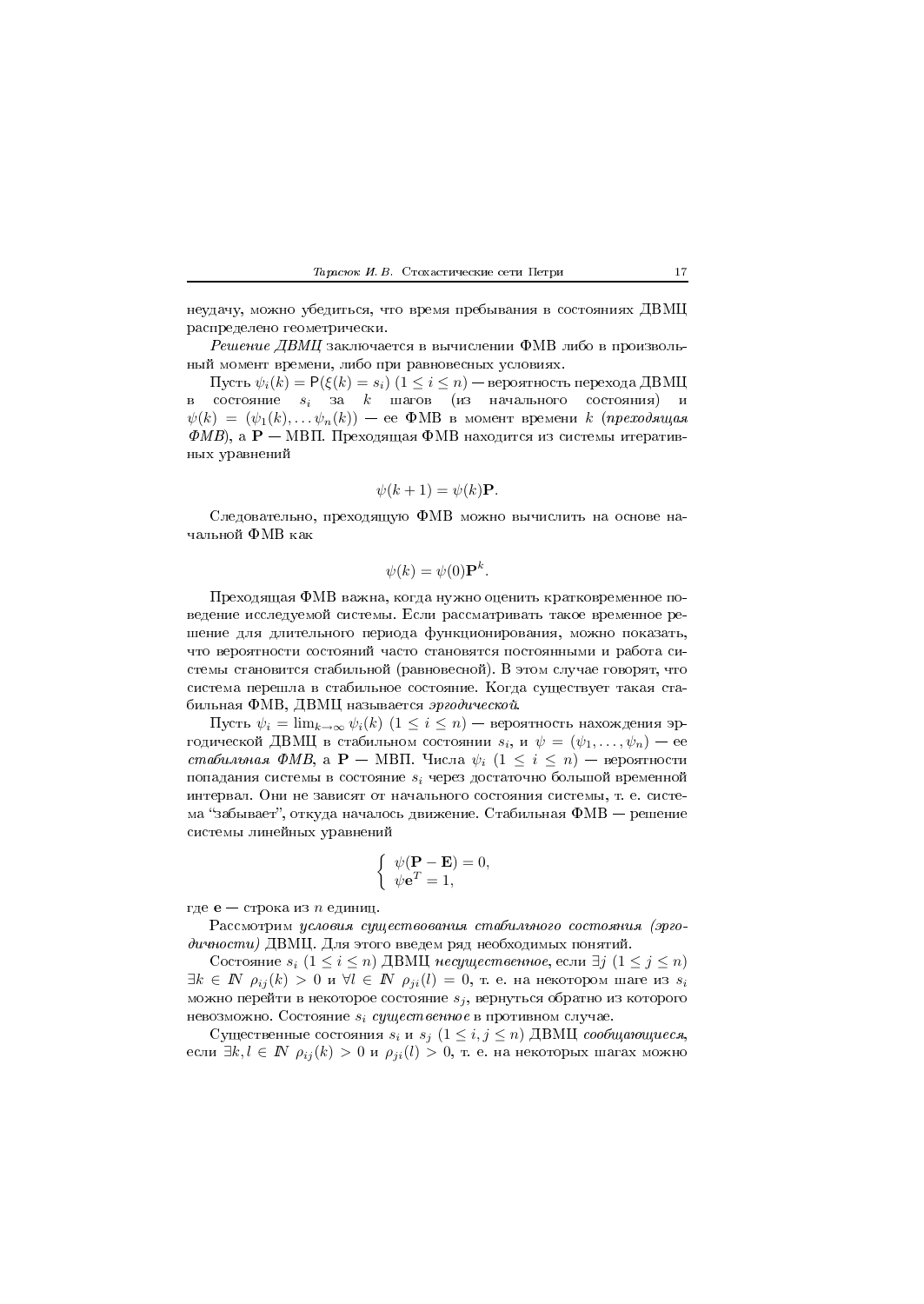перейти как из  $s_i$  в  $s_j,$  так и обратно. Все множество существенных состоянии разоивается на непересекающиеся классы сообщающихся состоянии  $S_1,\ldots,S_m$ 

Если класс сообщающихся состояний  $S_c$   $(1 \leq c \leq m)$  состоит из одного состояния  $s_i$ , то оно — поглощающее.

 $\blacksquare$ класс сооощающихся существенных состоянии, и *разложимая* в противthe contract of the contract of the contract of the contract of the contract of the contract of the contract o

Вероятность того, что система, выйдя из состояния  $s_j$   $(1\leq j\leq n),$ впервые вернется в него через  $k$  шагов есть

$$
Return_i(k) = P(\xi(k) = s_i, \xi(k-1) \neq s_i, \dots, \xi(1) \neq s_i | \xi(0) = s_i).
$$

Вероятность того, что система, выйдя из состояния  $s_j$   $(1\leq j\leq n),$  )\$
\*( & )

$$
Return_i = \sum_{k=1}^{\infty} Return_i(k).
$$

Состояние  $s_i$   $(1\, \leq\, i\, \leq\, n)$  неразложимой ДВМЦ *возвратное*, если  $Return_i = 1$ , и невозвратное (преходящее), если  $Return_i < 1$ .

Состояние  $s_i$   $(1 \leq i \leq n)$  неразложимой ДВМЦ нулевое, если  $\lim_{k\rightarrow\infty}\rho_{ii}(k)=0,$  и ненулевое  $(noho\alpha$ сительное) в противном случае.

Состояние  $s_i\;(1\leq i\leq n)$  неразложимой ДВМЦ  $\emph{nepuoduvec}$ кое с периодом  $d_i \in I\!\!N$   $(d_i > 1)$ , если  $d_i$  — наибольший общий делитель чисел из множества  $\{k \in I\!\!N \mid Return_i(k) > 0\},$  т. е. в  $s_i$  можно вернуться только за число шагов, кратное  $d_i, \, u \, d_i$  — наибольшее из таких чисел. Состояние  $s_i\,\,nene puodu\bar{u}e$ ское в противном случае.

/ -- ( \* - (
 )/AJ ( - - 3 делениях может присутствовать или отсутствовать. Однако следующая теорема говорит о том, что таких типов всего 6.

 ${\bf Teo}$ рема 2.1.  $|1|$   $B$  неразложимой  $\cal$  ДВМЦ невозвратное состояние является нулевым.

C
 \*

( 
  ющим параметрам.

1. Асимптотические свойства: невозвратные, возвратные нулевые, ненулевые.

 $\blacksquare$  . The whole contract conductively. Hole required to the charge from the contract  $\blacksquare$ 

Теорема 2.2 (Солидарность).  $|1|$  В неразложимой ДВМЦ все со-WHIVEIVER WITCH THE VERILE HERITING LOCATED CONTROL OUTLING WO HERITING OF OUR VITA INVESTIGATION OF THE UPPER возвратные, либо нулевые либо периодические с одинаковым периодом  $d \in \mathbb{N} \ (d \geq 2).$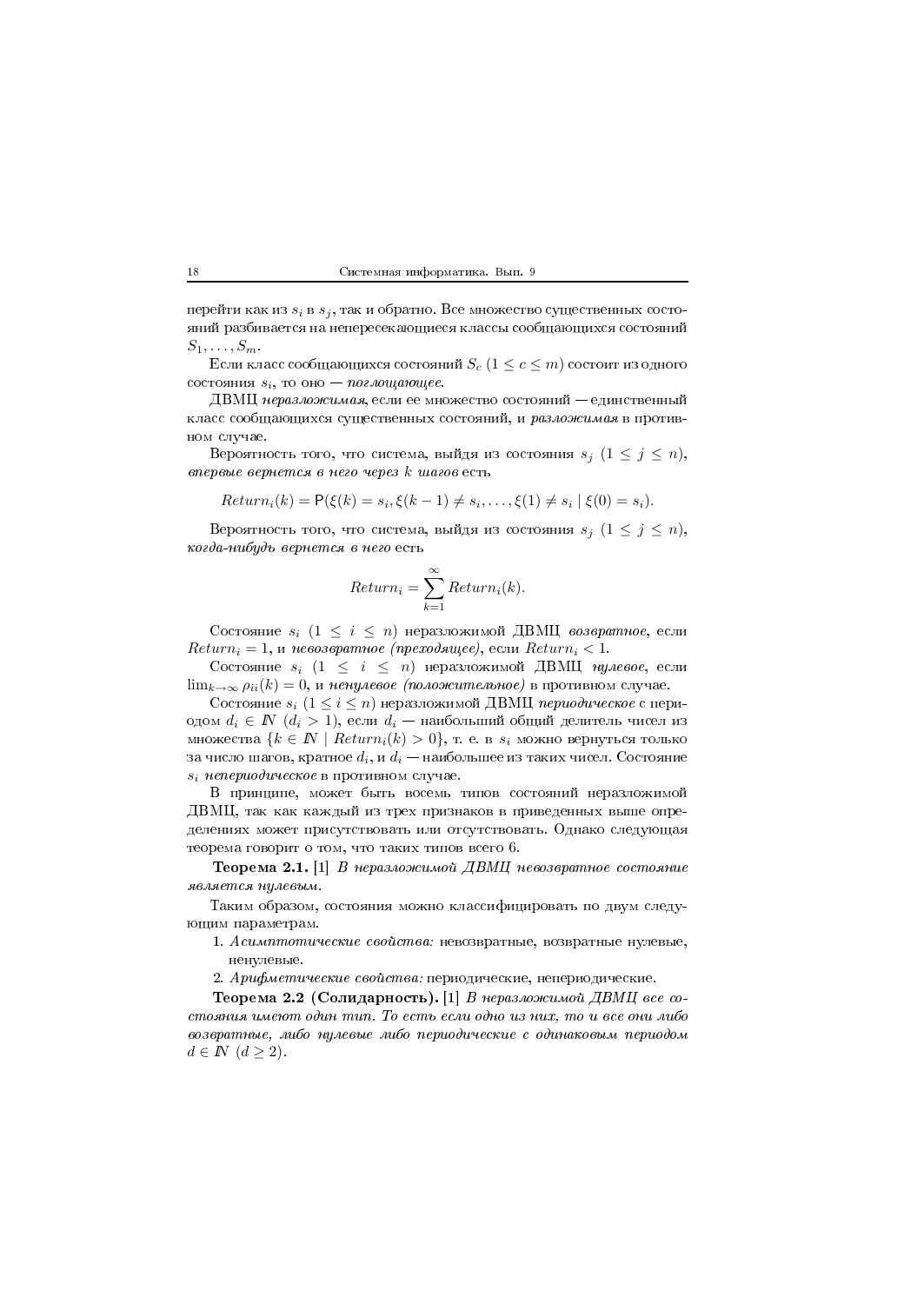

Неразложимая ДВМЦ периодическая, если ее состояния - периодические с периодом  $d \in \mathbb{N}$   $(d \geq 2)$ , и непериодическая в противном случае.

Теорема 2.3 (Эргодичность). [1] ДВМЦ неразложимая и непериодическая и для некоторого ее состояния  $s_i$  среднее время возврата в него конечно,

$$
\sum_{k=1}^{\infty} kReturn_i(k) < \infty,
$$

тогда и только тогда, когда  $\forall i, j \ (1 \leq i, j \leq n)$  существуют независимая от начальной ФМВ  $\psi(0)$  и единственная стабильная ФМВ 

$$
\lim_{k \to \infty} \rho_{ij}(k) = \lim_{k \to \infty} \psi_j(k) = \psi_j > 0.
$$

ДВМЦ эргодическая, если для нее существуют стабильная ФМВ.

Известно, что для конечных ДВМЦ требование конечности среднего времени возврата в любое ее состояние всегда выполняется. Поэтому конечная ДВМЦ эргодическая тогда и только тогда, когда она неразложимая и непериодическая.

На рис. 5 а изображена ДВП для ДВМЦ с множеством состояний  $S=$  ${s_1, s_2}$ . Условная вероятность перехода из состояния  $s_1$  в  $s_2$  равна  $\rho$ , а обратно —  $\sigma$ .



## Рис. 5. ДВМЦ, ПМЦ и НВМЦ

МВП для ДВМЦ такова:

$$
\mathbf{P} = \left[ \begin{array}{cc} 1 - \rho & \rho \\ \sigma & 1 - \sigma \end{array} \right].
$$

# 2.6. Полумарковские цепи

Полумарковские цепи (ПМЦ) — обобщение ДВМЦ и переходное звено между ними и НВМЦ, определяемыми в следующем разделе. Каждому состоянию ПМЦ  $s_i$  сопоставляется положительное время пребывания в нем с функцией распределения  $F_i(\delta)$  и плотностью  $f_i(\delta)$ .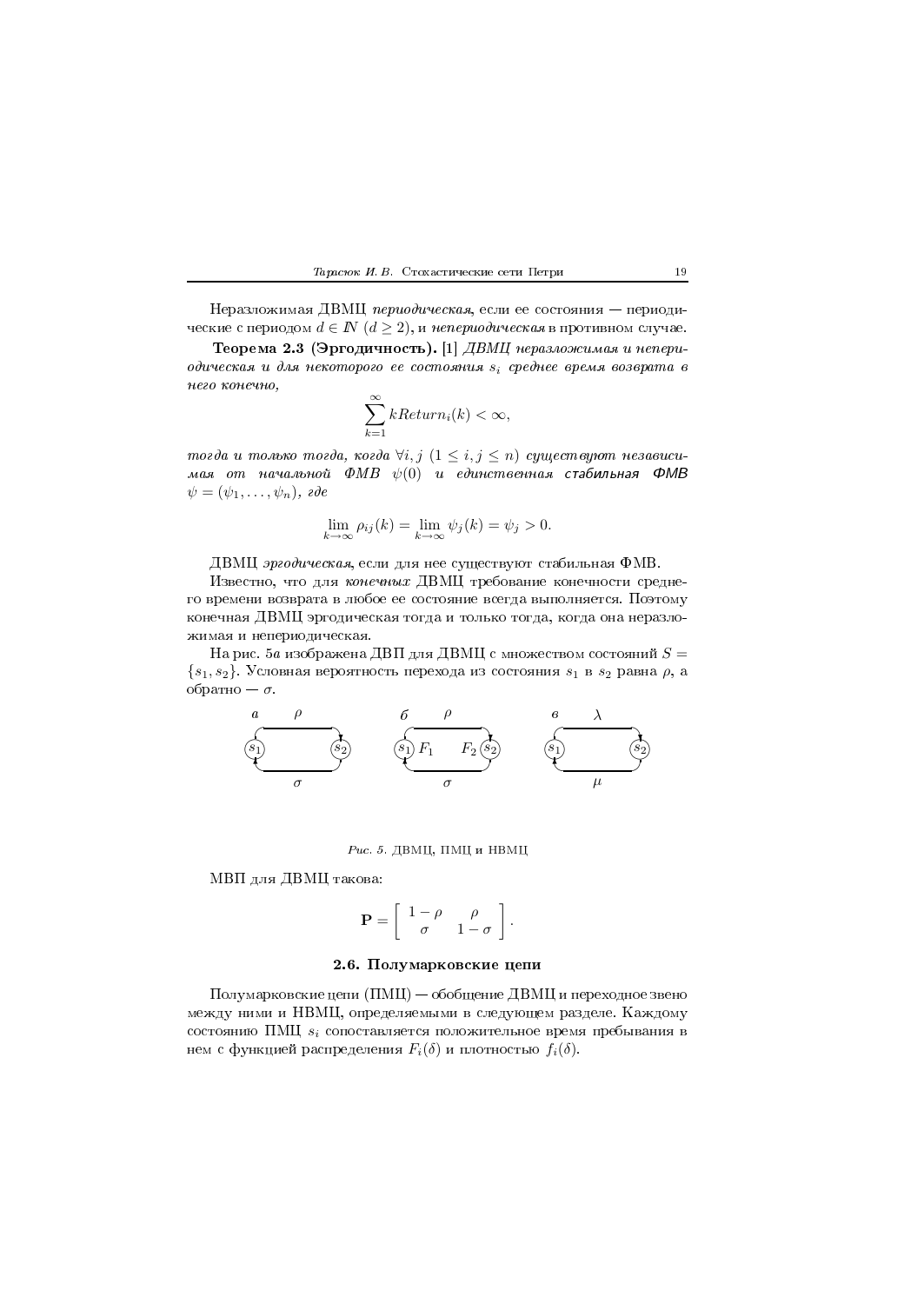Таким образом, для полного вероятностного описания ПМЦ достаточно иметь ФМВ над ее пространством состояний  $S = \{s_1, \ldots, s_n\}$  в начальный момент времени, вероятности переходов за один шаг  $\rho_{ij}$   $(1 \leq i, j \leq n)$ из состояния  $s_i$  в  $s_j$  и вектор распределений времени пребывания в состояниях  $F(\delta) = (F_1(\delta), \ldots, F_n(\delta)).$ 

(Одношаговая) диаграмма вероятностей переходов (ДВП) ПМЦ помеченный ориентированный граф с вершинами, соответствующими состояниям из  $S$ , около которых указаны ФРВ времени пребывания в них, и дугами, помеченными вероятностями переходов за один шаг  $\rho_{ij}$  $(1 \leq i, j \leq n)$ . ДВП является графическим представлением ПМЦ.

Интерпретация ПМЦ следующая. В моменты смен состояний ПМЦ ведет себя как ДВМЦ, т. е. переходы между состояниями полностью описываются МВП Р и независимы от прошлого. После перехода в состояние  $s_i$  должно пройти время, распределенное в соответствии с  $F_i(\delta)$ , прежде чем будет возможна следующая смена состояний.

Решение ПМЦ заключается в вычислении ФМВ либо в произвольный момент времени, либо при равновесных условиях.

Для вычисления стабильной ФМВ для ПМЦ сначала обычным образом находится стабильная ФМВ  $\psi = (\psi_1, \ldots, \psi_n)$  для встроенной ДВМЦ (ВДВМЦ), характеризуемой МВП Р.

Затем вычисляется среднее время пребывания в состояниях  $s_i$  $(1 \leq i \leq n)$  как

$$
SJ(s_i) = \int\limits_0^\infty \delta f_i(\delta) d\delta.
$$

Стабильная ФМВ  $\varphi = (\varphi_1, \dots \varphi_n)$  ПМЦ получается умножением каждого  $\psi_i$   $(1 \leq i \leq n)$  на среднее время пребывания  $SJ(s_i)$  в соответствующем состоянии  $s_i$  и последующей нормализацией распределения. Таким образом, для  $1 \leq i \leq n$  получаем

$$
\varphi_i = \frac{\psi_i SJ(s_i)}{\sum\limits_{j=1}^{n} \psi_j SJ(s_j)}.
$$

Вычисление преходящей ФМВ для ПМЦ - значительно более сложная задача, чем для ДВМЦ и НВМЦ. Соответствующие методы вычисления могут быть найдены в [41].

На рис. 56 изображена ДВП для ПМЦ с множеством состояний  $S = \{s_1, s_2\}$  и вектором распределений времени пребывания в состояниях  $F(\delta) = (F_1(\delta), F_2(\delta))$ . Условная вероятность перехода из состояния  $s_1$  в  $s_2$  равна  $\rho$ , а обратно —  $\sigma$ .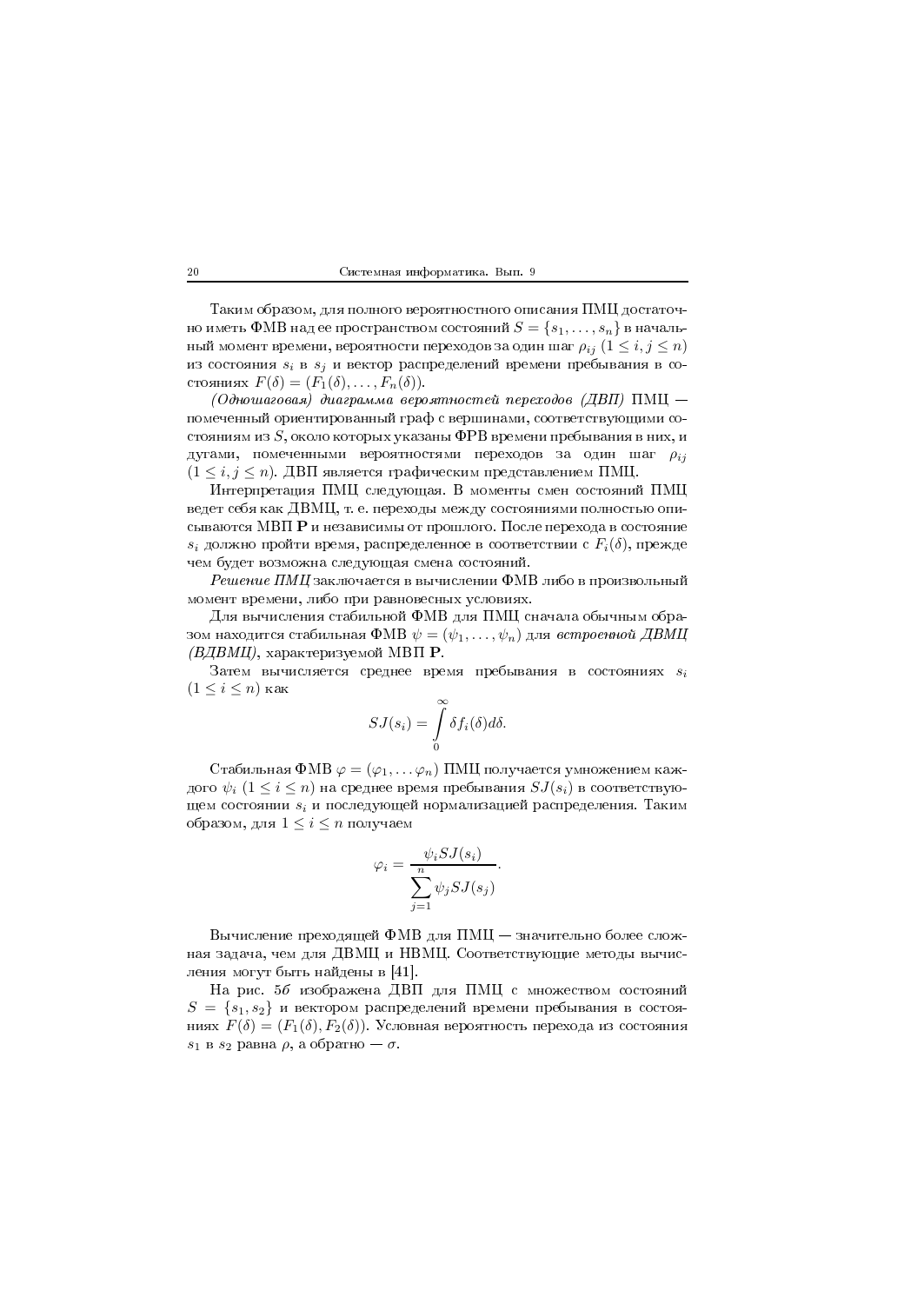#### Тарасюк И. В. Стохастические сети Петри

МВП для ВДВМЦ, соответствующей этой ПМЦ, такова:

$$
\mathbf{P} = \left[ \begin{array}{cc} 1 - \rho & \rho \\ \sigma & 1 - \sigma \end{array} \right].
$$

## 2.7. Цепи Маркова с непрерывным временем

Экспоненциальное распределение — единственное непрерывное распределение, для которого справедливо свойство забывчивости, характерное для МЦ:

$$
\mathsf{P}(\xi \ge x + d \mid \xi \ge d) = \mathsf{P}(\xi \ge x) \ (x, d \in I\!\!R_+).
$$

Поэтому свойство забывчивости требует, чтобы время пребывания в каждом состоянии НВМЦ (задержка переходов) была экспоненциально распределенной СВ.

Экспоненциальное распределение имеет постоянный параметр  $\lambda$ , трактуемый как темп или скорость перехода в НВМЦ и не зависящий от предшествующего поведения. Остаточное время пребывания в состоянии случайная переменная с той же плотностью распределения, как и общее время. Т. е. оставшееся время пребывания в состоянии не зависит от времени, уже проведенного в нем, а только от текущего состояния. Данное распределение позволяет осуществить относительно простой последовательный анализ моделей (вычисление значений производительности).

Таким образом, для полного вероятностного описания НВМЦ достаточно иметь ФМВ над ее пространством состояний  $S = \{s_1, \ldots, s_n\}$  в начальный (обычно нулевой) момент времени и параметры экспоненциального распределения (темпы переходов)  $q_{ij}$   $(1 \le i, j \le n)$  из состояния  $s_i$  B  $s_j$ .

Диаграмма темпов переходов (ДТП) НВМЦ — помеченный ориентированный граф с вершинами, соответствующими состояниям из  $S$ , и дугами, помеченными темпами переходов  $q_{ij}$   $(1 \leq i, j \leq n)$ . ДТП является графическим представлением НВМЦ.

Матрица темпов переходов (МТП) НВМЦ или генератор бесконечно малы $x$  — матрица Q размера  $n \times n$  над  $R_+$  с темпами переходов  $q_{ij}$  $(1 \leq i, j \leq n)$  в качестве элементов, не принадлежащих главной диагонали. На главной диагонали находятся отрицательные суммы остальных элементов по соответствующим строкам. МТП используется для аналитического решения НВМЦ.

Решение НВМЦ заключается в вычислении ФМВ либо в произвольный момент времени, либо при равновесных условиях.

Пусть  $\varphi_i(\delta) = P(\xi(\delta) = s_i)$   $(1 \leq i \leq n)$  — вероятность нахождения HBMЦ в состоянии  $s_i$  в момент времени  $\delta$  и  $\varphi(\delta) = (\varphi_1(\delta), \ldots, \varphi_n(\delta))$  –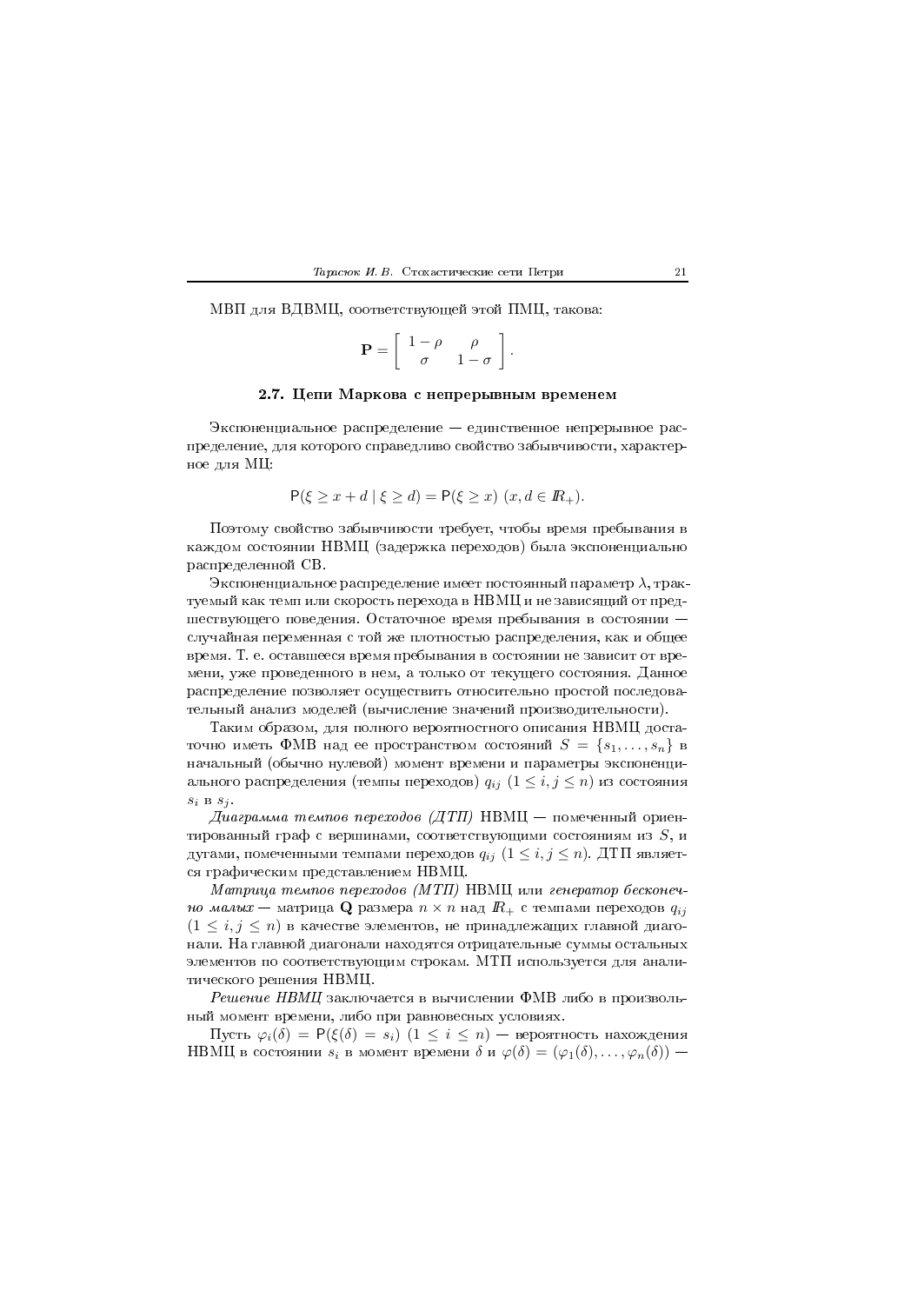ее ФМВ в момент времени  $\delta$  (преходящая ФМВ), а Q – МТП. Поведение МП описывается системой уравнений Чепмена-Колмогорова для вероятностей переходов, из которой можно получить следующую систему дифференциальных уравнений в матричном виде:

$$
\frac{d\varphi(\delta)}{d\delta} = \varphi(\delta)\mathbf{Q}.
$$

В этой системе уравнений дифференциальному изменению каждой вероятности  $\varphi_i(\delta)$   $(1 \leq i \leq n)$  состояния  $s_i$  в момент  $\delta$  соответствует разность между вероятностями перехода в него из других состояний и из него в другие состояния в этот момент времени. Преходящая ФМВ решение системы уравнений

$$
\varphi(\delta) = \varphi(0)e^{\mathbf{Q}\delta},
$$

где  $e^{\mathbf{Q}\delta}$  — матричная экспонента, определяемая как  $e^{\mathbf{Q}\delta} = \sum_{k=0}^{\infty} \frac{(\mathbf{Q}\delta)^k}{k!}$ .

Когда существует стабильная ФМВ, НВМЦ называется эргодической. Пусть  $\varphi_i = \lim_{\delta \to \infty} \varphi_i(\delta)$   $(1 \leq i \leq n)$  – вероятность нахождения эргодической НВМЦ в стабильном состоянии  $s_i$  и  $\varphi = (\varphi_1, \ldots, \varphi_n)$  — ее стабильная (равновесная) ФМВ, а  $Q - M$ ТП. Стабильная ФМВ — решение системы линейных уравнений

$$
\begin{cases} \varphi \mathbf{Q} = 0, \\ \varphi \mathbf{e}^T = 1 \end{cases}
$$

Эта система уравнений отражает факт, что переход в каждое состояние  $i$   $(1 \leq i \leq n)$  из других состояний и переход из него в другие находятся в статистическом равновесии.

Условия существования стабильного состояния НВМЦ (эргодичности) аналогичны описанным для ДВМЦ.

На рис. 56 изображена ДТП для НВМЦ с множеством состояний  $S = \{s_1, s_2\}$ . Темп перехода из состояния  $s_1$  в  $s_2$  равен  $\lambda$ , а обратно  $-\mu$ 

МТП для этой НВМЦ такова:

$$
\mathbf{Q} = \left[ \begin{array}{cc} -\lambda & \lambda \\ \mu & -\mu \end{array} \right].
$$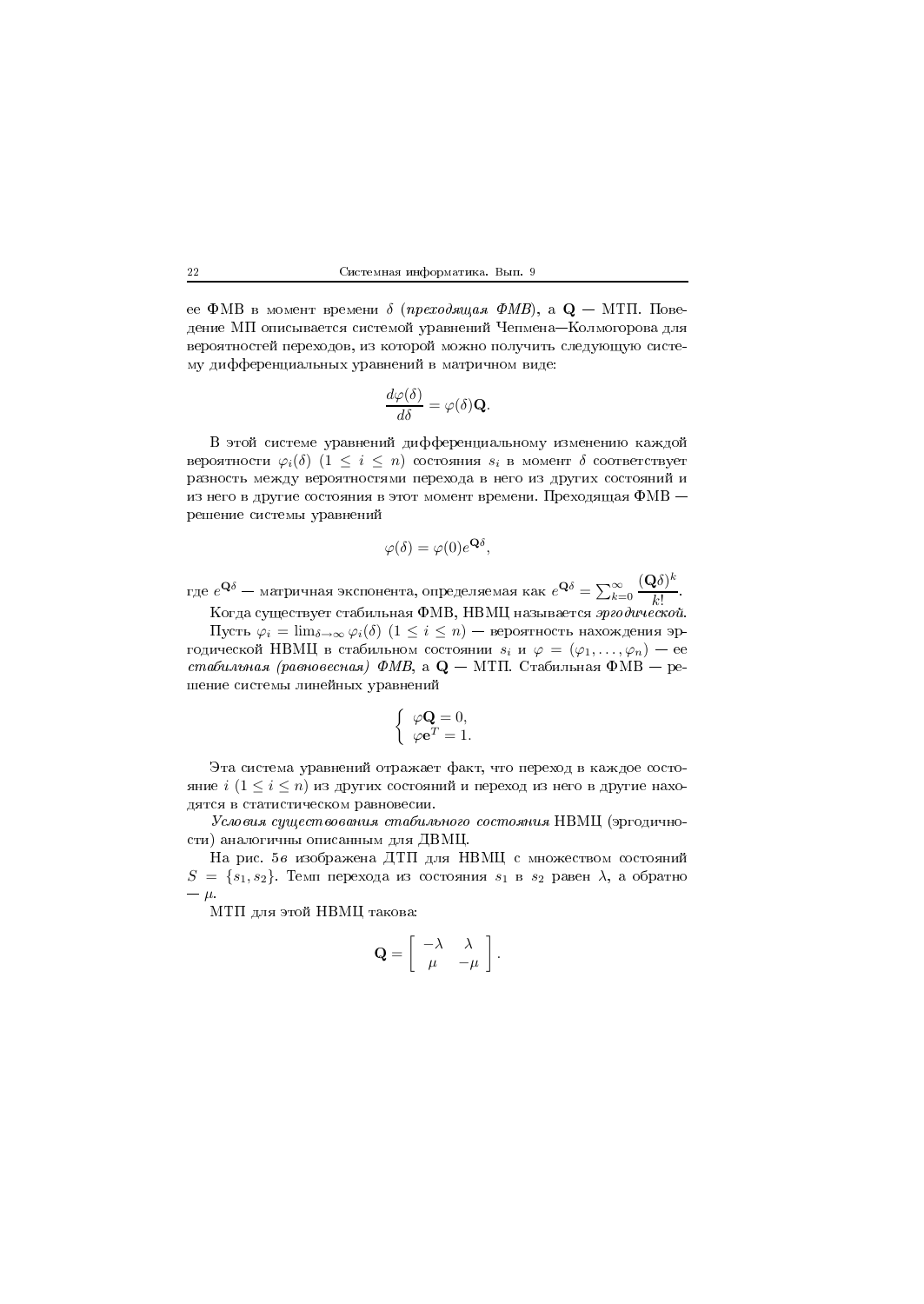### Тарасюк И. В. Стохастические сети Петри

# 2.8. Общая схема анализа цепей Маркова

Марковские процессы обладают важным преимуществом, состоящим в том, что принципиально известно, как их исследовать. Стандартная техника решения заключается в следующих шагах.

- 1. Найти все состояния  $s_i$   $(1 \leq i \leq n)$  множества состояний S.
- 2. Для ДВМЦ вычислить вероятности переходов за один шаг  $\rho_{ij}$  из ее состояния  $s_i$  в  $s_j$   $(1 \leq i, j \leq n)$ .
	- Для ПМЦ вычислить вероятности переходов за один шаг  $\rho_{ij}$  из состояния ВДВМЦ  $s_i$  в  $s_j$   $(1 \leq i, j \leq n)$ .
	- Для НВМЦ вычислить темпы переходов  $q_{ij}$  из ее состояния  $s_i$  в  $s_i$   $(1 \leq i, j \leq n)$ .
- 3. Для ДВМЦ составить итерационную систему линейных уравнений с целью исследования ее преходящего поведения. Для ПМЦ составить итерационную систему линейных уравнений

с целью исследования преходящего поведения ВДВМЦ.

Для НВМЦ составить систему уравнений с матричной экспонентой с целью исследования ее преходящего поведения.

- 4. Для ДВМЦ составить систему линейных уравнений неподвижной точки с целью изучения ее стационарного поведения. Для ПМЦ составить систему линейных уравнений неподвижной точки с целью изучения стационарного поведения ВДВМЦ. Для НВМЦ составить равновесную систему линейных уравнений с целью изучения ее стационарного поведения.
- 5. Для ДВМЦ и НВМЦ вычислить вероятности состояний аналитическим или численным методом. Для ПМЦ вычислить вероятности состояний ВДВМЦ аналитическим или численным методом, взвесить их средним временем пребывания в состояниях ПМЦ и нормализовать. В результате получатся вероятности состояний ПМЦ.
- 6. Получить стандартные меры производительности на основе вероятностей состояний (время функционирования, ожидания и прочие).

## 3. ССП С ДИСКРЕТНЫМ ВРЕМЕНЕМ

ССП с дискретным временем (ДВССП) [52] имеют переходы, которым напрямую сопоставляются условные вероятности их срабатывания (для случая, когда никакой другой переход не допустим в данной маркировке). Дискретность времени позволяет допустить срабатывание нескольких (разных) переходов одновременно, что полнее использует возможности СП как модели параллельных систем. Геометрическое распределение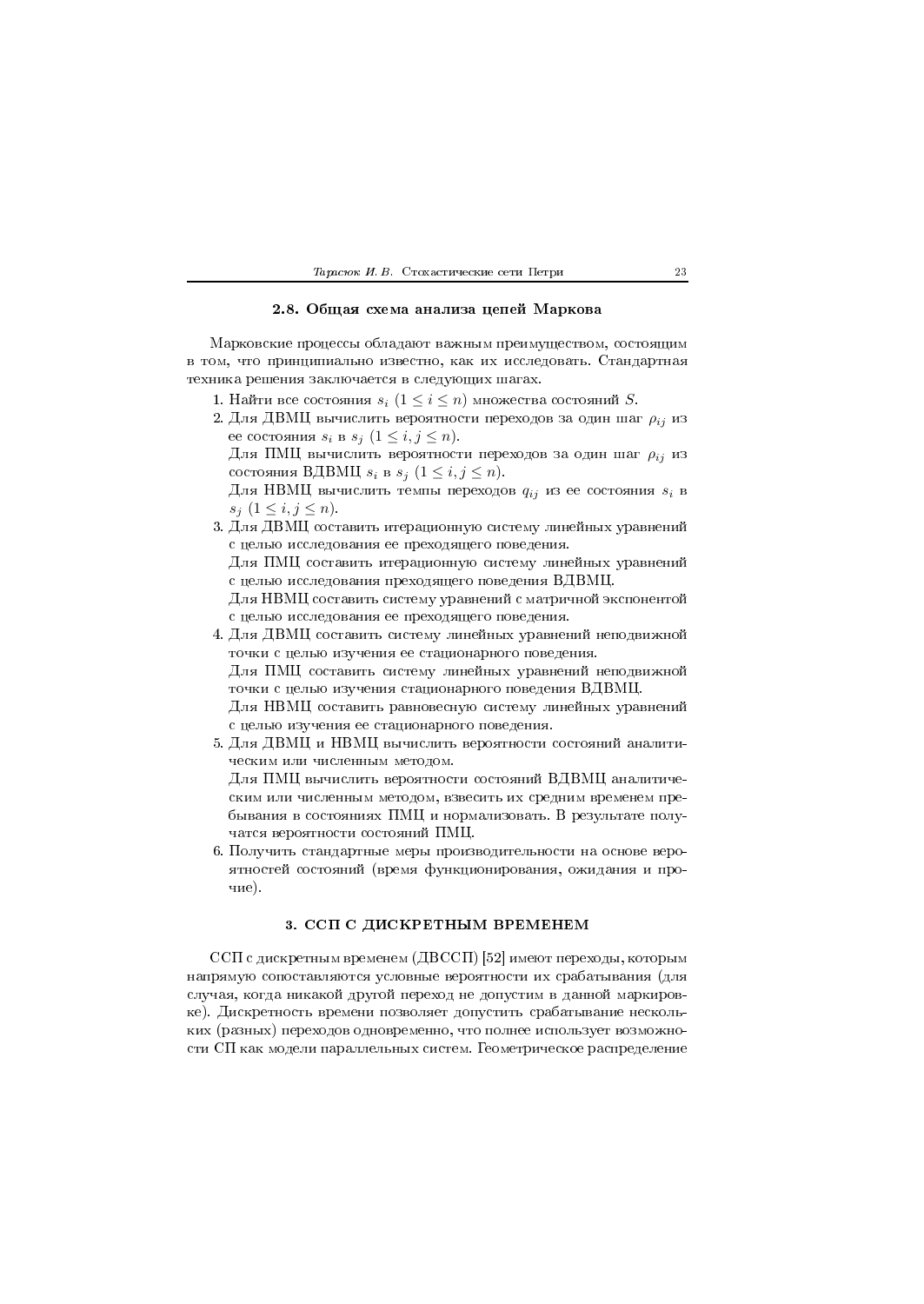временных задержек переходов ДВССП дает возможность анализировать их с помощью ДВМЦ.

### 3.1. Описание модели

Определение 3.1. Дискретно-временная ССП (ДВССП) - пятерка  $N = (P_N, T_N, W_N, \Omega_N, M_N),$  ade

 $\bullet$   $(P_N, T_N, W_N, M_N)$  — непомеченная СП;

•  $\Omega_N: T_N \to (0;1)$  — функция условных вероятностей переходов.

В графическом представлении ДВССП условные вероятности указываются возле соответствующих переходов.

На каждом шаге, т. е. в момент дискретного времени, когда происходит смена маркировки, может сработать либо произвольное число допустимых в маркировке и взаимно не конфликтных переходов, либо ни один из них. Будем рассматривать только множества, а не мультимножества параллельных переходов, так как в последнем случае возникают проблемы с вероятностной интерпретацией такого шага. Для каждого множества срабатывающих вместе переходов необходимо вычислять вероятности. Для этого используются связанные с переходами условные вероятности. Под условием вероятности в данном случае подразумевается ситуация срабатывания переходов как единственно допустимых в некоторой маркировке. Анализ ДВССП включает дополнительный шаг снятия таких условностей с условных вероятностей. Только после этого возможно определить соответствующую ДВМЦ.

Пусть  $M$  — маркировка ДВССП  $N = (P_N, T_N, W_N, \Omega_N, M_N)$ . Тогда переход  $t \in Ena(M)$  срабатывает в следующий временной шаг с вероятностью $\Omega_N(t),$ если никакой другой переход не допустим в  $M.$ 

Вероятность срабатывания в маркировке М множества переходов  $U \subseteq Ena(M)$  такого, что  $\bullet U \subseteq M$ , есть

$$
PF(U, M) = \prod_{t \in U} \Omega_N(t) \cdot \prod_{t \in Ena(M) \setminus U} (1 - \Omega_N(t)).
$$

Таким образом, семантика функционирования ДВССП - шаговая, т. е. переходы могут срабатывать параллельно в каждый момент дискретного времени.

## 3.2. Методы анализа

Множество достижимых маркировок ДВССП совпадает с соответствующим множеством базовой СП, задающей структуру ДВССП. Поэтому качественные свойства ДВССП можно изучать через анализ графа достижимости соответствующих СП.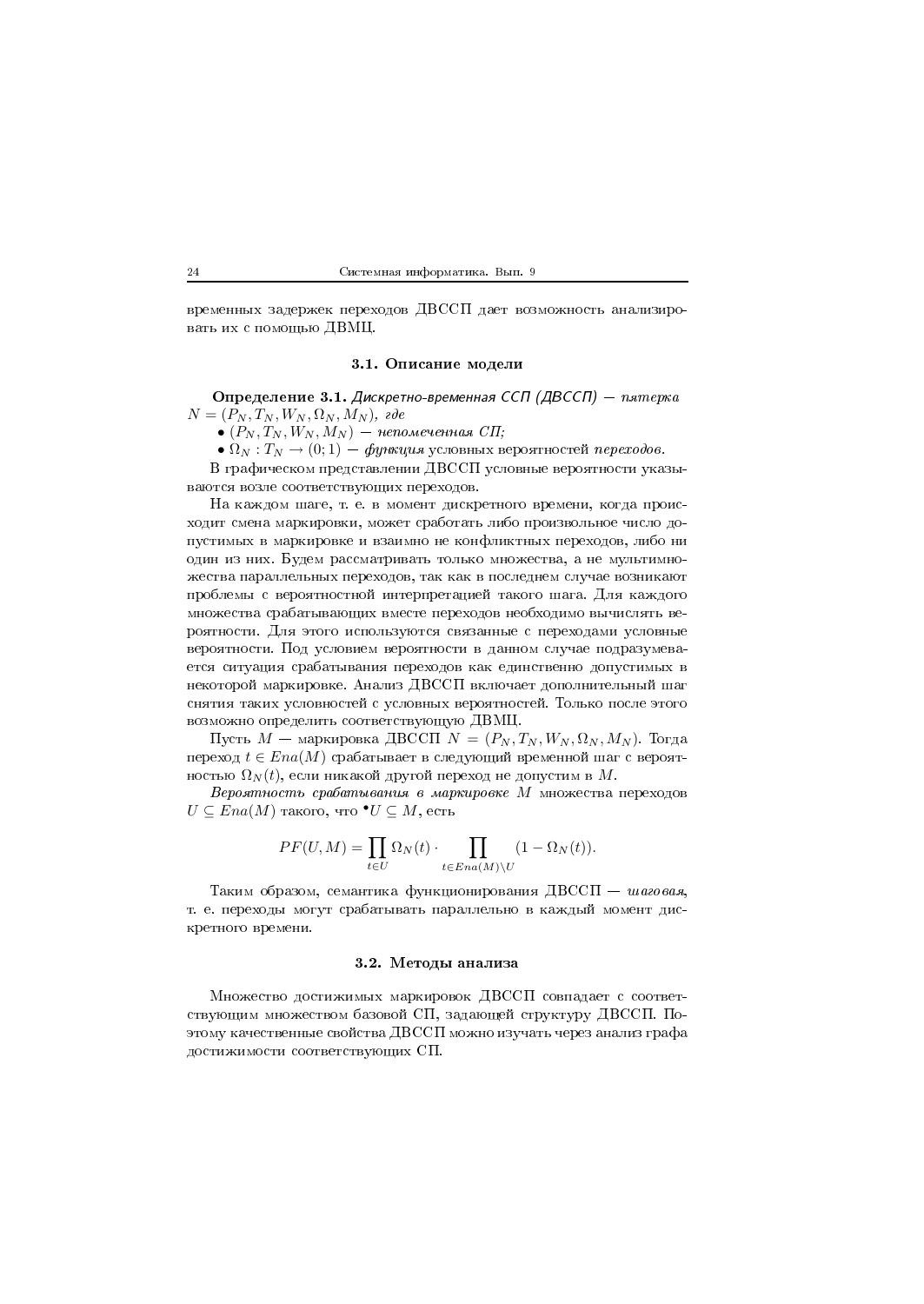#### $\blacksquare$

количественные своиства изучаются с помощью ДВМЦ, соответствующей ограниченной живой ДВССП.

ДВМЦ  $DTMC(N),\ coomsemerasyow$ дя ДВССП  $N,$  строится следующим образом.

- 1. Множество состояний  $S=RS(N).$
- 2. Вероятность перехода  $\rho_{ij}$   $(1\leq i,j\leq n=|S|)$  из состояния  $M_i$  в  $M_j$

$$
\sum_{\rho_{ij}} \frac{\sum_{\{U \subseteq Ena(M_i)|M_i \stackrel{U}{\rightarrow} M_j\}} Pr(U, M_i)}{PF(U, M_i)}.
$$

$$
\sum_{\{U \subseteq Ena(M_i)|^{\bullet} U \subseteq M_i\}} Pr(U, M_i).
$$

Для  $DTMC(N)$  строится (одношаговая) МВП  ${\bf P}$  с элементами  $\rho_{ij}.$ 

Преходящая ( $k$ -шаговая) ФМВ для ДВМЦ  $DTMC(N)$  находится из 

$$
\psi(k) = \psi(0) \mathbf{P}^k,
$$

где  $k\in I\!\!N$  и  $\psi(0)=(\psi_1(0),\ldots,\psi_n(0))$  — вероятность начального распределения, компоненты которой  $\psi_i(0)$   $(1 \leq i \leq n)$  определяются как

$$
\psi_i(0) = \begin{cases} 1 & M_i = M_N, \\ 0 & \text{image.} \end{cases}
$$

 $\mathrm B$  этом случае  $\psi(k)=(\psi_1(k),\ldots\psi_n(k))$  — преходящая ФМВ над достижимыми за  $k$  шагов (смен состояний) маркировками и  $\psi_i(k)$   $(1\leq i\leq n)$ вероятности маркировок  $M_i$  в преходящем состоянии.

Стабильная ФМВ для ДВМЦ  $DTMC(N)$  является решением системы  $\sim$  (a)  $\sim$  (b)  $\sim$  (b)  $\sim$  (b)  $\sim$  (b)  $\sim$  (b)  $\sim$  (b)  $\sim$  (b)  $\sim$  (b)  $\sim$  (b)  $\sim$  (b)  $\sim$  (b)  $\sim$  (b)  $\sim$  (c)  $\sim$  (c)  $\sim$  (c)  $\sim$  (c)  $\sim$  (c)  $\sim$  (c)  $\sim$  (c)  $\sim$  (c)  $\sim$  (c)  $\sim$  (c)  $\sim$  (c)  $\sim$ 

$$
\begin{cases} \psi(\mathbf{P} - \mathbf{E}) = 0, \\ \psi \mathbf{e}^T = 1. \end{cases}
$$

В этом случае  $\psi\,=\, (\psi_1,\ldots,\psi_n)\,=\,$ стабильная ФМВ над достижимыми маркировками и  $\psi_i \,\,(1 \leq i \leq n)$  — вероятности маркировок  $M_i$  в

### ,, #")#

ДВССП  $N$ , изображенная на рисунке 6, моделирует работу ресторана, в котором готовится обед из двух блюд. Сначала заказывается обед. После того, как *оба* блюда готовы, они подаются на стол. Процессы приготовления олюд полностью *независимы*, т. е. готовить можно одно олюдо за другим или ооа одновременно. Время приготовления олюд примерно одинаково.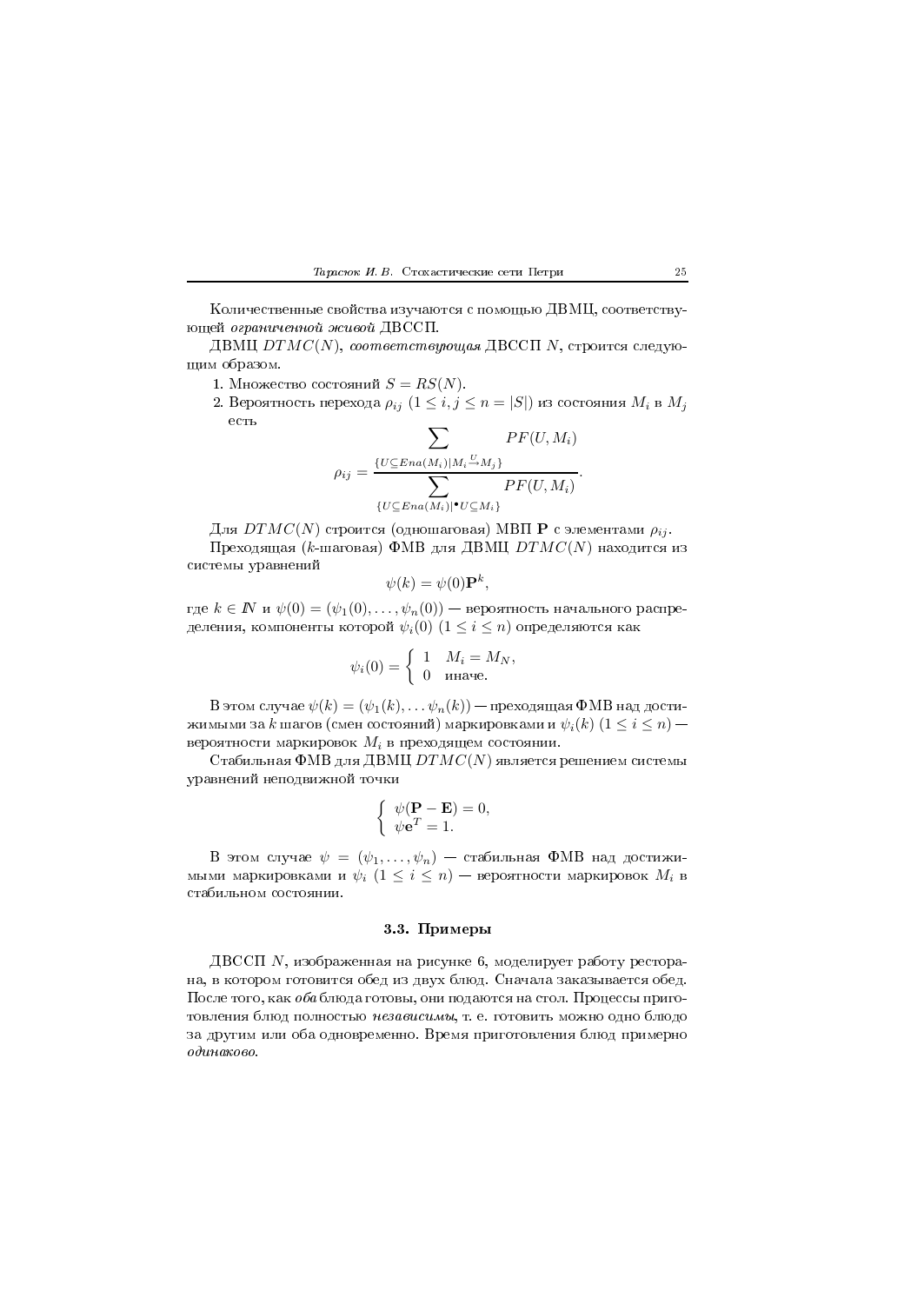



 $\emph{Puc. 6. ДВССП ресторана и ее ДВМЦ}$ 

в этом и следующих примерах мы не указываем имена мест и перехо- $\mathbb{R}^n$  , and a set of the set of the set of the set of the set of the set of the set of the set of the set of the set of the set of the set of the set of the set of the set of the set of the set of the set of the set  $\blacksquare$  . The distribution of the distribution of the distribution of the distribution of the distribution of the distribution of the distribution of the distribution of the distribution of the distribution of the distribu нумеруются слева направо и сверху вниз.

ДВСП  $N$  имеет множество мест  $P_N \;=\; \{p_1, p_2, p_3, p_4\}\,$  и переходов  $T_N \,=\, \{t_1, t_2, t_3\}$ . Функция условных вероятностей переходов определяется так:  $\Omega_N (t_1)=\Omega_N (t_2) = \rho, \; \Omega_N (t_3) = \sigma.$ 

Места интерпретируются следующим образом:  $p_1\,-\,$ заказ первого блюда (Ordered1),  $p_2$  — заказ второго блюда (Ordered2),  $p_3$  — готово первое блюдо (Cooked1),  $p_4$  — готово второе блюдо (Cooked2).

 $\mathit{RS}(N)$  состоит из четырех маркировок, представляющих возможные состояния системы (в векторной форме):  $M_1 = (1, 1, 0, 0)$  — заказ сделан (Ordered),  $M_2~=~(0, 1, 1, 0)~-\,$ готово первое блюдо (Cooked1),  $M_3 = (1, 0, 0, 1)$  - готово второе блюдо (Cooked2),  $M_4 = (0, 0, 1, 1)$  оба блюда готовы (Cooked).

переходы и их условные вероятности имеют следующую интерпретацию.

- 1. Когда заказ сделан, готовится первое блюдо (переход  $t_1$  с условной вероятностью  $\rho$ ).
- 2. Когда заказ сделан, готовится второе блюдо (переход  $t_2$  с условной вероятностью  $\rho$ ).
- 3. Когда оба блюда готовы, они подаются на стол (переход  $t_3$  с условной вероятностью  $\sigma )$ .
- Одношаговая МВП для ДВМЦ  $DTMC(N)$ , также изображенной на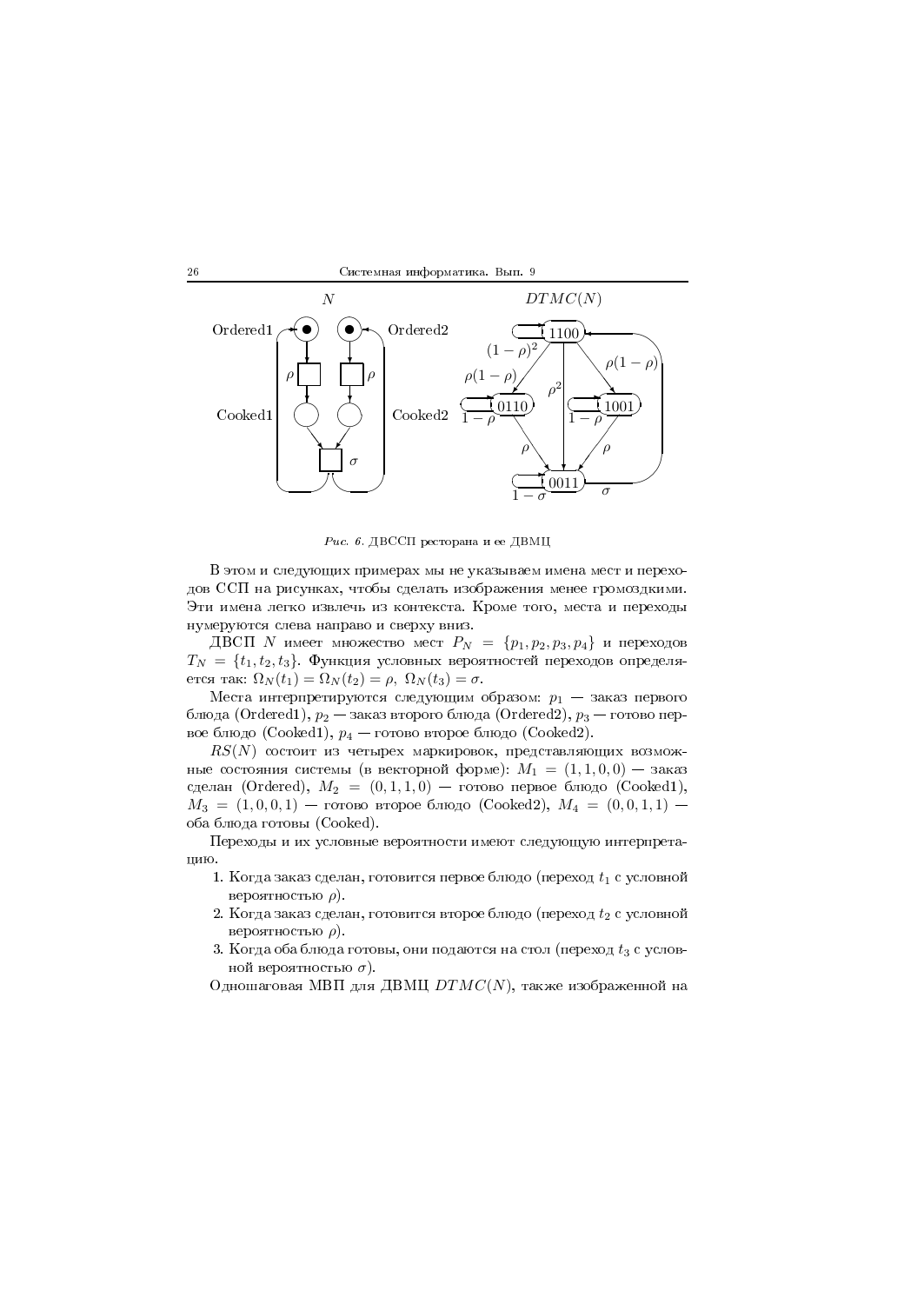

рисунке 6, такова:

$$
\mathbf{P} = \left[ \begin{array}{cccc} (1-\rho)^2 & \rho(1-\rho) & \rho(1-\rho) & \rho^2 \\ 0 & 1-\rho & 0 & \rho \\ 0 & 0 & 1-\rho & \rho \\ \sigma & 0 & 0 & 1-\sigma \end{array} \right].
$$

Стабильная ФМВ для ДВМЦ  $DTMC(N)$  является решением следующей системы линейных уравнений:

$$
\begin{cases}\n\rho(2-\rho)\psi_1 = \sigma \psi_4, \\
\rho(1-\rho)\psi_1 = \rho \psi_2, \\
\rho(1-\rho)\psi_1 = \rho \psi_3, \\
\rho^2 \psi_1 + \rho \psi_2 + \rho \psi_3 = \sigma \psi_4, \\
\psi_1 + \psi_2 + \psi_3 + \psi_4 = 1.\n\end{cases}
$$

В результате получаем

$$
\psi = \frac{1}{\sigma(3-2\rho) + \rho(2-\rho)} (\sigma, \sigma(1-\rho), \sigma(1-\rho), \rho(2-\rho)).
$$

Если условные вероятности переходов совпадают  $(\rho = \sigma)$ , то

$$
\psi = \frac{1}{7}(2, 1, 1, 3).
$$

В этом случае в стабильном состоянии вероятность заказа в полтора раза меньше вероятности обслуживания.

## 3.4. Выводы

Определенные выше ДВССП - непомеченные. Такую модель естественно использовать в случае моделирования переходами логически разных активностей. Например, переходу  $t_1$  ДВССП из приведенного примера можно сопоставить действие приготовления блюда, а переходу  $t_3$  – подачу блюд на стол. Однако переходы  $t_1$  и  $t_2$  ДВССП моделируют одно действие приготовления блюда. Поэтому рационально ввести пометку переходов  $L_N$ , присваивающую переходам следующие действия:  $L_N(t_1) = L_N(t_2) = Cook$ ,  $L_N(t_3) = Serve$ . Далее, условные вероятности логично связать с действиями. Тогда в нашем примере условная вероятность Cook будет  $\rho$ , а Serve -  $\chi$ . В общем случае введение пометки переходов ДВССП, как это было сделано в [14], повышает наглядность и интуитивную ясность модели.

Использование ДВССП в нашем примере оправдано, так как в результате появилась возможность моделировать параллельные действия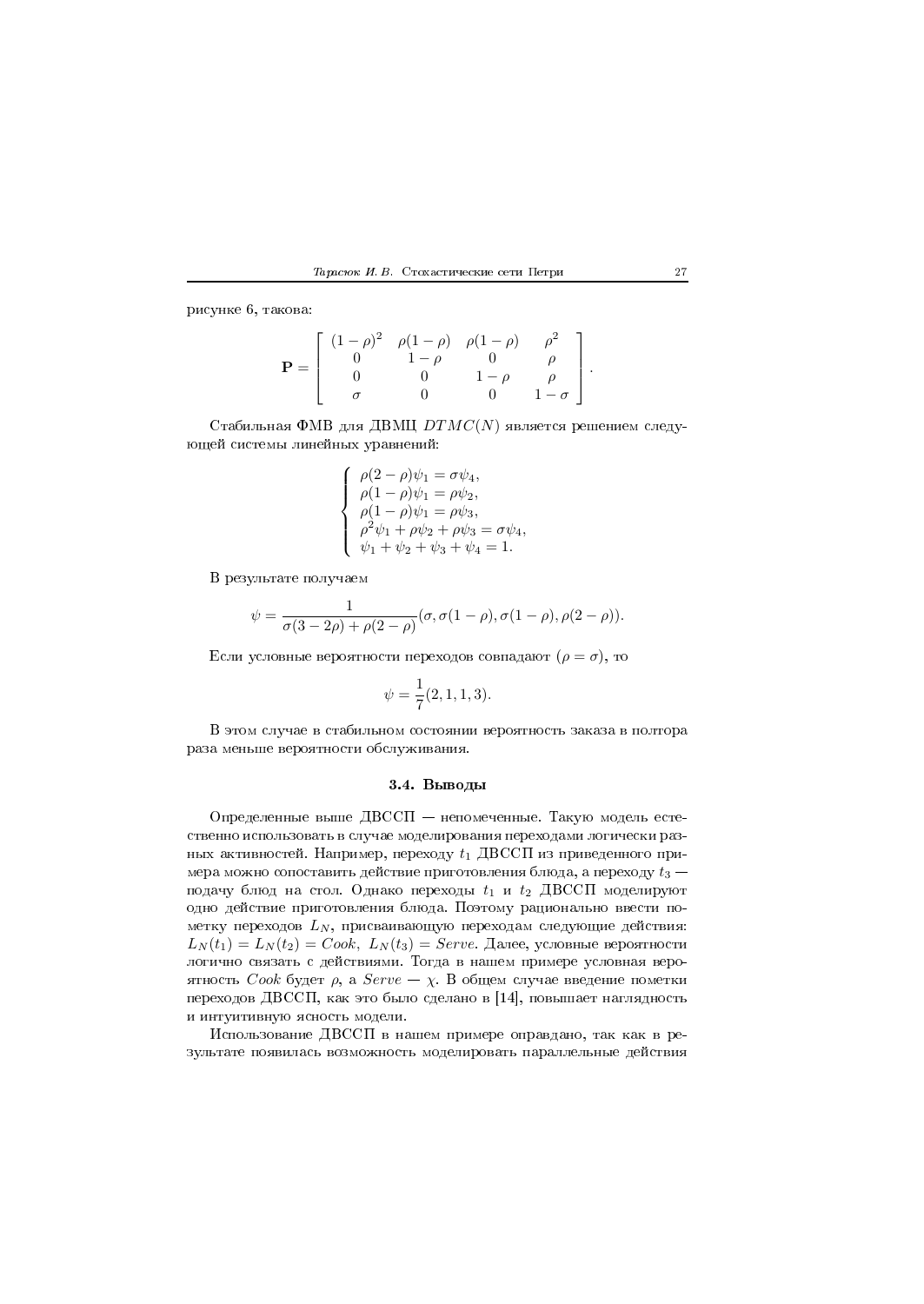(приготовление блюд) и вычислять вероятности выполнения совокупностей независимых действий. Таково преимущество шаговой семантики ДВССП по сравнению с интерливингом (моделированием параллельного срабатывания недетерминированным выбором всех возможных комбинаций последовательных срабатываний). Шаговая семантика лучше соответствует исходному формализму СП как "истинно параллельной" модели, в которой параллелизм задается естественным образом как причинная независимость. В [7] описаны композициональные ДВССП с произвольными распределениями условных вероятностей переходов. Таким образом, дискретность времени позволяет вводить произвольные задержки при сохранении приемлемой анализируемости модели.

Вместе с тем, анализ ДВССП затруднен необходимостью вычислять вероятности срабатывания каждой возможной комбинации одновременно допустимых в маркировке переходов (в том числе, и вероятность того, что ни один переход не сработает). Поэтому в соответствующей ДВМЦ появляется много вариантов смен состояний, вероятности которых соответствуют комбинациям условных вероятностей переходов ДВССП. МВП становится плотно заполненной. Вид преходящей и стабильной ФМВ, полученных в результате аналитического решения, становится более громоздким, тем более, что для вычисления преходящего решения МВП приходится возводить в степень.

## 4. ССП С НЕПРЕРЫВНЫМ ВРЕМЕНЕМ

ССП с непрерывным временем (НВССП) [27, 51] были исторически первым и наиболее простым расширением СП стохастическим типом времени. Переходам НВССП сопоставляются экспоненциально распределенные временные задержки, т. е. время пребывания в маркировке - случайная переменная с экспоненциальной ФРВ. Это позволяет получить эквивалентность графов достижимости такого класса ССП и НВМЦ. НВССП - предельный случай ДВССП при уменьшении до нуля временного шага.

# 4.1. Описание модели

Определение 4.1. Непрерывно-временная ССП (НВССП) - пятерка  $N = (P_N, T_N, W_N, \Omega_N, M_N)$ , ede:

 $\bullet$  ( $P_N, T_N, W_N, M_N$ ) — непомеченная СП;

•  $\Omega_N : T_N \to \mathbb{R}_+$  — функция темпов (скоростей) переходов.

В графическом представлении ССП темпы указываются возле соответствующих переходов.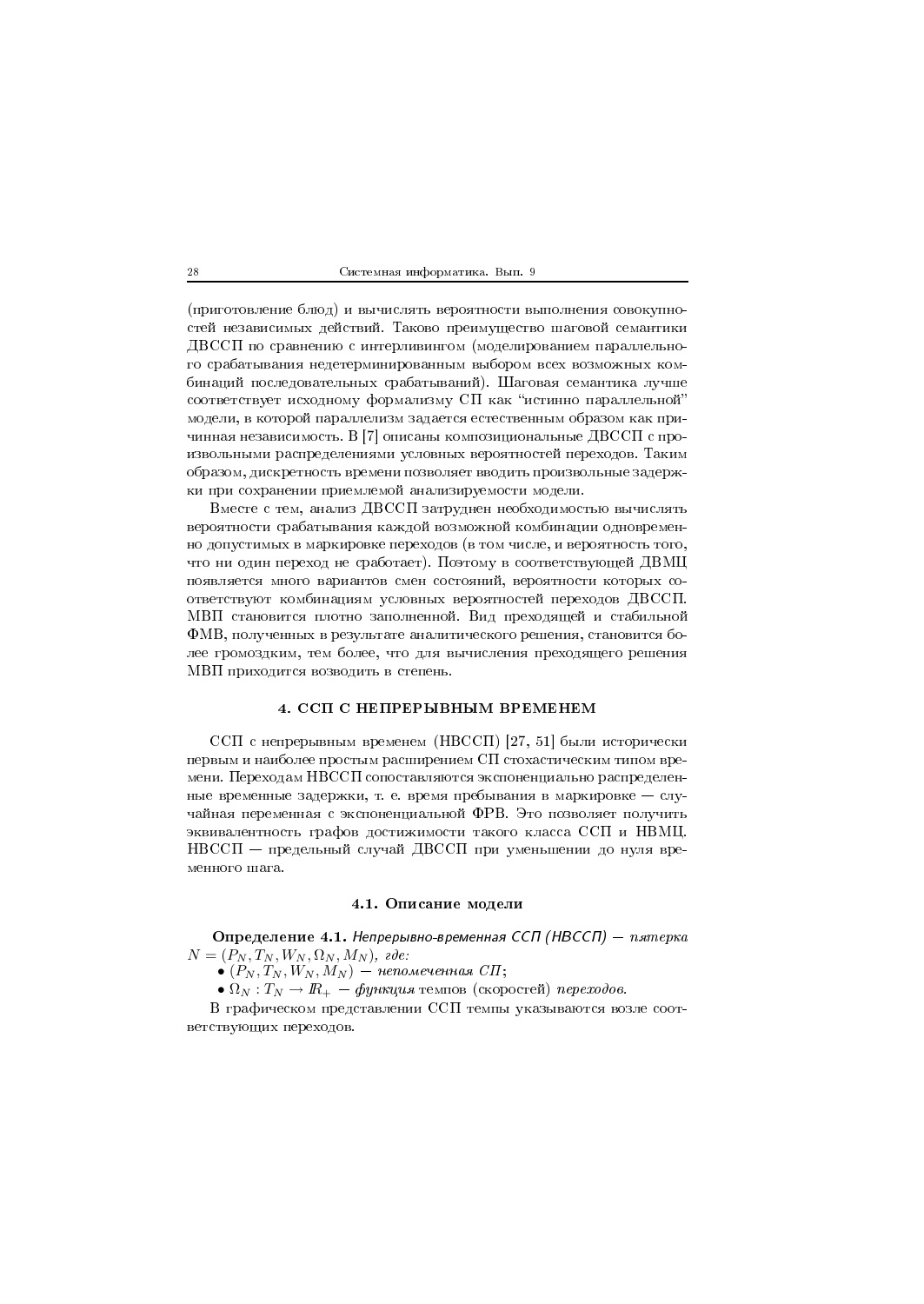Срабатывание перехода в НВССП - атомарная операция, т. е. в определенный момент времени фишки изымаются из входных мест перехода и мгновенно помещаются в выходные. Задержки срабатывания связаны с переходами и являются экспоненциально распределенными случайными переменными. Каждому переходу  $t \in T_N$  НВССП N сопоставляется темп  $\Omega_N(t)$ , являющийся параметром экспоненциального распределения. Когда переход становится допустимым, его таймер устанавливается на значение связанной с ним случайной задержки. Затем таймер уменьшается с постоянной скоростью. Когда таймер достигает нулевого значения, переход срабатывает

Если в маркировке допустимы несколько конфликтных (делящих фишки) временных переходов, необходимо сделать выбор, какой из них должен сработать. Существуют следующие правила выбора.

- Предопределение. Срабатывающий переход выбирается с помощью некоторой метрики (например, приоритета).
- Соревнование. Срабатывает переход с наименьшей задержкой. Стандартно, в НВССП используется концепция соревнования.

Существуют также различные варианты того, как прошлое поведение системы влияет на будущее. Известны следующие механизмы перезапуска или продолжения работы временных переходов.

- Перезапуск. При смене маркировки таймеры всех переходов сбрасываются. После этого устанавливаются новые значения таймеров для переходов, допустимых в новой маркировке. Не сохраняется никакой памяти о прошлом.
- Допускающая память. При смене маркировки таймеры всех переходов, которые перестали быть допустимыми, сбрасываются, а тех, которые не перестали быть таковыми, сохраняют свои значения

Память о прошлом сохраняется в связанной с каждым переходом переменной допускающей памяти, которая содержит время пребывания в допустимом состоянии с последнего момента, когда переход стал допустимым.

• Возрастная память. При смене маркировки таймеры всех переходов сохраняют свои значения.

Память о прошлом сохраняется в связанной с каждым переходом переменной возрастной памяти, которая содержит накопленное время пребывания в допустимом состоянии с последнего момента, когда переход сработал.

Из-за свойства забывчивости экспоненциального распределения для НВССП все эти концепции памяти эквивалентны. Перезапуск - стандартный механизм, удобный для представления проверок гипотез. Допускающий и возрастной типы памяти широко применяются для моде-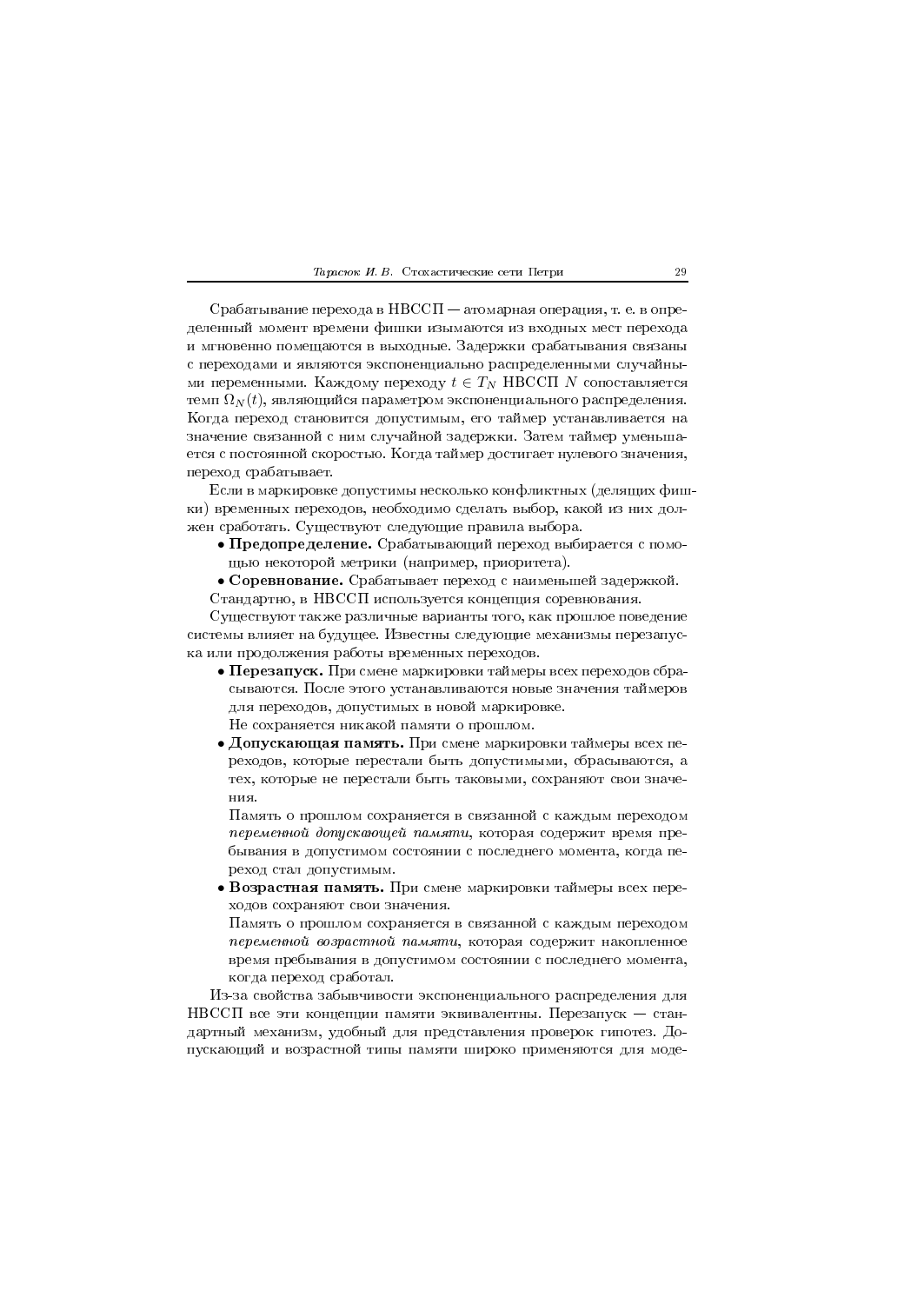лирования работы различных приложений. Например, в случае допускающей памяти с переходами можно связать действия (активности), которые начинаются и прерываются во время функционирования НВССП. Завершение действий влечет смену состояния.

Для удобства анализа будем использовать соревнование с перезапуском в качестве способа функционирования НВССП. Свойство забывчивости для НВССП гарантирует, что время пребывания в маркировке  $M$  экспоненциально распределено с параметром  $\sum_{u\in Ena(M)}\Omega_N(u)$ . ФМВ времени пребывания в маркировке есть ФМВ минимального времени задержки срабатывания переходов из  $Ena(M)$ .

Вероятность срабатывания (первым) в маркировке М перехода  $t \in$  $Ena(M)$  есть

$$
PF(t, M) = \frac{\Omega_N(t)}{\sum_{u \in Ena(M)} \Omega_N(u)}.
$$

Среднее время пребывания в маркировке М есть

$$
SJ(M) = \frac{1}{\sum_{t \in Ena(M)} \Omega_N(t)}.
$$

Заметим, что связь случайной задержки срабатывания с непрерывновременной ФРВ влечет нулевую вероятность срабатывания двух переходов одновременно. Таким образом, переходы срабатывают последовательно, один за другим, и семантика НВССП - интерливинговая (параллелизм действий моделируется их чередованием).

## 4.2. Методы анализа

Множество достижимых маркировок НВССП совпадает с соответствующим множеством базовой СП, задающей структуру НВССП. Это следствие факта, что задержки берутся из  $R_+$ , поэтому в любой достижимой маркировке каждый переход имеет ненулевую вероятность срабатывания. Следовательно, структурные и функциональные свойства СП сохраняются в построенной на ее основе НВССП. Поэтому такие качественные (функциональные) свойства, как возникновение тупиков или безопасность, можно изучать через анализ графа достижимости.

Количественные (временные) свойства изучаются с помощью НВМЦ, соответствующей ограниченной НВССП.

НВМЦ  $CTMC(N)$ , соответствующая НВССП N, строится следующим образом.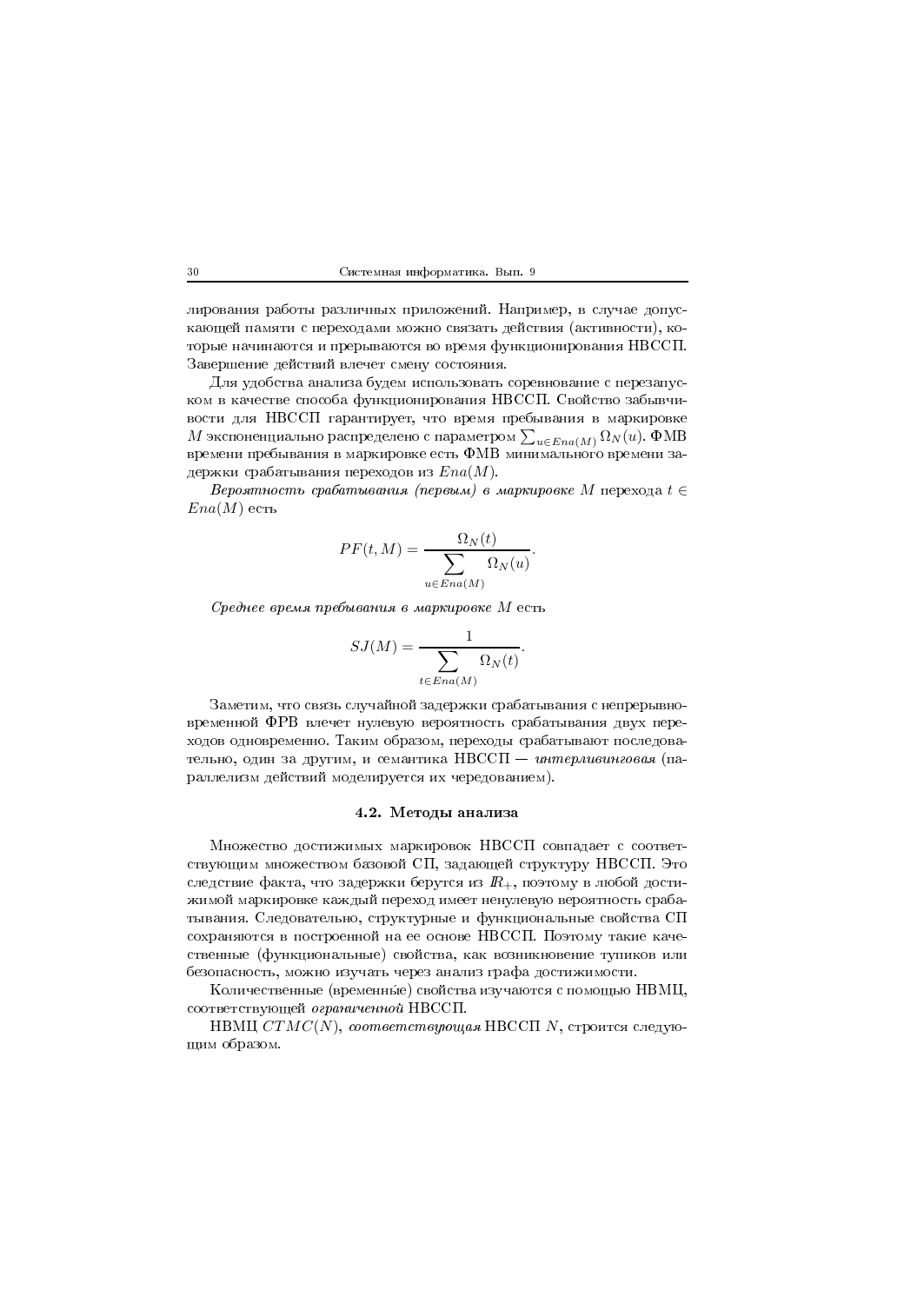#### $\frac{1}{2}$   $\frac{1}{2}$  .  $\frac{1}{2}$  .  $\frac{1}{2}$  .  $\frac{1}{2}$  . The contribution of  $\frac{1}{2}$  . The contribution of  $\frac{1}{2}$  . The contribution of  $\frac{1}{2}$  . The contribution of  $\frac{1}{2}$  . The contribution of  $\frac{1}{2}$  . The

- 1. Множество состояний  $S=RS(N)$ .
- 2. Темп перехода  $r_{ij}$   $(1\leq i,j\leq n=|S|)$  из состояния  $M_i$  в  $M_j$  есть

$$
r_{ij} = \begin{cases} \sum_{\{t \in Ena(M_i)|M_i \stackrel{t}{\rightarrow} M_j\}} \Omega_N(t), & i \neq j; \\ 0, & i = j. \end{cases}
$$

 $\mu$ ля НВМЦ  $CTMC(N)$  строится МТП  ${\bf Q}$  с элементами

$$
q_{ij} = \begin{cases} \sum_{\{t \in Ena(M_i)|M_i \stackrel{t}{\rightarrow} M_j\}} \Omega_N(t), & i \neq j; \\ -\sum_{t \in Ena(M_i)} \Omega_N(t), & i = j. \end{cases}
$$

МТП  ${\bf Q}$  можно также определить как

$$
q_{ij} = \begin{cases} r_{ij}, & i \neq j; \\ -\sum_{\{k|1 \leq k \leq n, \ k \neq i\}} r_{ik}, & i = j. \end{cases}
$$

 $\mathbf{P}$ 

$$
\varphi(\delta) = \varphi(0)e^{\mathbf{Q}\delta},
$$

где  $\varphi(0)=(\varphi_1(0),\ldots,\varphi_n(0))$  — вероятность начального распределения, компоненты которой  $\varphi_i(0)$   $(1 \leq i \leq n)$  определяются как

$$
\varphi_i(0) = \begin{cases} 1, & M_i = M_N; \\ 0, & \text{image.} \end{cases}
$$

 $\mathrm B$  этом случае  $\varphi(\delta)=(\varphi_1(\delta),\ldots,\varphi_n(\delta))$  — преходящая ФМВ над достижимыми маркировками и  $\varphi_i(\delta)$   $(1\leq i\leq n)$  — вероятности маркировок  $M_i$  в преходящем состоянии.

Стабильная ФМВ для НВМЦ  $CTMC(N)$  является решением системы уравнений

$$
\left\{ \begin{array}{l} \varphi \mathbf{Q}=0,\\ \varphi \mathbf{e}^T=1. \end{array} \right.
$$

В этом случае  $\varphi=(\varphi_1,\ldots,\varphi_n)-$  стабильная ФМВ над достижимыми маркировками и  $\varphi_i\;(1\leq i\leq n)$  — вероятности маркировок  $M_i$  в стабиль-

1 -\* H/%%& - 

( - - \*

( (
  $_{\rm BOK.}$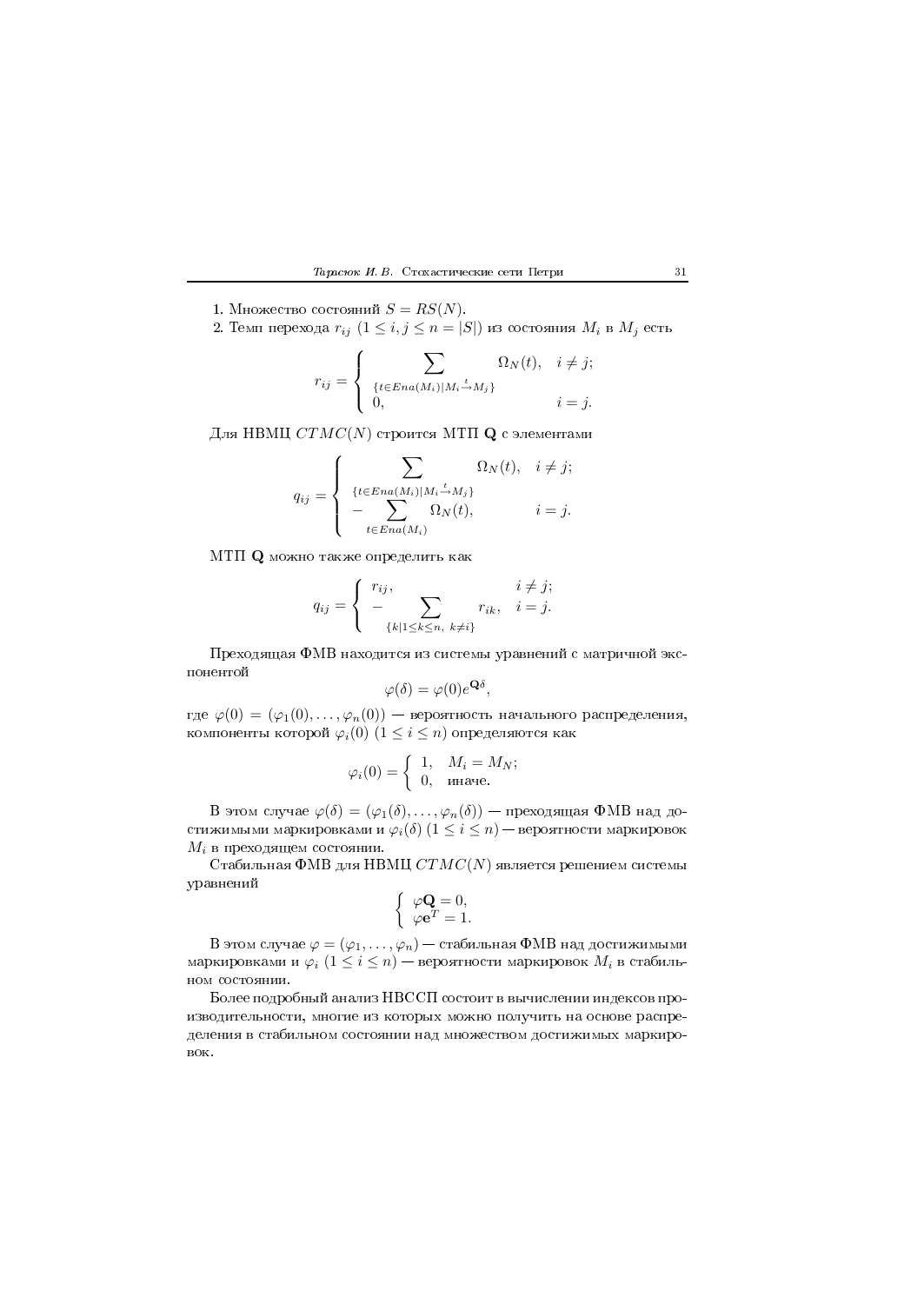$\bullet$  *Вероятность события*, определяемого через маркировки. Пусть событие  ${\mathcal A}$  задается условием, истинным для всех маркировок из множества  $Mark_{\mathcal A}\,\subseteq\, RS(N).$  Тогда вероятность  $\mathcal A$  в стабильном -

$$
P(\mathcal{A}) = \sum_{\{i \mid M_i \in Mark_{\mathcal{A}}\}} \varphi_i.
$$

 $\bullet$  Вероятность наличия  $k$  фишек в месте  $p\in P_N$  определяется как

$$
Tokens(p,k) = \sum_{\{i \mid M_i(p)=k\}} \varphi_i.
$$

 $\bullet$  Среднее число фишек в месте  $p\in P_N$  определяется как

$$
Tokens(p) = \sum_{\{i|p \in M_i\}} M_i(p)\varphi_i = \sum_{k \ge 1} Tokens(p, k)k.
$$

 $\bullet$  *Частота срабатывания перехода t*  $\in$  *T<sub>N</sub>* за единицу времени опре- $\mathbf{r} \cdot \mathbf{r}$ 

$$
Freq(t) = \sum_{\{i | t \in Era(M_i)\}} \Omega_N(t)\varphi_i.
$$

 $\bullet$  Пусть  $TravNum$  — среднее число фишек, проходящих некоторую подсеть НВССП, а  $Rate-$  средний темп входа в подсеть (выхода - 6\$ C && 1, /
! 
 -9 - \*

$$
Delay = \frac{TravNum}{Rate}.
$$

### 0, #")#

Рассмотрим модификацию примера люстры из [43] посредством до-\* 
-\$

НВССП  $N$ , изображенная на рис. 7, моделирует поведение гирлянды с двумя лампочками, т. е. системы с двумя последовательно включенными *оо*инаковыми лампами. 1 ирлянду можно включать и выключать. когда она включена, одна из лампочек может перегореть (но не оое вме- - 
- - - 6\$ &3 
-  сле отключения гирлянды.

НВССП  $N$  имеет множество мест  $P_N \ = \ \{p_1, p_2, p_3, p_4\}$  и переходов  $T_N \,=\, \{t_1, t_2, t_3, t_4, t_5, t_6\}$ . Функция темпов переходов определяется так:  $\Omega_N(t_1) = \alpha$ ,  $\Omega_N(t_2) = \beta$ ,  $\Omega_N(t_3) = \Omega_N(t_5) = \lambda$ ,  $\Omega_N(t_4) = \Omega_N(t_6) = \mu$ .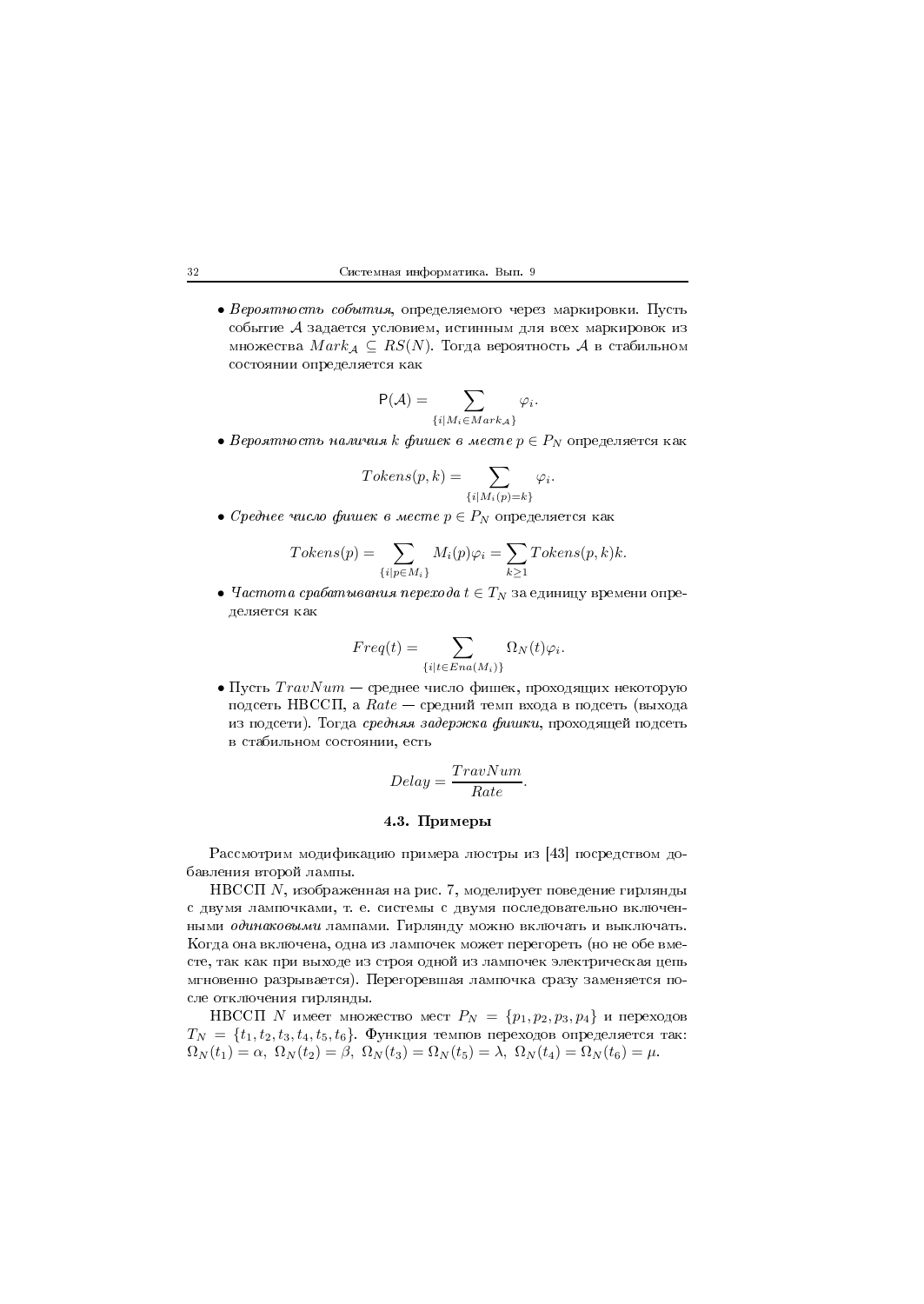



 $\emph{Puc. 7.}$  НВССП гирлянды и ее НВМЦ

Места интерпретируются следующим образом:  $p_1$  — гирлянда выключена (Off),  $p_2$  — гирлянда включена (On),  $p_3$  — перегорела первая лампочка (Failed1),  $p_4$  — перегорела вторая лампочка (Failed2).

 $\mathit{RS}(N)$  состоит из четырех маркировок, представляющих возможные состояния системы:  $M_1 = (1, 0, 0, 0), M_2 = (0, 1, 0, 0), M_3 = (0, 0, 1, 0),$  $M_4\,=\,(0,0,0,1)$ . Так как во всех достижимых маркировках лишь одно ( 3 
(

переходы и их темпы имеют следующую интерпретацию.

- 1. Когда гирлянда выключена, то по истечении времени, экспоненциально распределенного с параметром  $\alpha,$  ее можно включить (пере- $\operatorname{Xo}_{\mathcal{A}} t_1$ ).
- 2. Когда гирлянда включена, то после того, как проидет время, экспоненциально распределенное с параметром  $\beta,$  ее можно выключить (переход  $t_2$ ), либо за период времени с экспоненциальным параметром  $\lambda$  перегорает первая (переход  $t_3)$  или вторая (переход  $t_5)$
- $\bullet$  . If any  $\bullet$  is a different contract the contract of the contract of the contract of the contract of the contract of the contract of the contract of the contract of the contract of the contract of the contract of th альным параметром  $\mu$  заменяется первая (переход  $t_4$ ) или вторая  $({\rm nepexo}_\mathcal{A}\;t_6)$  неисправная лампочка.

МТП для НВМЦ  $CTMC(N),$  также изображенной на рис. 7, такова:

$$
\mathbf{Q} = \left[ \begin{array}{cccc} -\alpha & \alpha & 0 & 0 \\ \beta & -(\beta + 2\lambda) & \lambda & \lambda \\ \mu & 0 & -\mu & 0 \\ \mu & 0 & 0 & -\mu \end{array} \right].
$$

Стабильная ФМВ для НВМЦ  $CTMC(N)$  является решением следу-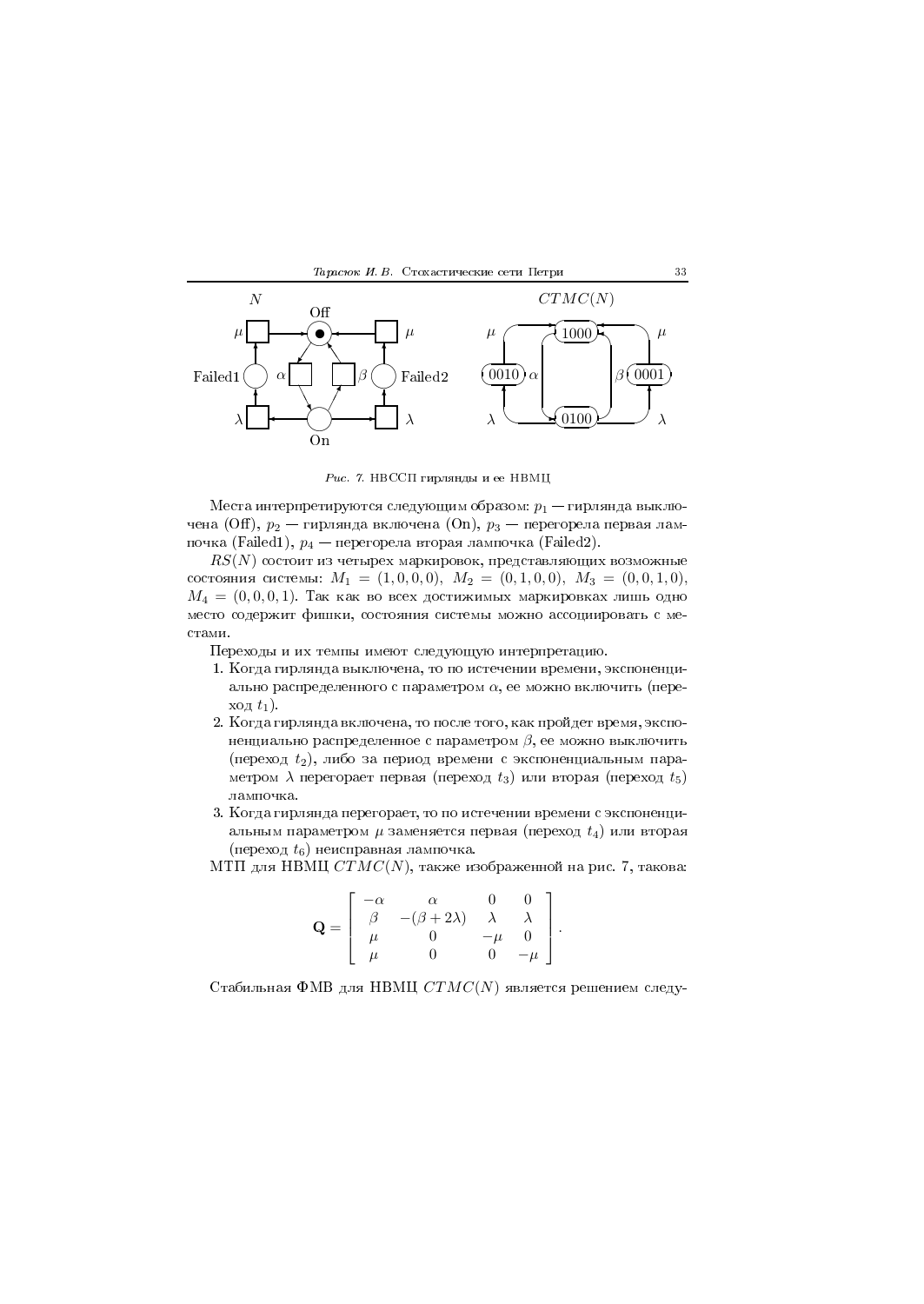ющей системы линейных уравнений:

$$
\left\{ \begin{array}{l} \alpha\varphi_1=\beta\varphi_2+\mu\varphi_3+\mu\varphi_4,\\ (\beta+2\lambda)\varphi_2=\alpha\varphi_1,\\ \mu\varphi_3=\lambda\varphi_2,\\ \mu\varphi_4=\lambda\varphi_2,\\ \varphi_1+\varphi_2+\varphi_3+\varphi_4=1. \end{array} \right.
$$

В результате получаем

$$
\varphi = \frac{1}{\mu(\beta + 2\lambda) + \alpha(\mu + 2\lambda)} (\mu(\beta + 2\lambda), \alpha\mu, \alpha\lambda, \alpha\lambda).
$$

Заметим, что первые четыре уравнения можно рассматривать как равенства входных и выходных потоков, связанных с каждым состоянием  $CTMC(N)$ . Вероятность потока, связанного с каждой дугой соответствующей ДТП, — произведение вероятности перехода в данное состояние в условиях стабильности и темпа перехода, помечающего дугу.

На основе  $\varphi$  можно вычислить следующие индексы производительности.

- Доля времени свечения гирлянды есть  $\varphi_2$ .
- Доля времени неисправности гирлянды есть  $\varphi_3 + \varphi_4 = 2\varphi_3 = 2\varphi_4$ .
- Средняя частота срабатывания одного из переходов  $t_3$  или  $t_5$  есть  $Freq(t_3, t_5) = Freq(t_3) + Freq(t_5)$ , rge  $Freq(t_3) = \lambda \varphi_2 = Freq(t_5)$ . Средняя частота срабатывания одного из переходов  $t_4$  или  $t_6$  есть  $Freq(t_4, t_6) = Freq(t_4) + Freq(t_6)$ , rge

$$
Freq(t_4) = \mu\varphi_3 = \mu\varphi_4 = Freq(t_6).
$$

Поэтому среднее время между двумя последовательными выходами из строя (ремонта) есть

$$
\frac{1}{Freq(t_3, t_5)} = \frac{1}{2\lambda\varphi_2} = \frac{1}{2\mu\varphi_3} = \frac{1}{2\mu\varphi_4} = \frac{1}{Freq(t_4, t_6)}.
$$

• Средняя частота срабатывания перехода  $t_1$  есть  $Freq(t_1) = \alpha \varphi_1$ . Средняя частота срабатывания одного из переходов  $t_2$  или  $t_3$  или  $t_5$  есть  $Freq(t_2, t_3, t_5) = Freq(t_2) + Freq(t_3) + Freq(t_5)$ , где

$$
Freq(t_2) = \beta \varphi_2, \ Freq(t_3) = \lambda \varphi_2 = Freq(t_5).
$$

Поэтому среднее время между двумя последовательными включениями (выключениями) гирлянды есть

$$
\frac{1}{Freq(t_1)}=\frac{1}{\alpha \varphi_1}=\frac{1}{(\beta+2\lambda)\varphi_2}=\frac{1}{Freq(t_2,t_3,t_5)}.
$$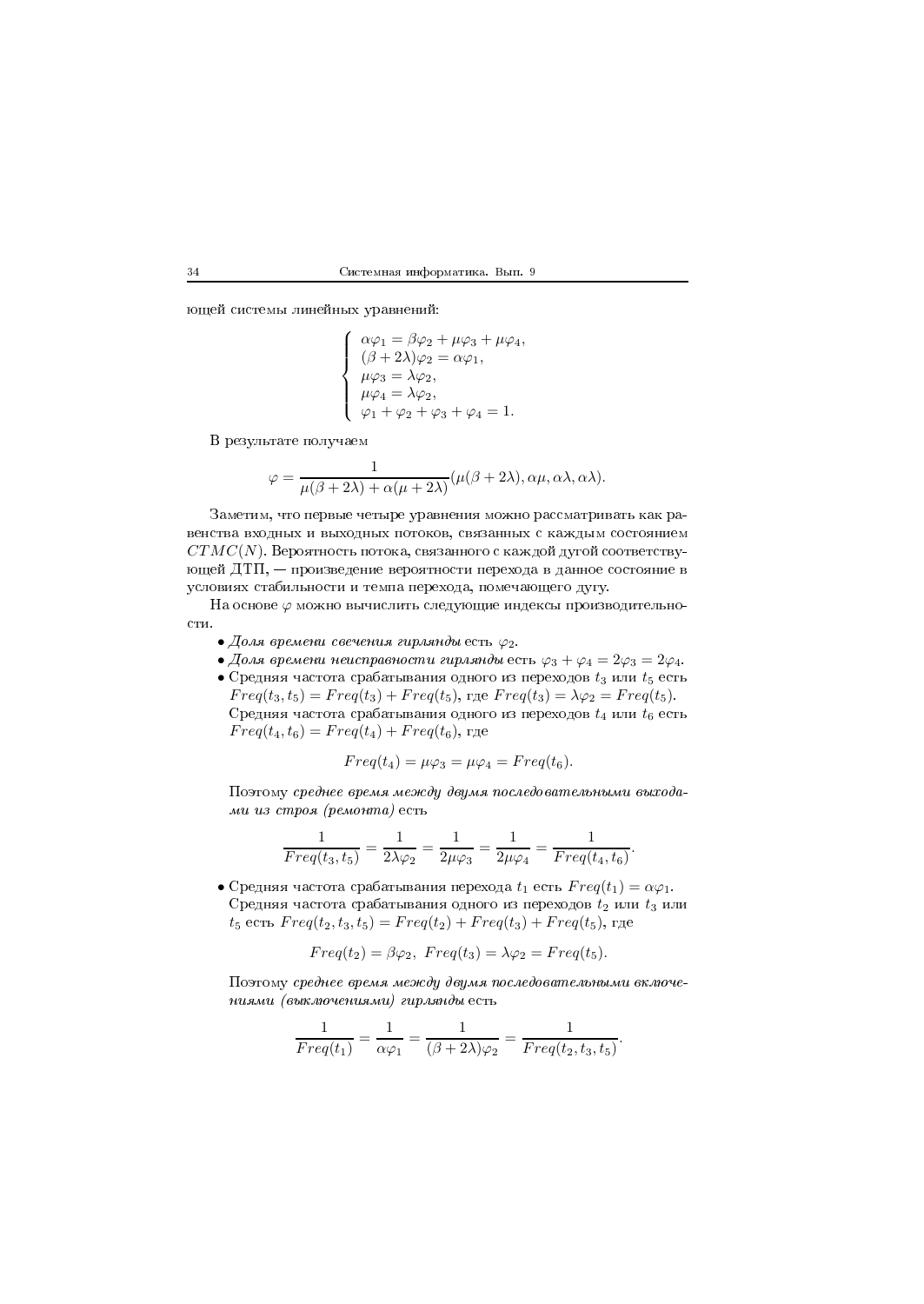

В общем случае, для гирлянды с  $n$  лампочками стабильная ФМВ будет следующей:

$$
\varphi = \frac{1}{\mu(\beta + n\lambda) + \alpha(\mu + n\lambda)} (\mu(\beta + n\lambda), \alpha\mu, \underbrace{\alpha\lambda, \ldots, \alpha\lambda}_{n}).
$$

# 4.4. Выводы

Определенные выше непомеченные НВССП естественно использовать, когда все активности, реализуемые переходами, разные. В этом случае активности можно просто идентифицировать с именами переходов. Например, в рассмотренной НВССП переход  $t_1$  соответствует включению гирлянды, а  $t_2$  - ее выключению, т. е. совершенно разным действиям. Однако переходам  $t_3$  и  $t_5$  можно присвоить одно и то же действие перегорания лампы, а переходам  $t_4$  и  $t_6$  – ее замены. Тогда разным переходам будут сопоставлены одинаковые действия. Для нашего примера можно ввести функцию пометки  $L_N$ , присваивающую переходам следующие действия:  $L_N(t_1) = TurnOn, L_N(t_2) = TurnOff, L_N(t_3) = L_N(t_5) =$  $LampFailure, L<sub>N</sub>(t<sub>4</sub>) = L<sub>N</sub>(t<sub>6</sub>) = LampChange.$  Также логично связать темпы не с переходами, а с действиями. Тогда в нашем примере темп *TurnOn* будет равен  $\alpha$ , темп *TurnOff* -  $\beta$ , *LampFailure* -  $\lambda$ , а  $LampChange - \mu$ 

Поэтому, если ввести пометку в определение НВССП, как в [15], представление динамических систем станет более наглядным. В случае использования допускающей памяти, семантика таких помеченных НВССП соответствовала бы общим представлениям о природе действий. Наконец, появится возможность определения эквивалентностей на основе качественных функциональных особенностей помеченных СП, дополненных проверкой временных свойств, присущих НВССП, определяемым на основе этих СП. Поэтому помеченные НВССП, по нашему мнению, более удобны.

В принципе, анализ НВССП довольно сложен, и это ограничивает область их применения. Сложность возникает, например, из-за необходимости учитывать все достижимые маркировки, число которых может быть очень большим даже для малых по размерам НВССП. При моделировании реальных систем, имеющих практическое значение, получаются большие НВССП с множеством маркировок. Кроме того, в одной модели присутствуют "быстрые" и "медленные" действия, различия между которыми явно не описываются. Причем медленные действия могут быть особенно важны для оценки общей производительности. Это приводит к системам уравнений, трудно разрешимым при помощи стандартных численных методов, и может сделать модель логически некорректной. Кроме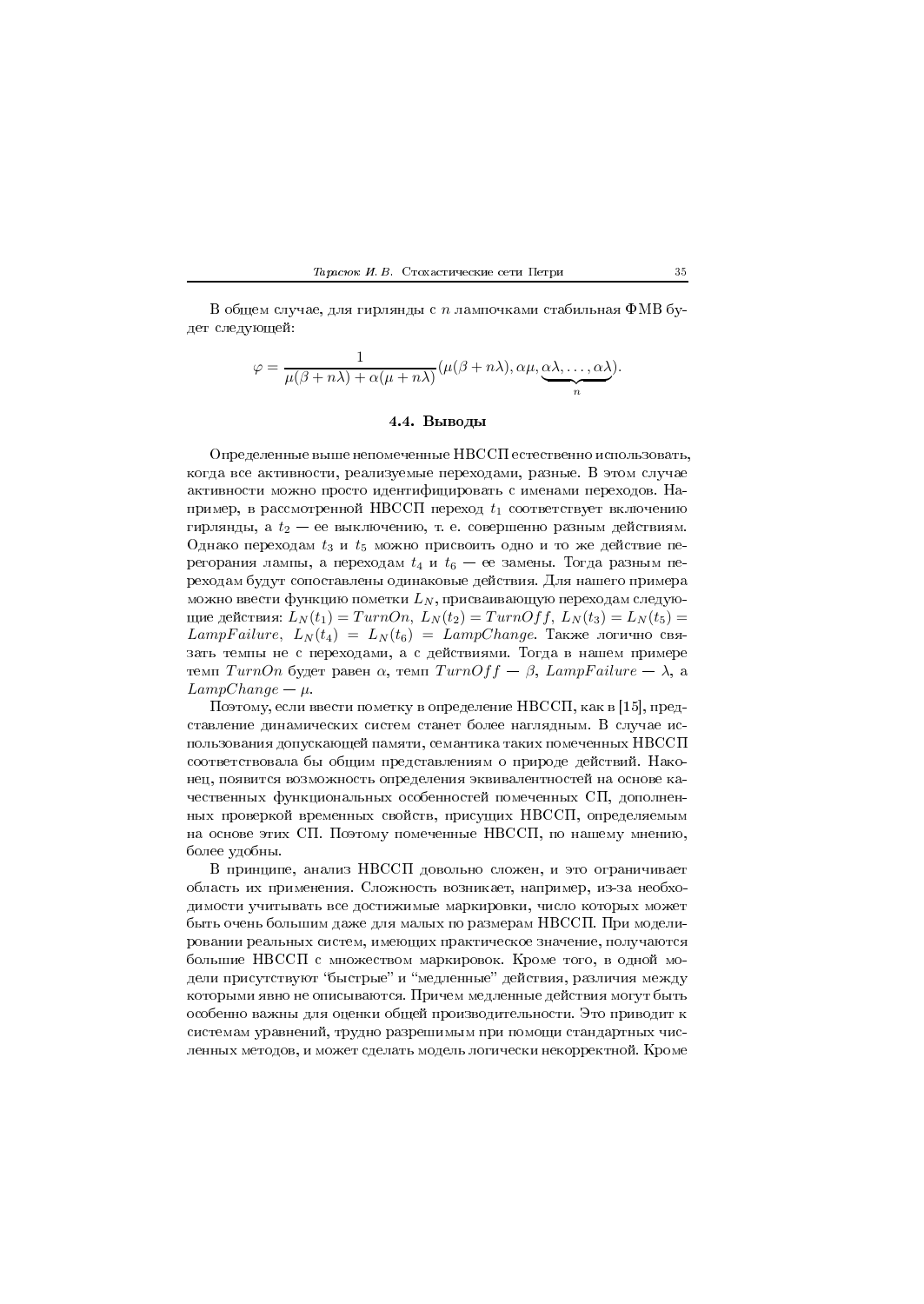того, при разработке модели могут понадобиться переходы, не имеющие задержек, которые соответствуют логическим аспектам поведения системы.

По сравнению с ДВССП, НВССП более удобно анализировать, но дискретность времени в ДВССП лучше соответствует характеру функционирования СП и моделируемых ими вычислительных процессов. При бесконечном уменьшении длины временного шага ДВССП могут приближать НВССП. Кроме того, экспоненциальные задержки не всегда точно соответствуют поведению реальных систем. В литературе было показано, что в модели на основе дискретного времени легче ввести произвольно распределенные задержки переходов.

## 5. ОБОБЩЕННЫЕ ССП

Обобщенные ССП (ОССП) [46, 48] - расширение НВССП, призванное решить ряд проблем, присущих последним. В ОССП есть переходы как с экспоненциально распределенной (экспоненциальные переходы), так и с нулевой (мгновенные переходы) задержками. Мгновенные переходы имеют веса, определяющие вероятности срабатывания в случае конфликта с другим переходом данного типа, а также ненулевые приоритеты. Кроме того, все мгновенные переходы приоритетны по сравнению с экспоненциальными, которые по определению имеют нулевой приоритет. Места с переходами (не наоборот) могут соединять ингибиторные дуги, используемые для спецификации негативных условий срабатывания переходов.

## 5.1. Описание модели

Определение 5.1. Обобщенная ССП (ОССП) - семерка

 $N = (P_N, T_N, W_N, H_N, \Omega_N, \aleph_N, M_N),$ 

 $\partial e$ 

- $\bullet$  (P<sub>N</sub>, T<sub>N</sub>, W<sub>N</sub>, H<sub>N</sub>, N<sub>N</sub>, M<sub>N</sub>) непомеченная ИПСП такая, что Т<sub>N</sub> состоит из экспоненциальных и мгновенных переходов, а  $\aleph_N$  имеет значение 0 (низший приоритет) на всех экспоненциальных и значение 1 (в некоторых определениях  $\geq 1$ ) на мгновенных пере $x \circ \partial \alpha x$
- $\bullet$   $\Omega_N : T_N \to I\!\!R_+ \phi$ ункция темпов экспоненциальных и весов мгновенных переходов.

В графическом представлении ОССП мгновенные переходы изображаются утолщенными квадратами, поэтому приоритеты можно не указывать (если приоритеты мгновенных переходов равны 1). Веса указываются возле соответствующих мгновенных переходов.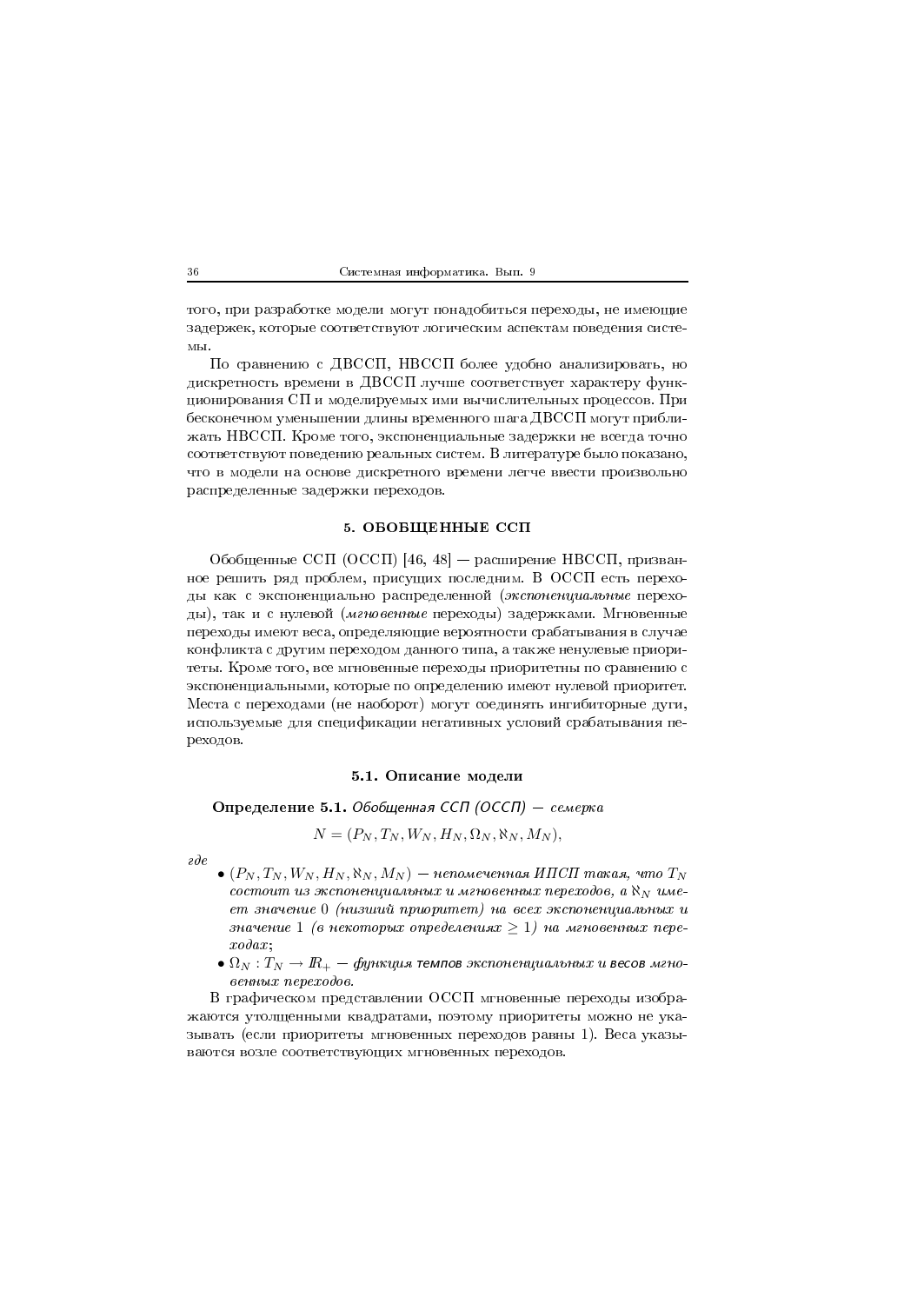Пусть  $M$  — маркировка ОССП N. Маркировка M действительная, если  $Ena(M)$  содержит только экспоненциальные переходы. Маркировка М исчезающая, если  $Ena(M)$  содержит хотя бы один мгновенный переход.

Пусть  $RS_T(N)$  — множество действительных маркировок, а  $RS_V(N)$  множество исчезающих маркировок НВССП N. Очевидно,

$$
RS(N) = RS_T(N) \cup RS_V(N), RS_T(N) \cap RS_V(N) = \emptyset.
$$

Функционирование ОССП похоже на описанное для НВССП, но с учетом мгновенных переходов. Выбор следующего перехода для срабатывания зависит от параметров, связанных с ним и не являющихся функциями времени.

Вероятность срабатывания (первым) в маркировке М (экспоненциального или мгновенного) перехода  $t \in T_N$  ОССП N есть

$$
PF(t, M) = \frac{\Omega_N(t)}{\sum_{u \in Ena(M)} \Omega_N(u)}.
$$

В действительной маркировке ( $t-$  экспоненциальный)  $\Omega_N(t)-$  темп, а в исчезающей  $(t - \text{мгновенный}) - \text{sec nepexo,a } t$ .

Среднее время пребывания в маркировке М есть

$$
SJ(M) = \begin{cases} \frac{1}{\sum_{t \in Ena(M)} \Omega_N(t)}, & M \in RS_T(N); \\ 0, & M \in RS_V(N). \end{cases}
$$

Переходы срабатывают один за другим, даже если в исчезающей маркировке допустимы несколько не конфликтующих друг с другом мгновенных переходов. Заметим, что такое поведение эквивалентно функционированию с разрешением одновременного срабатывания нескольких мгновенных переходов. Итак, семантика функционирования  $OCC\Pi - u\kappa$ терливинговая, как и у НВССП.

## 5.2. Методы анализа

Введение ингибиторных дуг и приоритетов в стандартные СП сокращает их множество достижимости. Множество достижимых маркировок ОССП совпадает с соответствующим множеством СП с ингибиторными дугами и приоритетами, стохастическим расширением которых является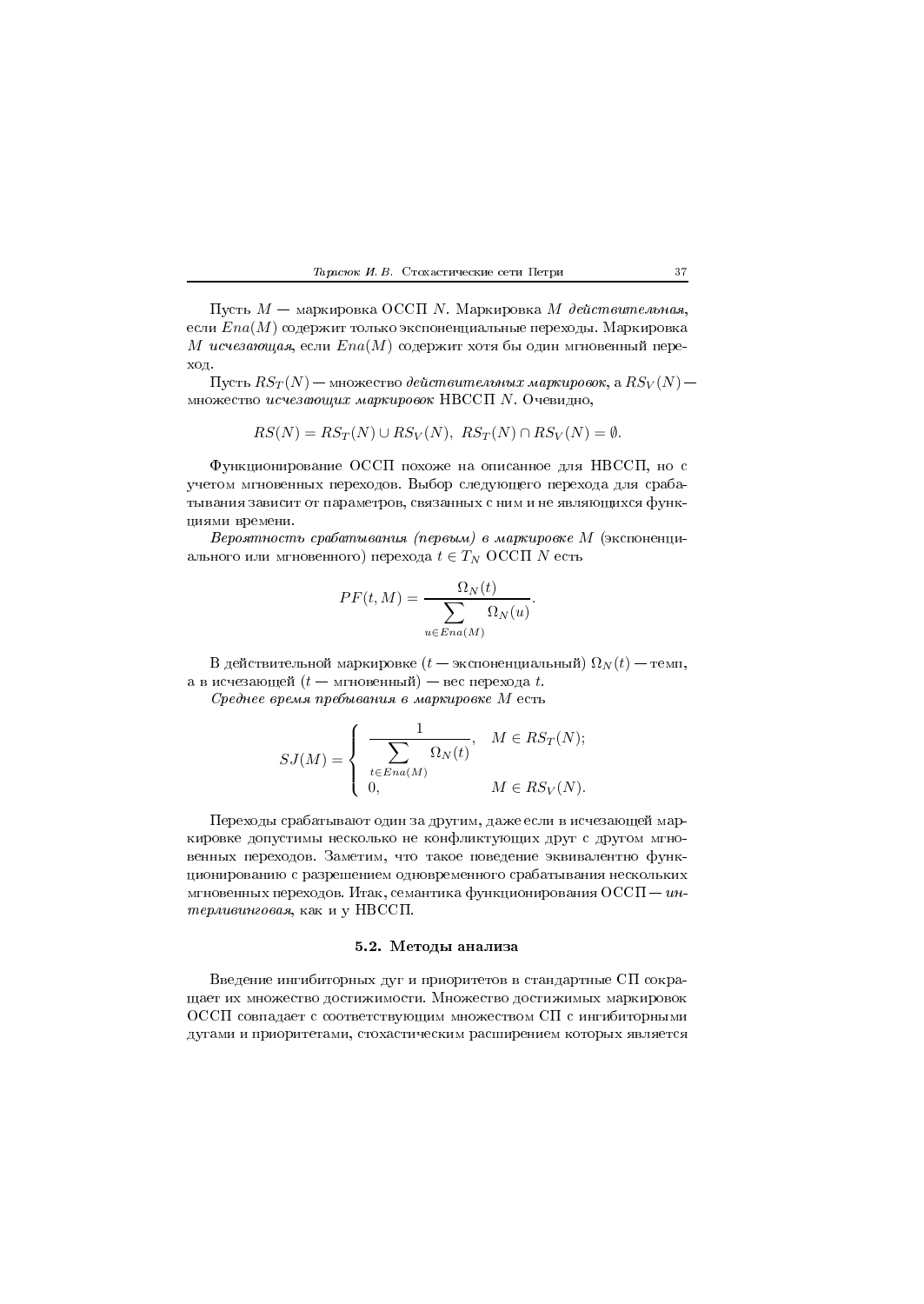,%%&\$ & ,%%& 
(  лиз графа достижимости соответствующеи UII с ингиоиторными дугами -\$

Количественныи анализ заключается в исследовании стохастическо- $\sim$  110  $\mu$  ,  $\sim$  0.110  $\mu$  m  $\sim$  0.40  $\mu$  ,  $\sim$  0.40  $\mu$  ,  $\sim$  0.40  $\mu$  ,  $\sim$  0.40  $\mu$  ,  $\sim$  1.40  $\mu$  ,  $\sim$  1.40  $\mu$  ,  $\sim$  1.40  $\mu$  ,  $\sim$  1.40  $\mu$  ,  $\sim$  1.40  $\mu$  ,  $\sim$  1.40  $\mu$  ,  $\sim$  1.40  $\mu$  ,  $\mathbf{A}$  and  $\mathbf{A}$  and  $\mathbf{A}$  and  $\mathbf{A}$  and  $\mathbf{A}$  and  $\mathbf{A}$  and  $\mathbf{A}$  and  $\mathbf{A}$ лизировать с помощью ВДВМЦ, описывающеи смены состоянии процес- \$ H ,%%& - можно определить ВДВМЦ, описывающую смены состоянии ПМЦ.

Встроенная ДВМЦ (ВДВМЦ)  $EDTMC(N),\ coomeememeywuga$ я ОС-СП  $N$ , определяется следующим образом.

- 1. Множество состояний  $S=RS(N).$
- 2. Вероятность перехода  $\rho_{ij}$   $(1\leq i,j\leq n=|S|)$  из состояния  $M_i$  в  $M_j$

$$
\rho_{ij} = \frac{\sum\limits_{\{t \in Ena(M_i)|M_i \stackrel{t}{\rightarrow} M_j\}} \Omega_N(t)}{\sum\limits_{t \in Ena(M_i)} \Omega_N(t)}.
$$

Для ВДВМЦ  $EDTMC(N)$  строится (одношаговая) МВП  ${\bf P}$  с элементами  $\rho_{ij}$ .

Преходящая ( $k$ -шаговая) ФМВ для ВДВМЦ  $EDTMC(N)$  находится 

$$
\psi(k) = \psi(0) \mathbf{P}^k,
$$

где  $k\in I\!\!N$  и  $\psi(0)=(\psi_1(0),\ldots,\psi_n(0))$  — вероятность начального распределения, компоненты которой  $\psi_i(0)$   $(1 \leq i \leq n)$  определяются как

$$
\psi_i(0) = \begin{cases} 1, & M_i = M_N; \\ 0, & \text{nnave.} \end{cases}
$$

 $\, {\bf B} \,$  этом случае  $\psi(k) \, = \, (\psi_1(k), \ldots, \psi_n(k)) \, - \,$  преходящая  $\, \Phi {\rm MB} \,$  над достижимыми за  $k$  шагов (смен состояний) маркировками, и  $\psi_i(k)$  $(1 \leq i \leq n)$  — вероятности маркировок  $M_i$  в преходящем состоянии.

Стабильная ФМВ для ВДВМЦ  $EDTMC(N)$  является решением си- -( 

$$
\begin{cases} \psi(\mathbf{P} - \mathbf{E}) = 0, \\ \psi \mathbf{e}^T = 1. \end{cases}
$$

В этом случае  $\psi\,=\, (\psi_1,\ldots,\psi_n)\,=\,$  стабильная ФМВ над достижимыми маркировками и  $\psi_i$   $(1\leq i\leq n)$  — вероятности маркировок  $M_i$  в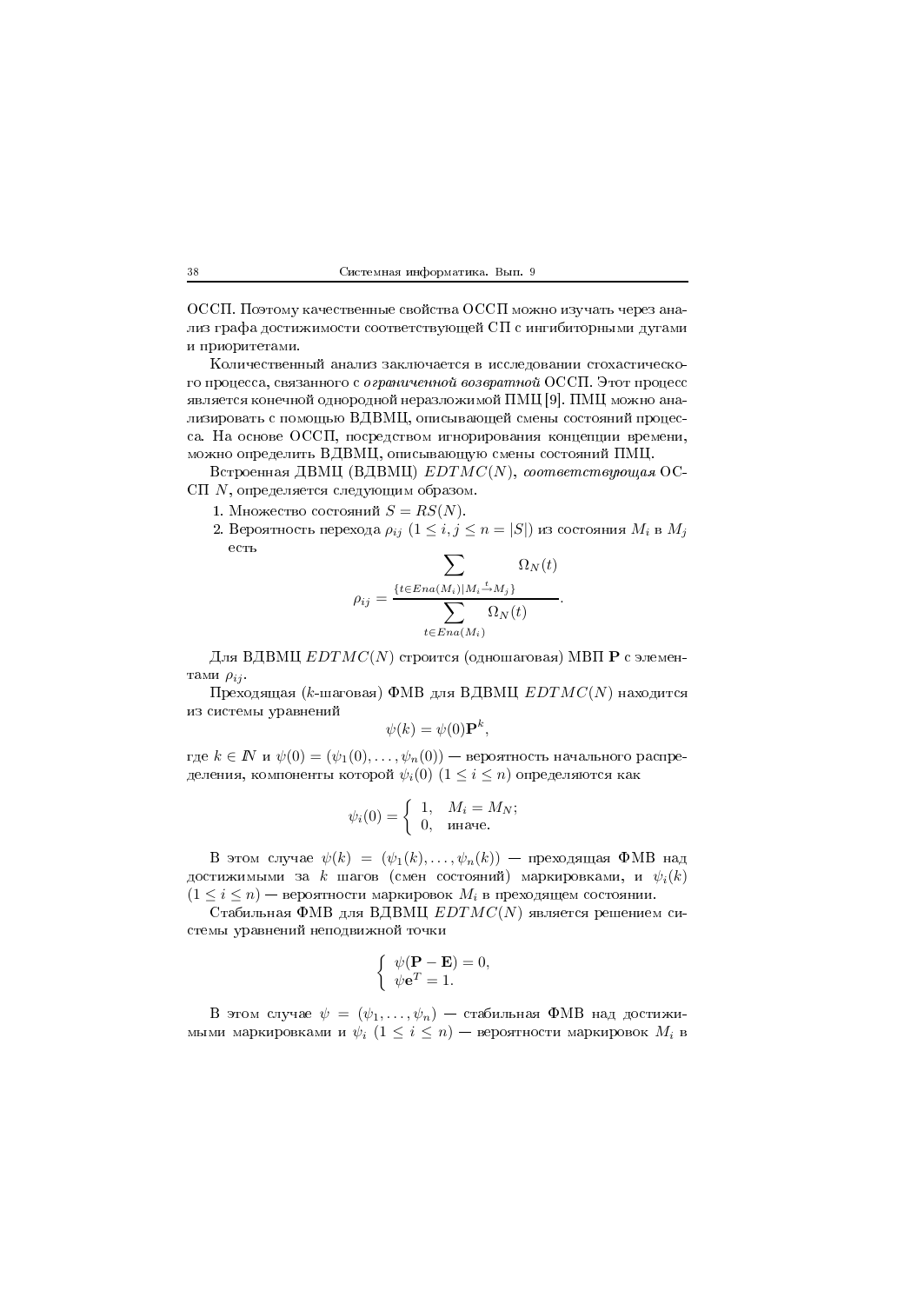стабильном состоянии. Заметим, что значение  $\frac{1}{\psi_i}$   $(1 \leq i \leq n)$  можно интерпретировать как среднее время возврата в маркировку  $M_i$  по числу срабатываний переходов.

Стабильная ФМВ  $\varphi = (\varphi_1, \ldots, \varphi_n)$  для ПМЦ, соответствующей ОС-СП N, получается умножением каждого  $\psi_i$   $(1 \leq i \leq n)$  на среднее время пребывания  $SJ(M_i)$  в соответствующей маркировке  $M_i$  и последующей нормализацией распределения. При этом, если  $M$  — исчезающая маркировка, то  $SJ(M) = 0$ . В действительных маркировках допустимы только экспоненциальные переходы, поэтому время пребывания определяется так же, как и для НВССП. Таким образом, для  $1 \leq i \leq n$  получаем

$$
\varphi_i = \begin{cases} \frac{\psi_i SJ(M_i)}{\sum\limits_{j=1}^n \psi_j SJ(M_j)}, & M_i \in RS_T(N); \\ 0, & M_i \in RS_V(N). \end{cases}
$$

Описанный метод количественного анализа приемлем только при небольшом числе исчезающих состояний по сравнению с действительными. Он требует вычисления среднего числа посещений каждого исчезающего состояния, что не дает новой информации о решении. Кроме того, исчезающие состояния увеличивают размер МВП, что приводит к усложнению вычислений.

В [9, 43, 48] описан более эффективный метод, в соответствии с которым исчезающие маркировки удаляются из ВДВМЦ. В результате получается сокращенная ВДВМЦ только над действительными маркировками, для построения которой вычисляются полные вероятности переходов между ними. Поэтому количественный анализ ограниченных ОССП может состоять в решении системы линейных уравнений, число которых равно количеству достижимых действительных маркировок. Таким образом, НВМЦ, соответствующую ОССП, можно построить через сокращенную ВДВМЦ, умножая строки последней на среднее время пребывания в стартовых действительных маркировках и устанавливая элементы главной диагонали равными отрицательной сумме остальных элементов соответствующей строки.

### 5.3. Примеры

ОССП  $N$ , изображенная на рис. 8, моделирует поведение путешественника, постоянно посещающего новые города. Сначала он осматривает город, а потом едет в следующий на ближайшем поезде или автобусе. Автобусы отъезжают реже, чем поезда, но на автобусах добираться до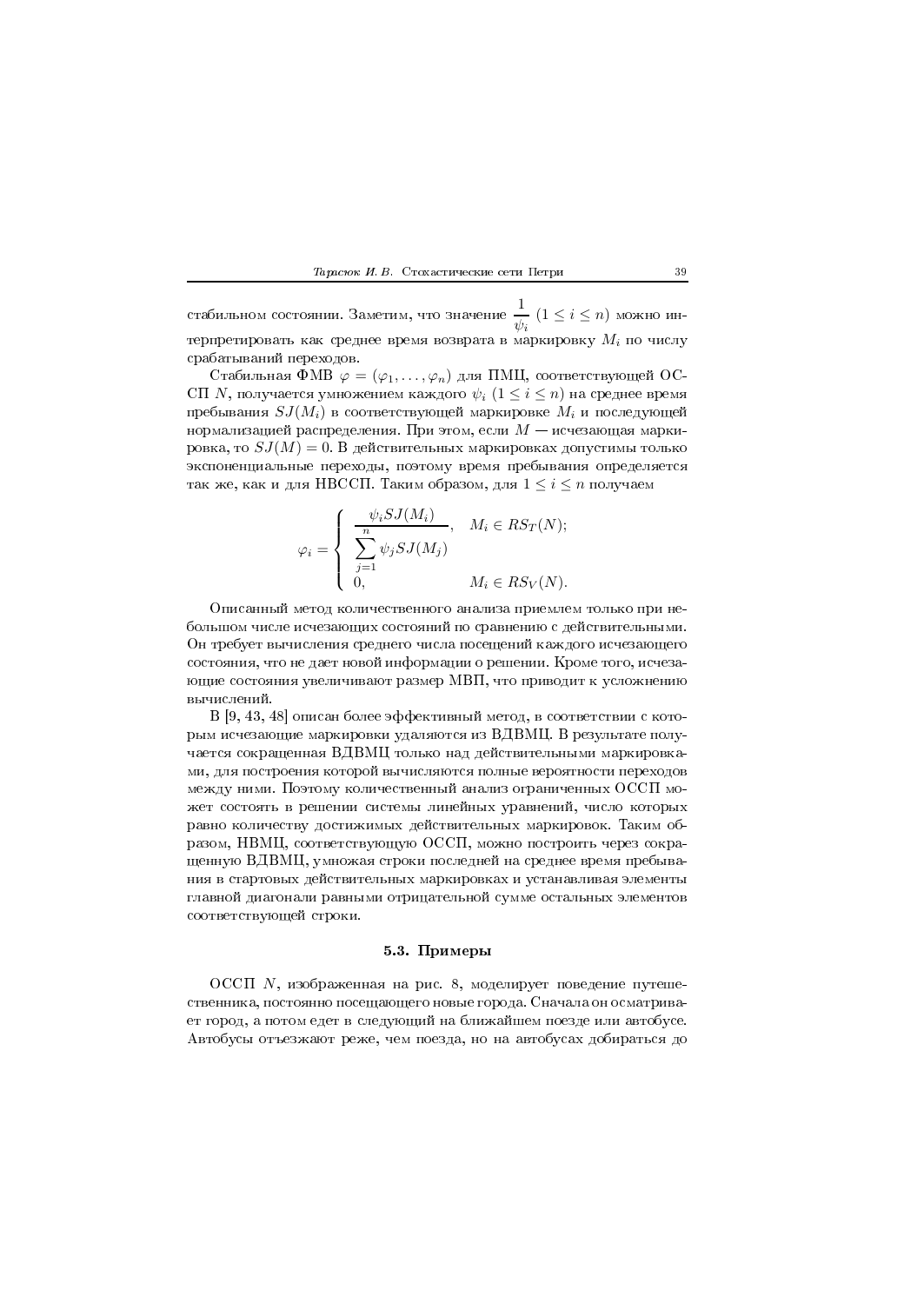40 Системная информатика. Вып. 9



 $\emph{Puc. 8. OCCII}$  путешественника и ее ВДВМЦ

 \* \$ % 
 -\*  $\mathbf{r}$  , and the contract of the contract of the contract of the contract of the contract of the contract of the contract of the contract of the contract of the contract of the contract of the contract of the contract o  $\mathbb{R}$  . The contract of the state of the state of the contract of the contract of the contract of the contract of the contract of the contract of the contract of the contract of the contract of the contract of the cont  $\mathbf{P}$  . The state of the state of the state of the state of the state of the state of the state of the state of the state of the state of the state of the state of the state of the state of the state of the state of th

 $\mathrm{OCC}\Pi$   $N$  имеет множество мест  $P_N \;=\; \{p_1, p_2, p_3, p_4\}$  и переходов  $T_N=\{t_1,t_2,t_3,t_4,t_5\},$  из которых  $t_1,t_4,t_5$  — экспоненциальные, а  $t_2,t_3$  — \$ L - d - - 7  $\Omega_N(t_1) = \lambda$ ,  $\Omega_N(t_2) = \alpha$ ,  $\Omega_N(t_3) = \beta$ ,  $\Omega_N(t_4) = \mu$ ,  $\Omega_N(t_5) = \nu$ .

Места интерпретируются следующим образом:  $p_1$  — быть в очередном городе (InTown),  $p_2$  — отъезжает транспорт в следующий город (Trsp),  $p_3$  — быть в автобусе (InBus),  $p_4$  — быть в поезде (InTrain).

 $\mathit{RS}(N)$  состоит из четырех маркировок, представляющих возможные состояния системы:  $M_1 = (1, 0, 0, 0), M_2 = (0, 1, 0, 0), M_3 = (0, 0, 1, 0),$  $M_4\,=\,(0,0,0,1)$ . Так как во всех достижимых маркировках лишь одно ( 3 
(

Маркировка  $M_2$  — исчезающая, т. е. время пребывания в ней — нулевое, что соответствует входу в отъезжающии транспорт сразу при его -\$ , \$ C \*  $RS_T(N) = \{M_1, M_3, M_4\}$   $\text{R}S_V(N) = \{M_2\}.$ 

переходы и их темпы / веса имеют следующую интерпретацию.

 $\mathbb{R}^3$  defined by the contract of the contract of the contract of the contract of the contract of the contract of the contract of the contract of the contract of the contract of the contract of the contract of the con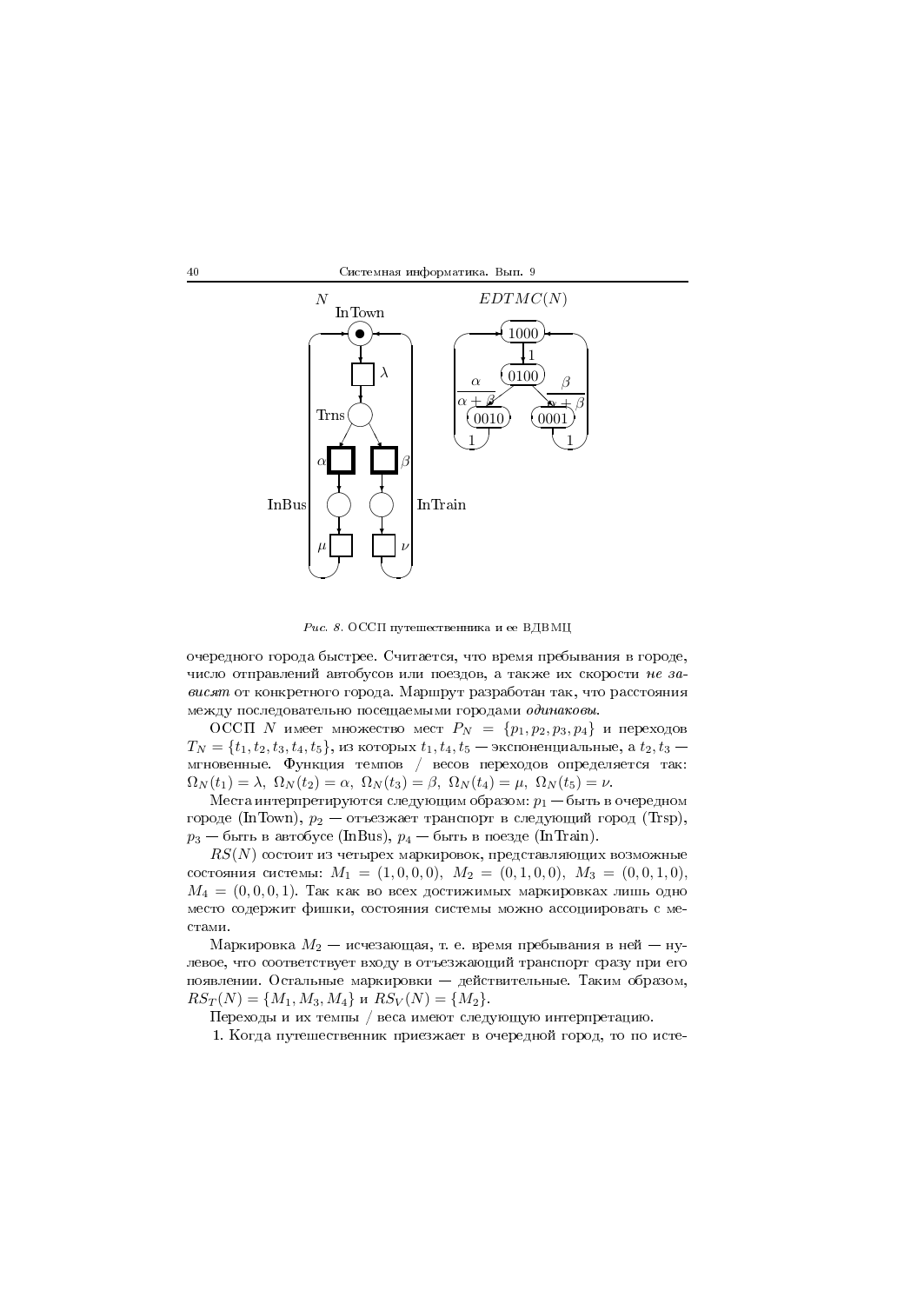чении времени, экспоненциально распределенного с параметром  $\lambda$ , он осматривает город и дожидается отправления транспорта в следующее место (переход  $t_1$ ).

2. Отъезжающий транспорт с вероятностью  $\alpha$  – автобус (переход  $t_2$ ), либо с вероятностью  $\beta$  — поезд (переход  $t_3$ ). Можно также считать, что на  $\alpha$  отправлений автобусов приходится  $\beta$  отправлений поездов, т. е. вес перехода интерпретировать как количество отправлений соответствующего вида транспорта.

Предполагается, что  $\alpha \leq \beta$ , т. е. автобусы отъезжают реже.

- 3. Когда путешественник садится в автобус, то за время, экспоненциально распределенное с параметром  $\mu$ , он приезжает в очередной город (переход  $t_4$ ).
- 4. Когда путешественник садится в поезд, то за время, экспоненциально распределенное с параметром  $\nu$ , он приезжает в очередной город (переход  $t_5$ ).

Предполагается, что  $\mu \geq \nu$ , т. е. автобусы едут быстрее.

МВП для ВДВМЦ  $EDTMC(N)$ , также изображенной на рис. 8, такова:  $\overline{z}$  0  $\overline{z}$  1  $\sim$ 

$$
\mathbf{P} = \begin{bmatrix} 0 & 1 & 0 & 0 \\ 0 & 0 & \frac{\alpha}{\alpha+\beta} & \frac{\beta}{\alpha+\beta} \\ 1 & 0 & 0 & 0 \\ 1 & 0 & 0 & 0 \end{bmatrix}.
$$

Стабильная ФМВ для ВДВМЦ  $EDTMC(N)$  является решением следующей системы линейных уравнений:

$$
\begin{cases}\n\psi_1 = \psi_3 + \psi_4, \\
\psi_1 = \psi_2, \\
\frac{\alpha}{\alpha + \beta}\psi_2 = \psi_3, \\
\frac{\beta}{\alpha + \beta}\psi_2 = \psi_4, \\
\psi_1 + \psi_2 + \psi_3 + \psi_4 = 1.\n\end{cases}
$$

В результате получаем

$$
\psi = \frac{1}{3} \left( 1, 1, \frac{\alpha}{\alpha + \beta}, \frac{\beta}{\alpha + \beta} \right).
$$

Вектор среднего времени пребывания в маркировках таков:

$$
SJ = \left(\frac{1}{\lambda}, 0, \frac{1}{\mu}, \frac{1}{\nu}\right).
$$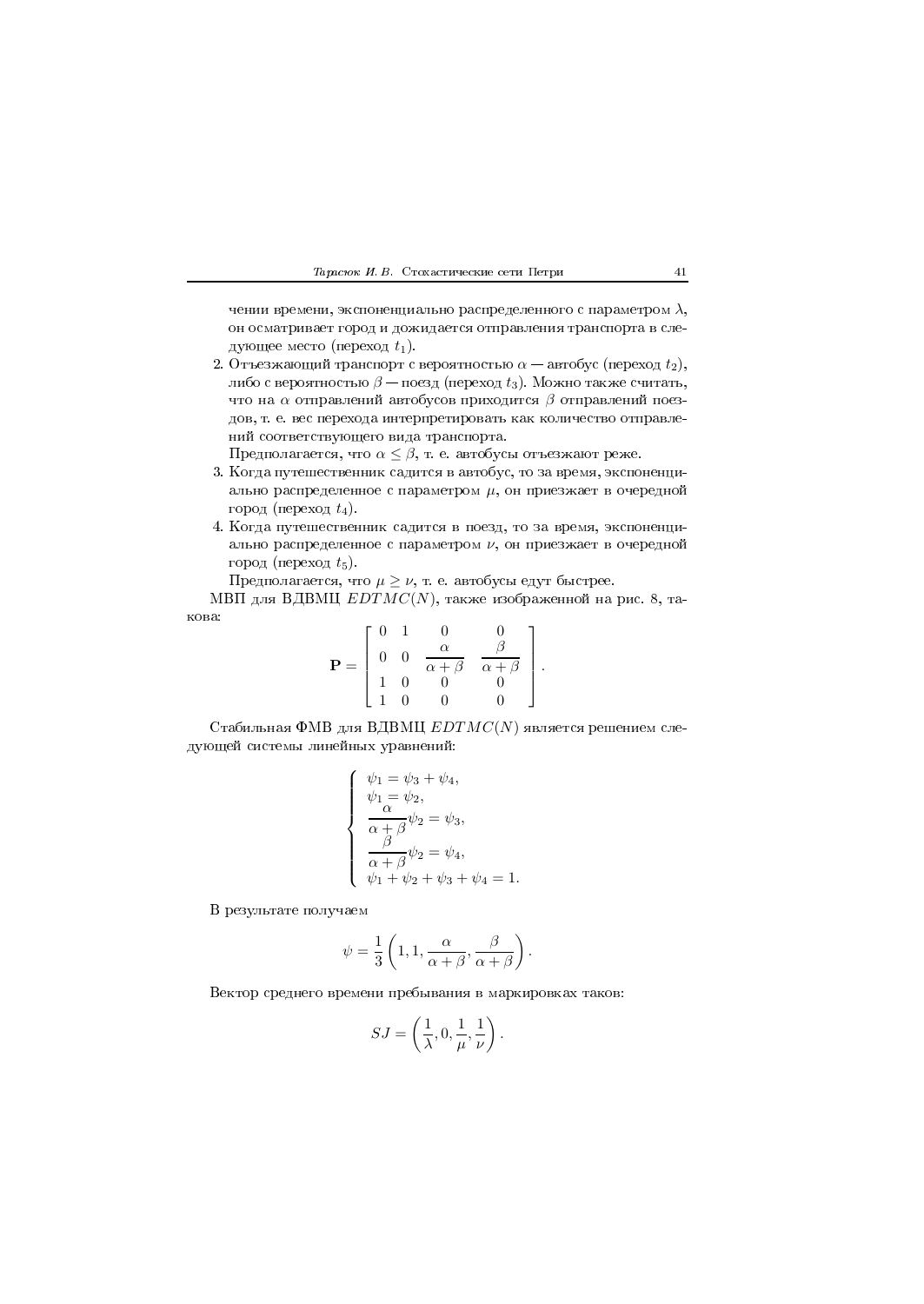Взвешенная по  $SJ$  стабильная ФМВ  $\psi$  есть:

$$
\frac{1}{3}\left(\frac{1}{\lambda},0,\frac{\alpha}{\mu(\alpha+\beta)},\frac{\beta}{\nu(\alpha+\beta)}\right)
$$

Остается нормализовать взвешенную стабильную ФМВ, разделив ее на сумму собственных компонентов

$$
\psi SJ^T = \frac{1}{3} \left( \frac{1}{\lambda} + \frac{\alpha \nu + \beta \mu}{\mu \nu (\alpha + \beta)} \right).
$$

Таким образом, стабильная ФМВ для ПМЦ, соответствующей ОССП  $N$ , выглядит так:

$$
\varphi = \frac{1}{\frac{1}{\lambda} + \frac{\alpha \nu + \beta \mu}{\mu \nu (\alpha + \beta)}} \left( \frac{1}{\lambda}, 0, \frac{\alpha}{\mu (\alpha + \beta)}, \frac{\beta}{\nu (\alpha + \beta)} \right).
$$

Если автобусы и поезда отправляются одинаково часто  $(\alpha = \beta)$  и едут с равной скоростью  $(\mu = \nu)$ , то

$$
\varphi = \frac{1}{2(\lambda + \mu)} (2\mu, 0, \lambda, \lambda).
$$

В этом случае в стабильном состоянии вероятность пребывания в маркировке  $M_1$  (нахождение в городе) относительно пребывания в  $M_3$  или  $M_4$  (поездка на транспорте) есть  $\frac{\mu}{\lambda}$ . Поэтому отношение среднего времени, проведенного в транспорте, к среднему времени пребывания в городе есть  $\frac{\lambda}{\mu}$ .

## 5.4. Выводы

Определенные выше непомеченные ОССП естественно использовать, когда все переходы соответствуют логически разным возможностям выбора и активностям. Однако, если в примере путешественника рассматривать только один вид транспорта (например, автобусы двух разных компаний с одинаковыми скоростями движения), переходам  $t_4$  и  $t_5$  можно присвоить действие поездки на автобусе. Кроме того, переходам  $t_2$  и  $t_3$  естественно сопоставить невидимое действие  $\tau$ , соответствующее приходу автобуса одной из двух компаний, т. е. некоторой внутренней активности транспортной системы. Переходу  $t_1$  можно присвоить действие осмотра города до отправления транспорта. Поэтому удобно ввести пометку переходов  $L_N$  для рассмотренной ОССП, присваивающую переходам следующие действия:  $L_N(t_1) = SeeDown, L_N(t_2) = L_N(t_3) = \tau$ ,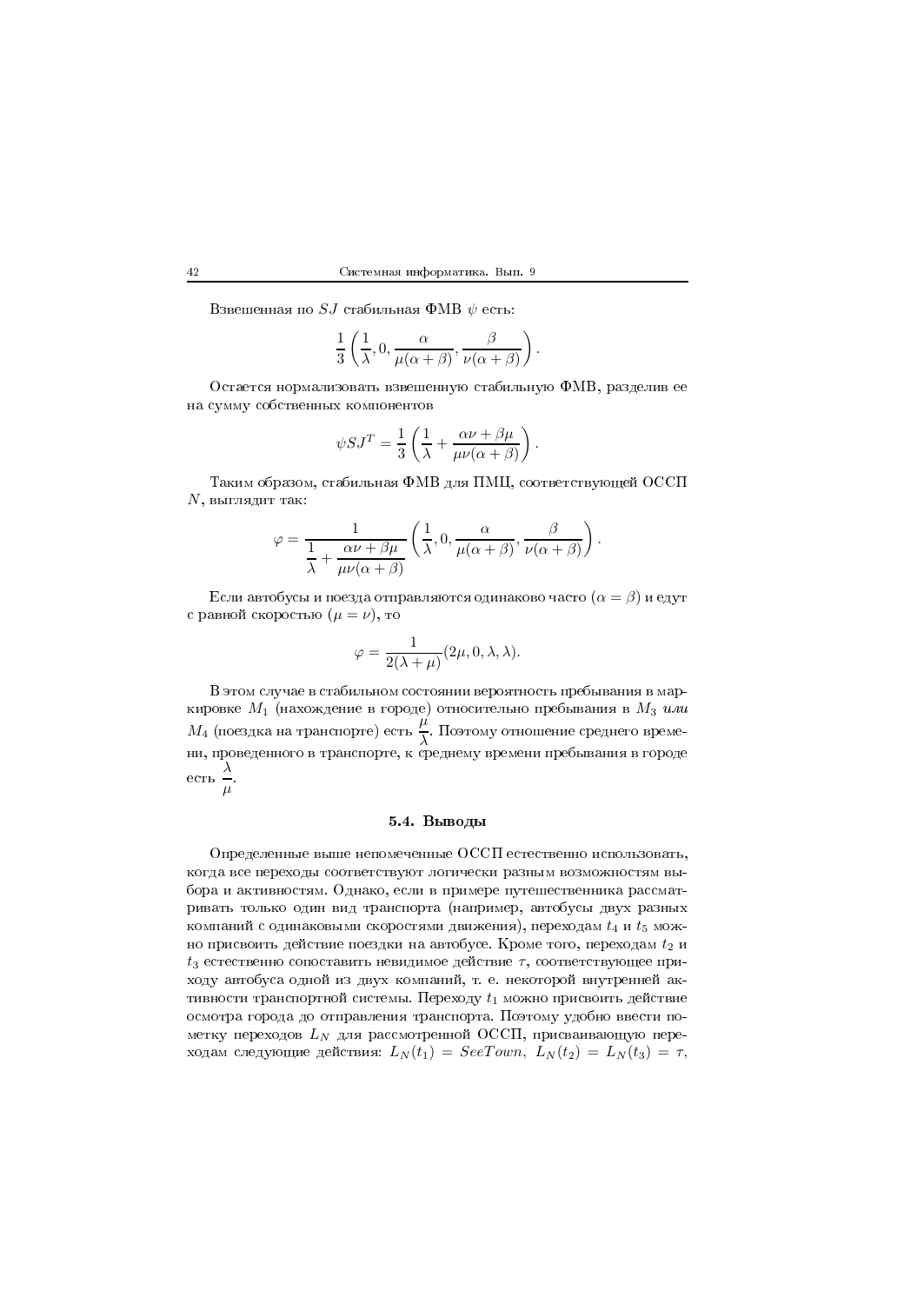$L_N(t_4) = L_N(t_5) = BusTravel.$  Далее, веса логично оставить связанными с переходами, а темпы присвоить действиям. Тогда в нашем примере темп SeeTown будет равен  $\lambda$ , а BusTravel —  $\mu$ . В целом введение пометки переходов ОССП, аналогичной определенной в [16], увеличивает наглядность и удобство модели.

Использование ОССП в нашем примере оправдано, так как за счет использования мгновенных переходов вероятности отправления разных видов транспорта были отделены от их скоростей движения, которые могут находиться в обратном количественном соотношении друг с другом. В случае использования НВССП пришлось бы смешивать эти два логически разных понятия. Формализм ОССП позволяет разделить вероятности выбора одного из альтернативных путей продолжения вычислений (за счет мгновенных переходов с весами) и временные аспекты этих вычислений (посредством экспоненциальных переходов с темпами). Поэтому ОССП - более естественная модель, чем НВССП.

Исчезающие маркировки можно исключить из рассмотрения, так как время пребывания в них - нулевое. В нашем примере можно было бы игнорировать мгновенную маркировку  $M_2$  и анализировать стабильное поведение на основе сокращенной ВДВМЦ, перенаправив начала дуг, ведших из  $M_2$ , в состояние  $M_1$  и исключив дугу между  $M_1$  и  $M_2$ . Использование мгновенных переходов позволяет сократить множество достижимости и уменьшить проблему большого числа состояний. Кроме того, это дает возможность избежать трудностей, связанных с большим отличием темпов переходов. При этом введение мгновенных переходов не приводит к существенному усложнению анализа ОССП по сравнению с НВССП. Таким образом, ОССП более удобны для моделирования. Однако, хотя мгновенные переходы увеличивают моделирующую способность ОССП, они не являются значительным расширением типа распределения временных задержек.

Хотя моделирование с помощью ОССП и НВССП было продуктивным во многих областях применения, эти формализмы не получили широкого распространения как средства разработки реальных систем. Причина состоит в высокой графической и вычислительной сложности моделей практически интересных вычислительных систем на основе этих типов ССП.

# 6. ССП С ДЕТЕРМИНИРОВАННЫМ ВРЕМЕНЕМ

ССП с детерминированным временем (ДССП) [47, 49] - расширение ОССП, в котором переходы могут иметь экспоненциально распределенные (экспоненциальные переходы) или постоянные (детерминированные переходы) задержки. Нулевые задержки мгновенных переходов ОС-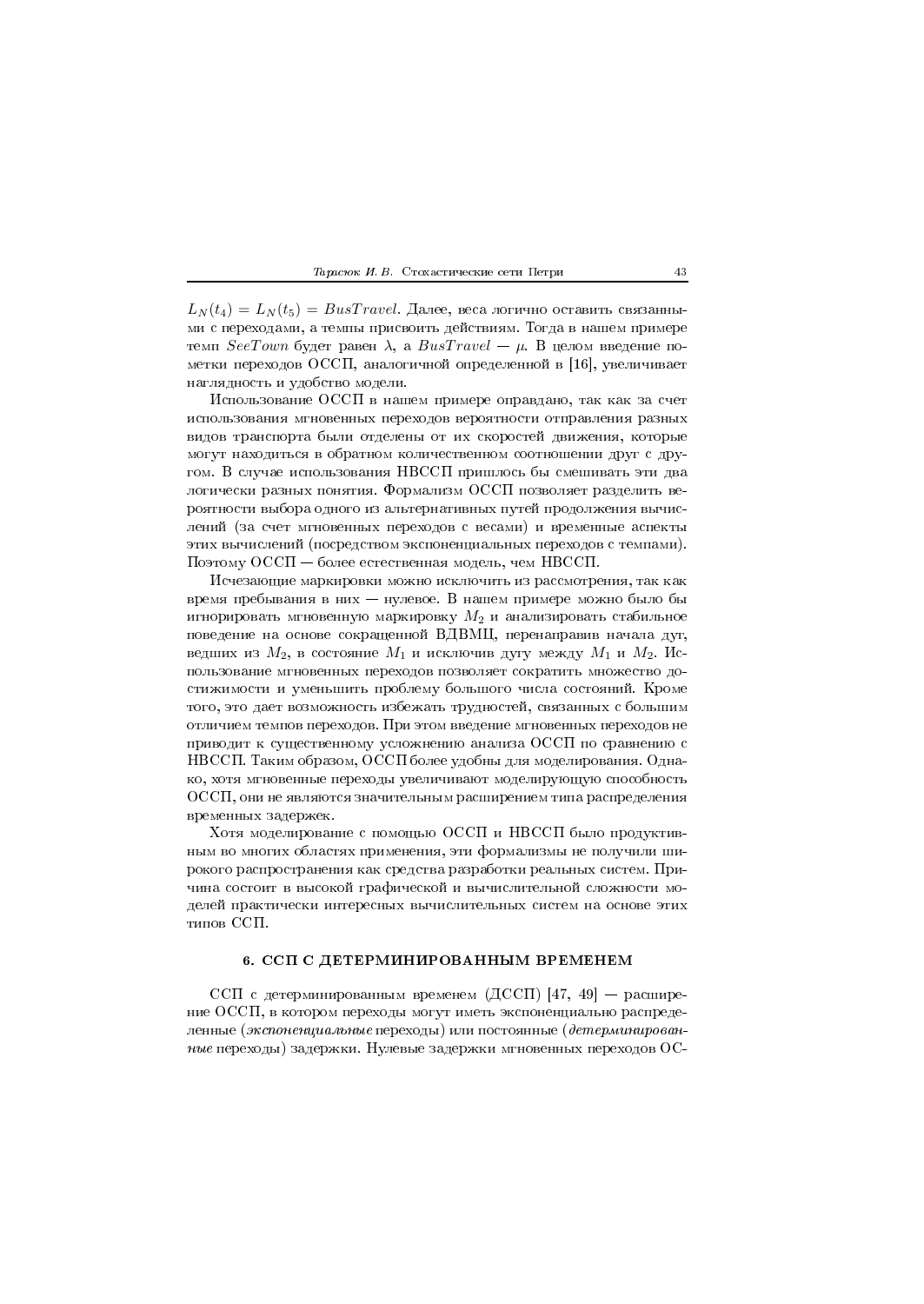$\text{C}\Pi$  — частный случай постоянных. Поэтому мгновенные переходы являются детерминированными. ДССП – более существенное, по сравнению с ОССП, расширение НВССП, наделяющее их возможностями ВСП и пополняющее допустимые типы распределения задержек переходов. ДВССП объединяют преимущества ССП, имеющих приближенные задержки переходов и анализируемых с помощью МЦ, с достоинствами ВСП, обладающими точными задержками срабатывания и исследуемых с помощью алгебраических техник. ДССП можно анализировать с помощью полу-марковского процесса, если потребовать, чтобы в каждой маркировке было допустимо не более одного детерминированного перехода.

# 6.1. Описание модели

Определение 6.1. ССП с детерминированным временем (ДССП) семерка

 $N = (P_N, T_N, W_N, H_N, \Omega_N, \aleph_N, M_N)$ , ede:

- $\bullet$  (P<sub>N</sub>, T<sub>N</sub>, W<sub>N</sub>, H<sub>N</sub>, N<sub>N</sub>, M<sub>N</sub>) непомеченная ИПСП такая, что T<sub>N</sub> состоит из экспоненциальных и детерминированных переходов, а  $\aleph_N$  имеет значение 0 (низший приоритет) на всех экспоненциальных и значение 1 (в некоторых определениях  $\geq 1$ ) на мгновенных переходах (т. е. детерминированных переходах с нулевой задержкой);
- $\bullet$   $\Omega_N : T_N \to I\!\!R_+$  функция темпов экспоненциальных и задержек детерминированных переходов (в некоторых определениях полагают, что эта функция присваивает веса мгновенным переходам).

В графическом представлении ДССП детерминированные переходы изображаются утолщенными квадратами. Задержки указываются возле соответствующих детерминированных переходов.

В функционировании ДССП используется концепция соревнования с допускающей памятью. В соответствии с ней, для всех допустимых переходов при смене маркировки устанавливается задержка срабатывания. Минимальная из этих задержек определяет, какой переход срабатывает, а также время пребывания в маркировке. Переходам сопоставляются распределения оставшегося до срабатывания времени, с тех пор как они в последний раз стали допустимыми. Локальный выбор между конфликтными действиями может моделироваться в ДССП с помощью весов мгновенных переходов, которые используются для построения "случайных переключателей", как в ОССП.

Таким образом, семантика функционирования ДССП - интерливинговая, как у НВССП и ОССП.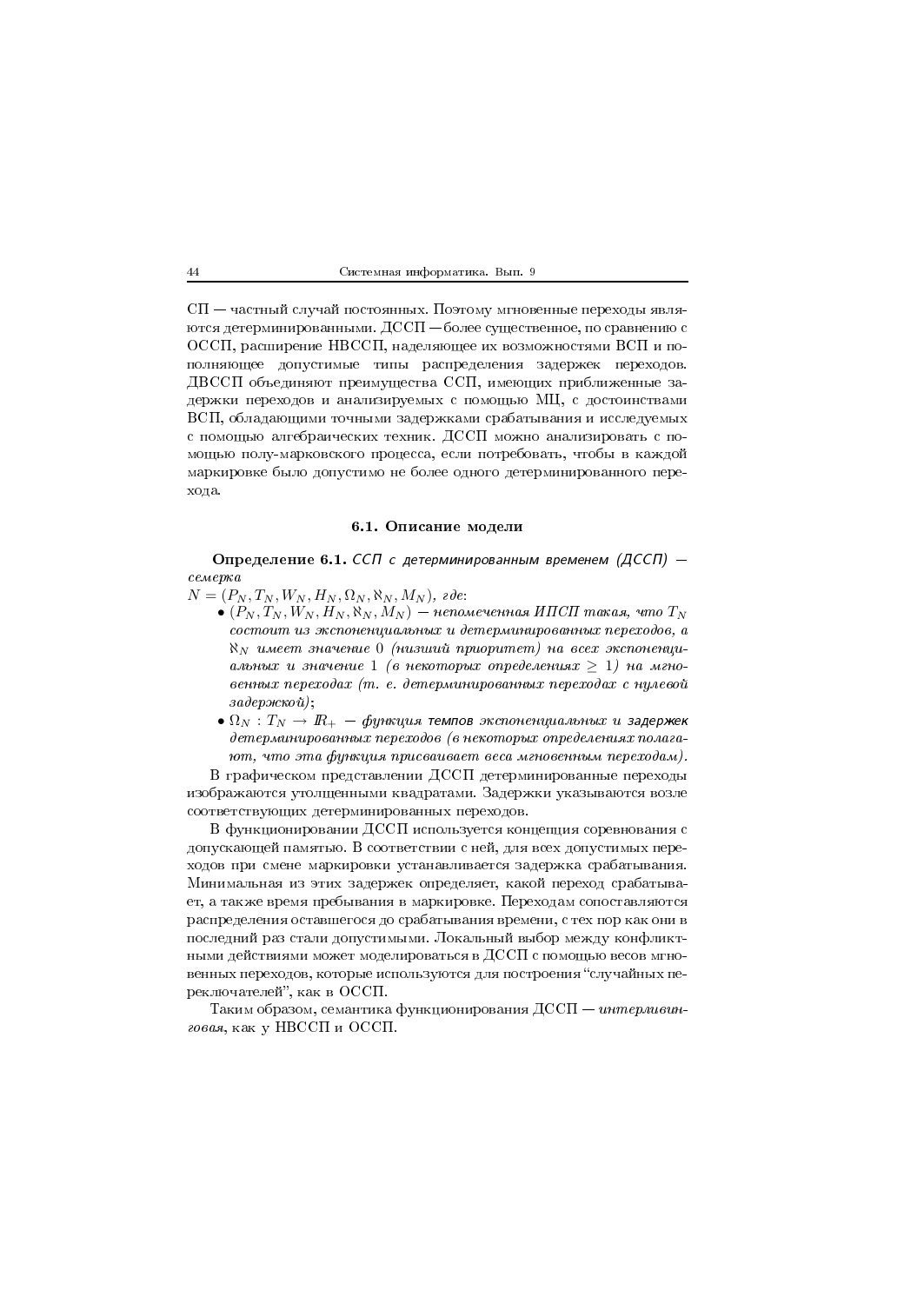#### Тарасюк И. В. Стохастические сети Петри

# 6.2. Методы анализа

Переходы ДССП можно разделить на три класса.

- 1. Переход исключительный, если для всех достижимых маркировок, допускающих его, он - единственный допустимый переход.
- 2. Переход состязательный, если он не исключительный, и для всех достижимых маркировок, допускающих его, все допустимые переходы находятся с ним в конфликте, т. е. не могут сработать вместе с ним.
- 3. Переход парамельный, если он не исключительный и в некоторой достижимой маркировке, допускающей его, некоторый допустимый переход не находится с ним в конфликте.

Будем рассматривать только ДССП, в каждой достижимой маркировке которых допустимо не более одного параллельного детерминированного перехода. Это условие гарантирует, что структура графа достижимости ДССП не будет зависеть от временных ограничений. Кроме того, в этом случае ДССП возможно сопоставить полумарковский процесс.

Параллельные детерминированные переходы являются независимыми, если они не могут перестать быть допустимыми из-за срабатывания других переходов, и внеочередными в противном случае.

Рассмотрим возможные варианты поведения ДССП.

1. В маркировке  $M_i$  (1 < i < n) ДССП N не допустим ни один детерминированный переход или допустим исключительный детерминированный переход. В первом случае среднее время пребывания в  $M_i$  есть

$$
SJ(M_i) = \frac{1}{\sum_{t \in Ena(M_i)} \Omega_N(t)}.
$$

Если  $\exists t \in T_N$   $M_i \stackrel{t}{\rightarrow} M_j$ , вероятность перехода из состояния  $M_i$  в  $M_i$  есть

$$
\rho_{ij} = \frac{\sum_{t \in Ena(M_i)|M_i \stackrel{t}{\rightarrow} M_j}}{\sum_{t \in Ena(M_i)} \Omega_N(t)}.
$$

2. В маркировке  $M_i$  ДССП  $N$  допустим независимый детерминированный переход  $t_d \in T_N$  вместе с экспоненциальными. Тогда следующее состояние ВДВМЦ определяется в момент срабатывания  $t_d$ . Таким образом, процесс изменения состояний ВДВМЦ не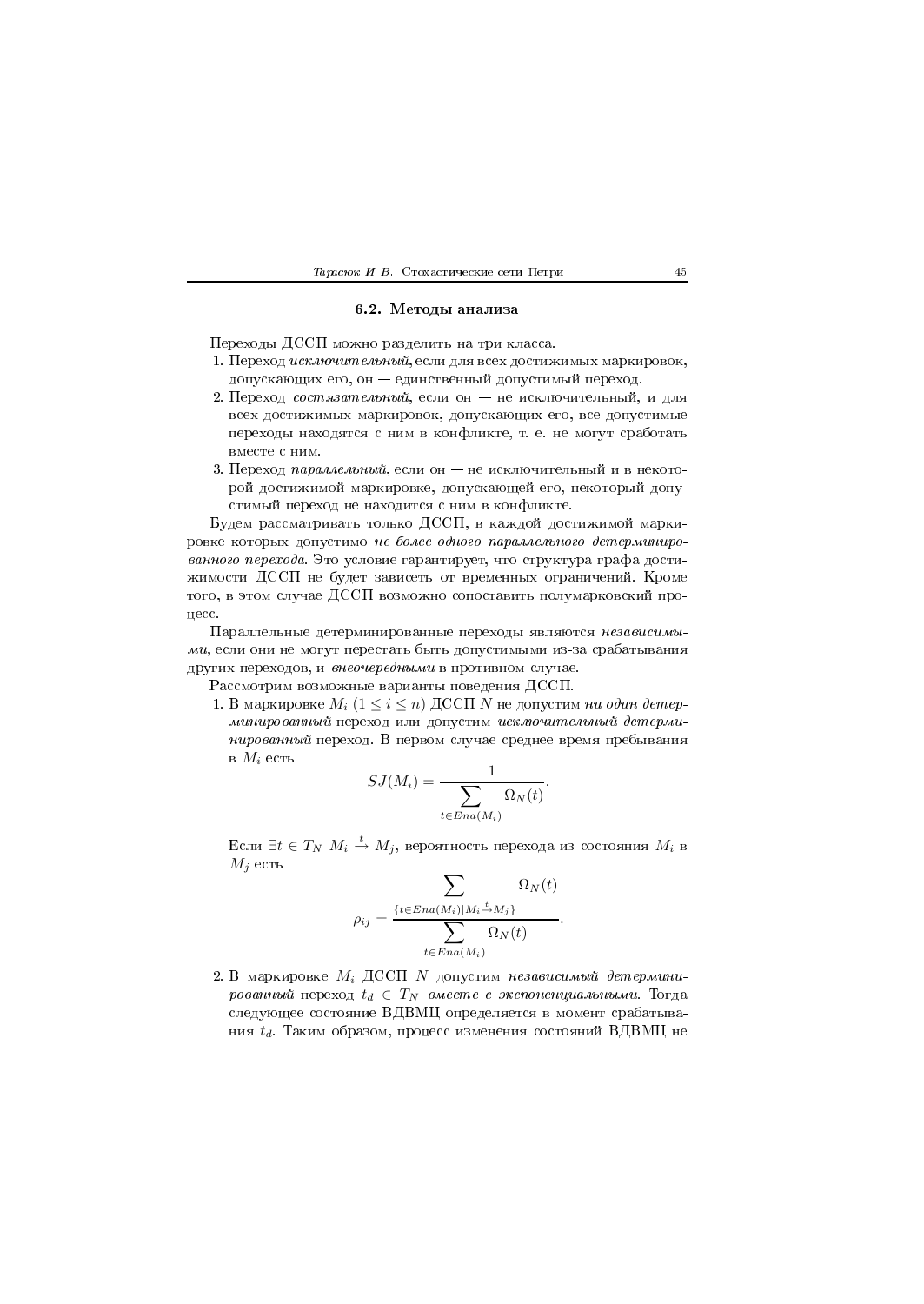учитывает изменения маркировок в результате срабатывания экспоненциальных переходов в течение времени  $\Omega_N(t_d) = \theta_d$ , когда  $t_d$  был допустим. Вместо того, эти смены состояний "откладываются" до момента срабатывания  $t_d$ . Вероятность смены состояний вычисляется с помощью уравнения Чепмена-Колмогорова.

3. В маркировке  $M_i$  ДССП  $N$  допустим состязательный или вне*очередной детерминированный* переход  $t_d \in T_N$ . Тогда следующее состояние ВДВМЦ определяется либо в момент срабатывания  $t_d$ , либо в момент, когда  $t_d$  перестает быть допустимым. Вероятность срабатывания  $t_d$  находится с помощью изучения преходящего развития стохастического процесса в течение времени допустимости этого перехода  $\theta_d$ .

Техника решения, описываемая далее, учитывает только один детерминированный переход. Если в ДССП имеется несколько таких переходов, шаги анализа надо повторить для всех из них.

Множество достижимых маркировок  $\mathit{RS}(N)$  ДССП  $N$  разобьем на два класса:  $MD(N)$ , в которых допустим  $t_d$ , и  $ME(N)$ , в которых  $t_d$  не допустим. Состояния ВДВМЦ для ДССП  $N$  упорядочим так, что маркировки из  $MD(N)$  будут идти первыми.

Определим МТП для НВМЦ как

$$
\mathbf{Q} = \left[ \begin{array}{cc} \mathbf{D} & \mathbf{K} \\ \mathbf{Q}_{21} & \mathbf{Q}_{22} \end{array} \right].
$$

Подматрица D состоит из темпов экспоненциальных переходов, срабатывающих не в конфликте с  $t_d$  (темпы переходов между маркировками  $MD(N)$ ). Подматрица **K** состоит из темпов экспоненциальных переходов, срабатывающих в конфликте с  $t_d$  (темпы переходов, ведущих из  $MD(N)$  в  $ME(N)$ ). Подматрицы  $\mathbf{Q}_{21}$  и  $\mathbf{Q}_{22}$  состоят из темпов экспоненциальных переходов, допустимых в маркировках из  $MD(N)$ .

Определим сокращенную МТП для НВМЦ, содержащую только темпы экспоненциальных переходов, допустимых в тех же маркировках, что и детерминированный:

$$
\mathbf{Q}' = \left[ \begin{array}{cc} \mathbf{D} & \mathbf{K} \\ 0 & 0 \end{array} \right].
$$

Пусть  $t_d$  — внеочередной детерминированный переход и  $M_i \in MD(N)$ ,  $M_i \in ME(N)$ .

Вероятность перехода ВДВМЦ из  $M_i$  в  $M_j$  при условии, что  $t_d$  – внеочередной, есть

$$
\mathbf{u}_i e^{\mathbf{Q}' \theta_d} \mathbf{u}_i^T,
$$

где  $\mathbf{u}_i$   $(1 \leq i \leq n)$  — вектор длины *n*, элемент *i* которого равен 1, а все остальные равны 0.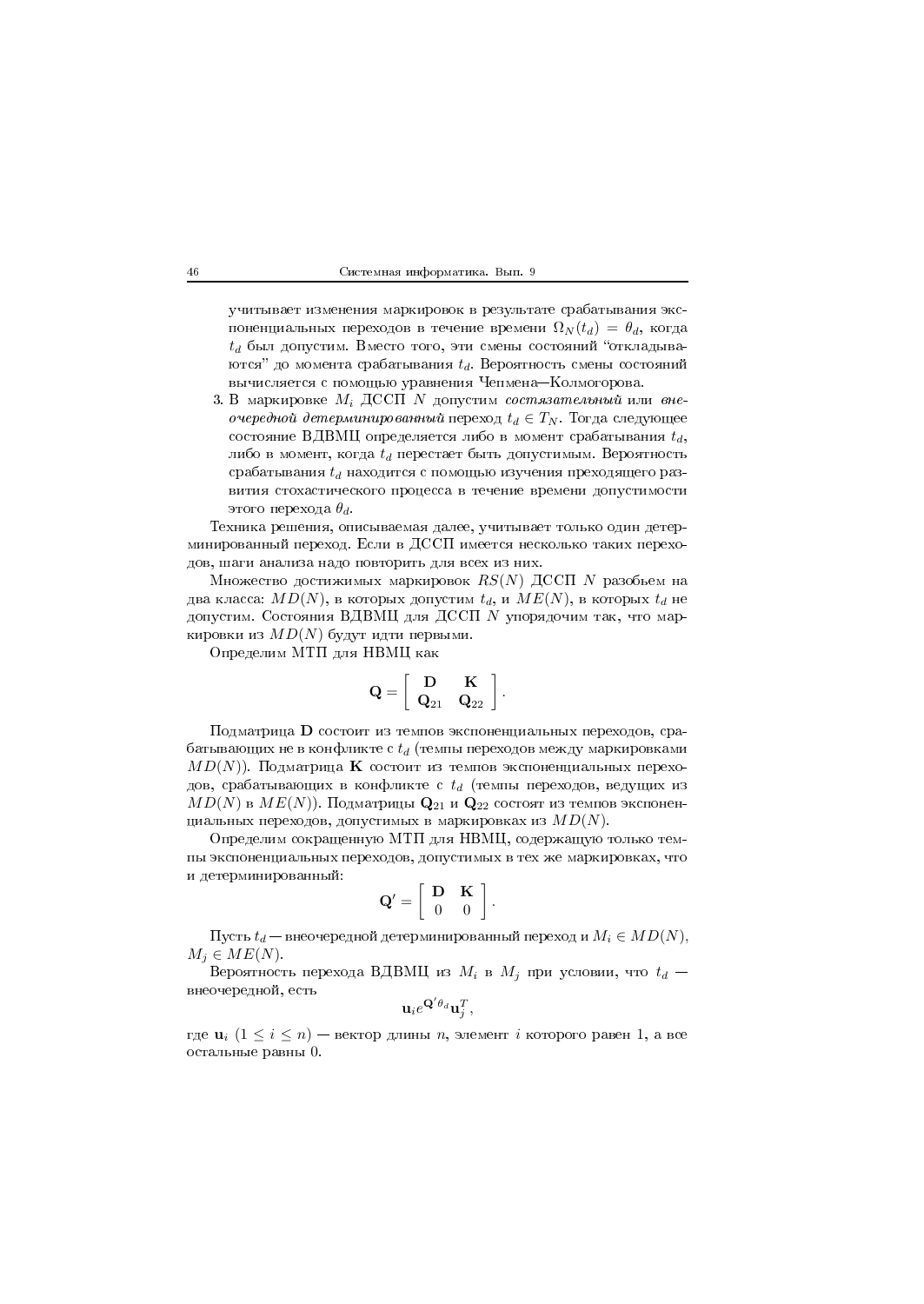Вероятность перехода ВДВМЦ из  $M_i$  в  $M_j$  при условии, что  $t_d$  срабатывает, есть

$$
\mathbf{u}_i e^{\mathbf{Q}' \theta_d} \Delta_d \mathbf{u}_j^T,
$$

где  $\Delta_d$  — МВП в результате срабатывания  $t_d$ , определяемая как

$$
\Delta_d = \left[ \begin{array}{cc} \Delta_{DD} & \Delta_{DE} \\ 0 & \mathbf{E} \end{array} \right].
$$

Следовательно, *i*-я (соответствующая  $M_i$ ) строка МВП для ВДВМЦ есть  $\mathcal{L}^{\prime}$ 

$$
\mathbf{P}(i) = \mathbf{u}_i e^{\mathbf{Q}' \theta_d} \Delta_d.
$$

Среднее время пребывания в маркировке  $M_i$  есть

$$
SJ(M_i) = \int\limits_0^{\theta_d} \mathbf{u}_i e^{\mathbf{Q}'x} \left[ \begin{array}{c} \mathbf{1}^T \\ \mathbf{0}^T \end{array} \right] dx,
$$

где  $1$  — вектор длины  $|MD(N)|$ , состоящий из единиц и  $0$  — вектор длины  $|ME(N)|$ , состоящий из нулей.

Если  $t_d$  — независимый, то  $SJ(M_i) = \theta_d$ . Если  $t_d$  — внеочередной, то

$$
SJ(M_i) = \sum_{\{j | M_j \in MD(N)\}} \mathbf{u}_i \begin{bmatrix} \mathbf{D}^{-1}(e^{\mathbf{D}\theta_d} - \mathbf{E}) & 0\\ 0 & 0 \end{bmatrix} \mathbf{u}_j^T.
$$

Стабильная ФМВ для ДССП получается из стабильной ФМВ для ВДВМЦ следующим образом. Сначала производится взвешивание стабильных вероятностей маркировок средним временем пребывания в них. Затем осуществляется преобразование вероятностей маркировок, допускающих параллельные детерминированные переходы, с помощью матрицы преобразования  $\mathbf{C}_d$ , которая соответствует разнице между средним временем пребывания в маркировке ДССП и в состоянии ВДВМЦ.

Элементы  $(i, j)$  матрицы преобразования  $\mathbf{C}_d$  такие, что  $M_i, M_j \in$  $MD(N)$ , определяются как

$$
\mathbf{C}_d(i,j) = \frac{1}{SJ(M_i)} \mathbf{u}_i \int_0^{\theta_d} e^{\mathbf{Q}'x} dx \mathbf{u}_j^T = \frac{1}{SJ(M_i)} \mathbf{u}_i \left[ \begin{array}{cc} \mathbf{D}^{-1}(e^{\mathbf{D}\theta_d} - \mathbf{E}) & 0\\ 0 & 0 \end{array} \right] \mathbf{u}_j^T.
$$

# 6.3. Примеры

Рассмотрим модификацию примера очереди типа  $M/D/1/2/2$  из [47] посредством добавления третьего посетителя. ДССП N, изображенная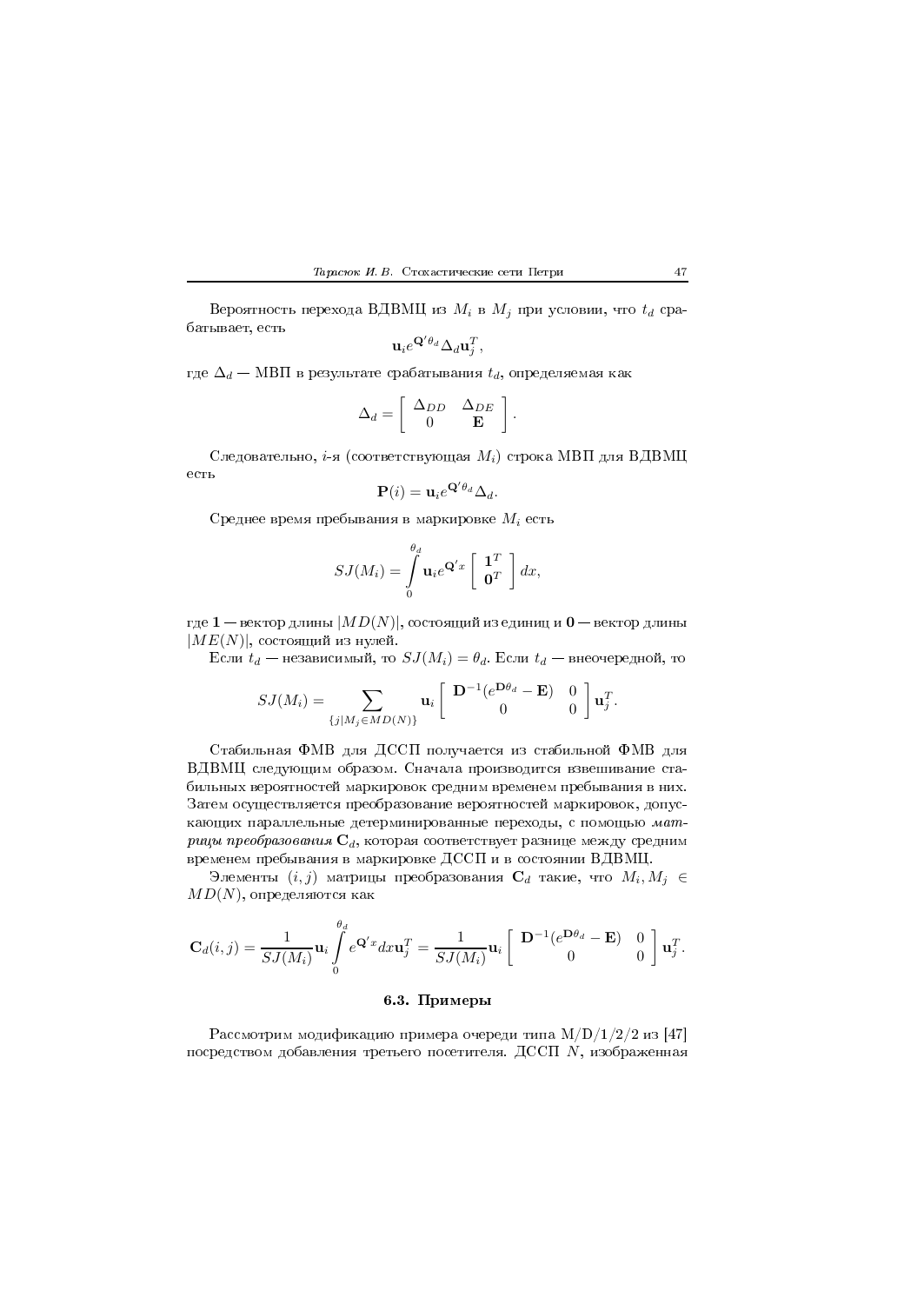на рисунке 9, моделирует поведение очереди из трех посетителей типа  $M/D/1/3/3$ . Тип очереди определяется следующим образом: вид процесса прибытия / распределение времени обслуживания / число серверов на станции обслуживания / число посетителей / число запросов. Символ 'М' соответствует марковскому процессу, а 'D' — детерминированному распределению. Так, очередь  $M/D/1/3/3$  имеет марковский процесс прибытия и детерминированное распределение времени обслуживания на одном сервере трех посетителей с тремя запросами (по одному на каждого посетителя). Посетители думают, потом запрашивают обслуживание и обслуживаются по одному на сервисной станции, если она свободна.

ДССП N имеет множество мест  $P_N = \{p_1, p_2, p_3, p_4\}$  и переходов  $T_N = \{t_1, t_2, t_3\},$  из которых  $t_2, t_3$  — детерминированные  $(t_2$  — мгновенный, т. е. детерминированный с нулевой задержкой), а  $t_1$  - экспоненциальный. Функция темпов / задержек переходов определяется так:  $\Omega_N(t_1) = m_1 \lambda$ ,  $\Omega_N(t_2) = 0$ ,  $\Omega_N(t_3) = \theta$ , где  $m_1$  — количество фишек в месте  $p_1$ , так что  $t_1$  имеет темп, зависимый от входного потока. Переходы удобно обозначить с соответствии с их типами. Экспоненциальный  $t_1$ обозначим через  $e$ , мгновенный  $t_2$  — посредством  $i$ , детерминированный  $t_3$  – как d.

Места интерпретируются следующим образом:  $p_1$  – количество думающих посетителей (ThinkNo),  $p_2$  — количество посетителей, заказавших обслуживание (RequestNo),  $p_3$  — посетитель на сервисной станции (Service),  $p_4$  — сервисная станция свободна (Free).

 $RS(N)$  состоит из шести маркировок, представляющих возможные состояния системы:  $M_1 = (3, 0, 0, 1) - 0$ бдумывание обслуживания тремя посетителями при свободной сервисной станции  $(3T+F), M_2 = (2,1,0,1)$ обдумывание обслуживания двумя посетителями и заказ обслуживания одним при свободной сервисной станции  $(2T+R+F), M_3 = (2,0,1,0)$  обдумывание обслуживания двумя посетителями и обслуживание одного  $(2T+S)$ ,  $M_4 = (1,1,1,0) - 6$ думывание обслуживания одним посетителем, заказ обслуживания одним и обслуживание одного  $(T+R+S)$ ,  $M_5 = (0, 2, 1, 0)$  — заказ обслуживания двумя посетителями и обслуживание одного  $(2R+S), M_6 = (1,2,0,1) -$ обдумывание обслуживания одним посетителем и заказ обслуживания двумя при свободной сервисной станции  $(T+2R+F)$ .

Маркировки  $M_2$  и  $M_6$  — исчезающие, т. е. время пребывания в них нулевое, что соответствует началу обслуживания сразу после запроса при свободной сервисной станции. Остальные маркировки — действительные. Таким образом,  $RS_T(N) = \{M_1, M_3, M_4, M_5\}$  и  $RS_V(N) = \{M_2, M_6\}$ . Исчезающие маркировки можно исключить из рассмотрения и анализировать поведение системы, используя не полный, а сокращенный граф достижимости. Полный  $RG(N)$  и сокращенный  $RG^*(N)$  графы дости-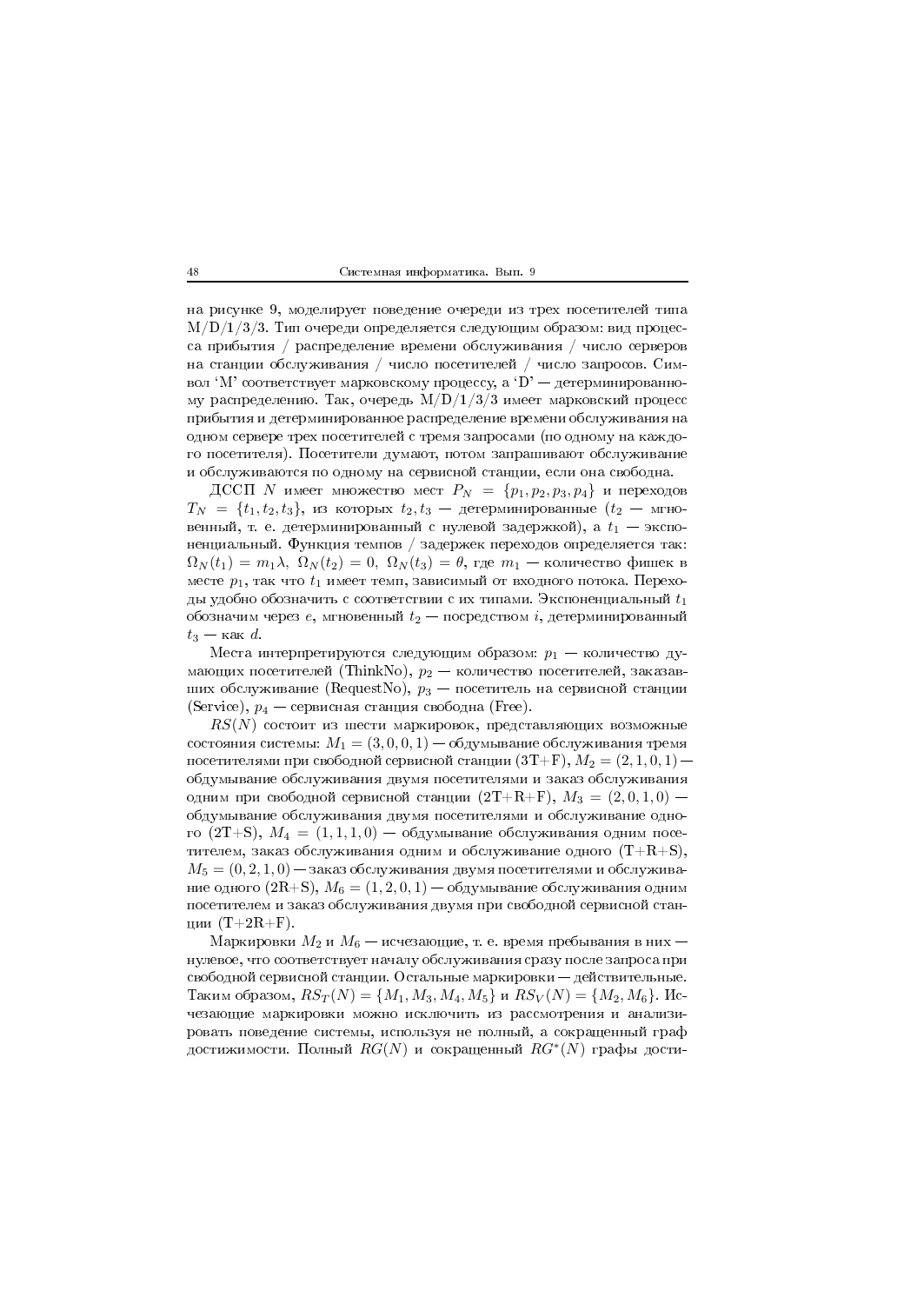

 $\pm$  мог от доотт о города и ее полным и сокращениям графы достижныети

жимости ДССП  $N$  также изображены на рис. 9.

переходы и их темпы / задержки имеют следующую интерпретацию.

- $\mathcal{L} = \mathcal{L} = \mathcal{L} = \mathcal{L} = \mathcal{L} = \mathcal{L} = \mathcal{L} = \mathcal{L} = \mathcal{L} = \mathcal{L} = \mathcal{L} = \mathcal{L} = \mathcal{L} = \mathcal{L} = \mathcal{L} = \mathcal{L} = \mathcal{L} = \mathcal{L} = \mathcal{L} = \mathcal{L} = \mathcal{L} = \mathcal{L} = \mathcal{L} = \mathcal{L} = \mathcal{L} = \mathcal{L} = \mathcal{L} = \mathcal{L} = \mathcal{L} = \mathcal{L} = \mathcal{L} = \mathcal$  -- - ром  $m_1\lambda,$  он заказывает обслуживание (переход  $t_1$ ).
- $\mathbb{R}^n$  . The set of the set of the set of the set of the set of the set of the set of the set of the set of the set of the set of the set of the set of the set of the set of the set of the set of the set of the set of живание на станции начинается мгновенно, т. е. с задержкой  $0$  (переход  $t_2$ ).
- 3. Когда посетитель находится на сервисной станции, то за время  $\theta$ он будет обслужен (переход  $t_3)$ .

, \*
 - лиза, выполнено, так как единственный детерминированный переход  $t_3$  $\mathbb{R}^n$  . The state of the state of the state of the state of the state of the state of the state of the state of the state of the state of the state of the state of the state of the state of the state of the state of самим собой) в каждой достижимой маркировке. Заметим, что  $t_3 - \emph{na-}$  $P^{\text{univ}}$ 

Состояния сокращенного графа достижимости  $RG^*(N)$  — действительные маркировки  $M_1 \in ME(N)$  и  $M_3, M_4, M_5 \in MD(N)$ . Поэтому для дальнеишего анализа их надо перенумеровать следующим образом:  $M_3 \mapsto M'_1, M_4 \mapsto M'_2, M_5 \mapsto M'_3, M_1 \mapsto M'_4.$ 

& 9 AC& H/AJ ( A/&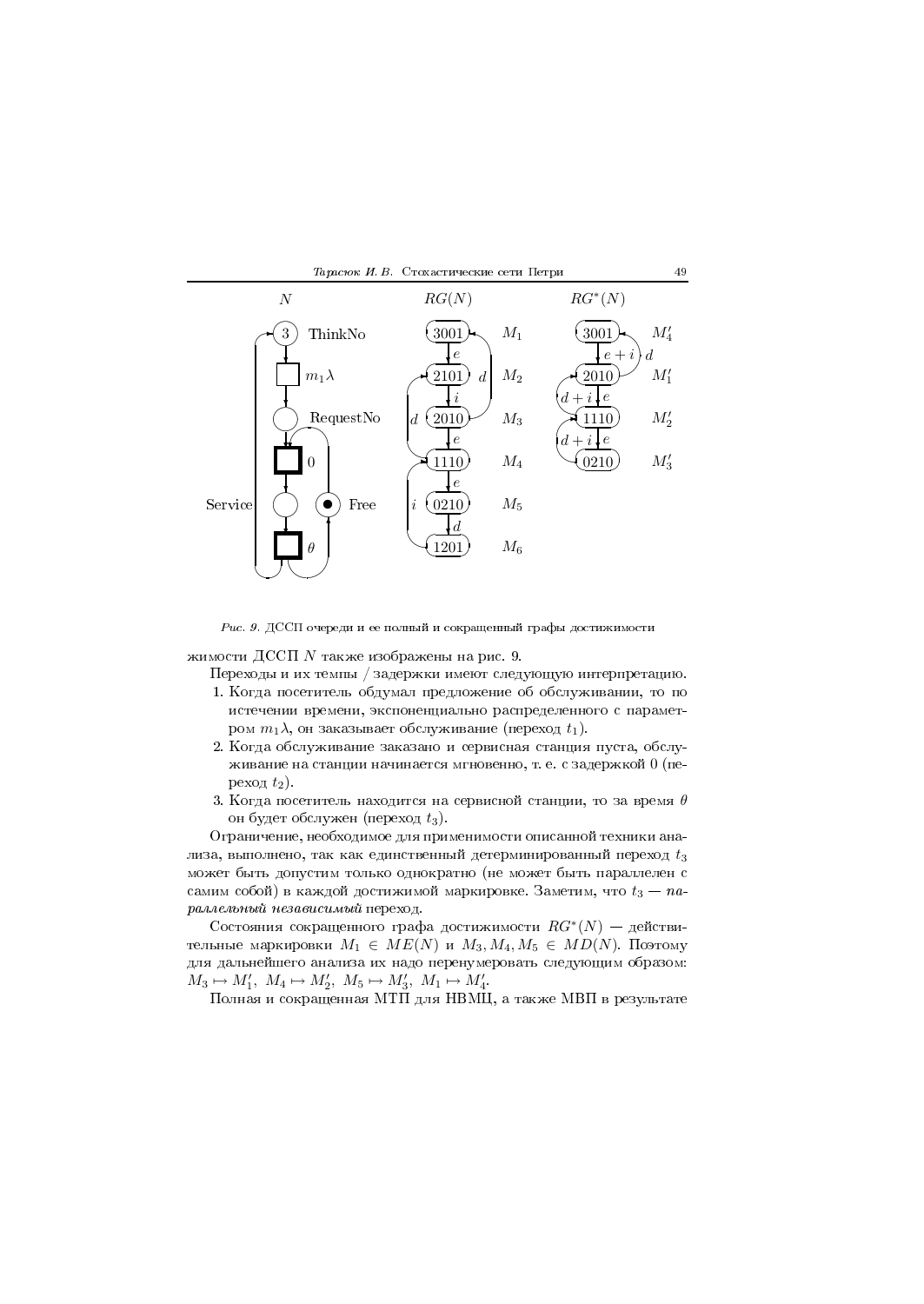|  | Системная информатика. Вып. 9 |  |  |
|--|-------------------------------|--|--|
|--|-------------------------------|--|--|

\* 
 - 7

$$
\mathbf{Q} = \begin{bmatrix} -2\lambda & 2\lambda & 0 & 0 \\ 0 & -\lambda & \lambda & 0 \\ 0 & 0 & 0 & 0 \\ 3\lambda & 0 & 0 & -3\lambda \end{bmatrix}, \ \mathbf{Q}' = \begin{bmatrix} -2\lambda & 2\lambda & 0 & 0 \\ 0 & -\lambda & \lambda & 0 \\ 0 & 0 & 0 & 0 \\ 0 & 0 & 0 & 0 \end{bmatrix},
$$

$$
\Delta = \begin{bmatrix} 0 & 0 & 0 & 1 \\ 1 & 0 & 0 & 0 \\ 0 & 1 & 0 & 0 \\ 0 & 0 & 0 & 1 \end{bmatrix}.
$$

A -- 7

$$
e^{\mathbf{Q}'\theta} = \begin{bmatrix} e^{-2\lambda\theta} & e^{-\lambda\theta}(1 - e^{-2\lambda\theta}) & (1 - e^{-\lambda\theta})(1 - e^{-2\lambda\theta}) & 0 \\ 0 & e^{-\lambda\theta} & 1 - e^{-\lambda\theta} & 0 \\ 0 & 0 & 1 & 0 \\ 0 & 0 & 0 & 1 \end{bmatrix}.
$$

; - \* - 
 -- 7

$$
e^{\mathbf{Q}'\theta}\Delta = \begin{bmatrix} e^{-\lambda\theta}(1-e^{-2\lambda\theta}) & (1-e^{-\lambda\theta})(1-e^{-2\lambda\theta}) & 0 & e^{-2\lambda\theta} \\ e^{-\lambda\theta} & 1-e^{-\lambda\theta} & 0 & 0 \\ 0 & 1 & 0 & 0 \\ 0 & 0 & 0 & 1 \end{bmatrix}.
$$

МВП для ВДВМЦ  $EDTMC^{\ast}(N),$  построенной на основе  $RG^{\ast}(N)$  и  $\mathbb{R}$  . The contract of the contract of the contract of the contract of the contract of the contract of the contract of the contract of the contract of the contract of the contract of the contract of the contract of th

$$
\mathbf{P} = \begin{bmatrix} e^{-\lambda \theta} (1 - e^{-2\lambda \theta}) & (1 - e^{-\lambda \theta}) (1 - e^{-2\lambda \theta}) & 0 & e^{-2\lambda \theta} \\ e^{-\lambda \theta} & 1 - e^{-\lambda \theta} & 0 & 0 \\ 0 & 1 & 0 & 0 \\ 1 & 0 & 0 & 0 \end{bmatrix}.
$$

 $3$ аметим, что  $e^{\mathbf{Q}'\theta}\Delta$  отличается от  $\mathbf P$  тем, что единица с позиции  $(4,4)$ первой матрицы переместилась в позицию  $(4,1)$  последней. Это соответствовало изменению четвертои строки, соответствующеи переходам из маркировки  $M'_4 \in ME(N),$  отражающему остальные дискретные веро- 5 3
  - \* 
 рехода  $i$  после экспоненциального  $e$ ). Будем говорить, что элемент  $(4,1)$ -  ности срабатываний  $e + i$ .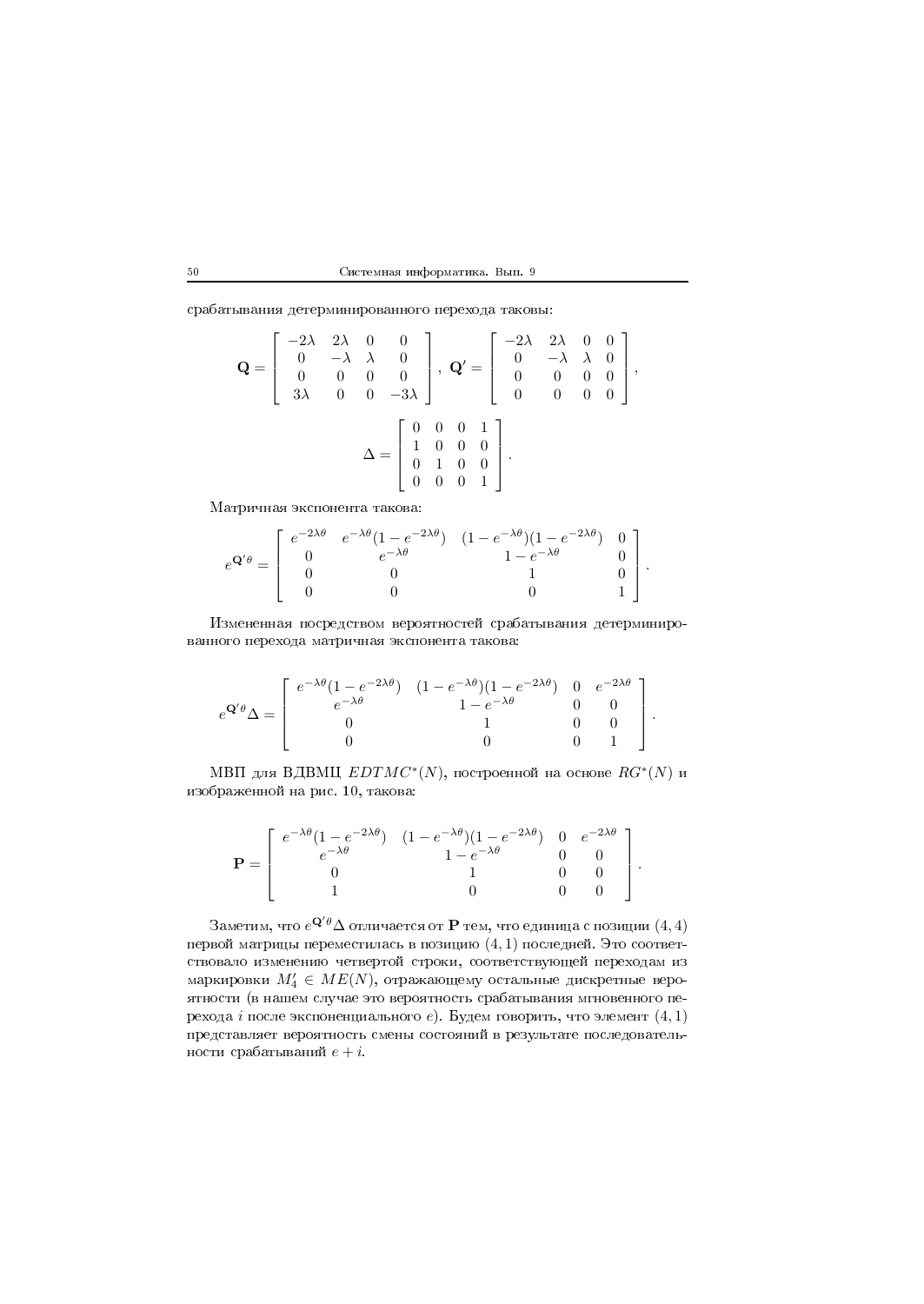$\frac{1}{2}$   $\frac{1}{2}$   $\frac{1}{2}$   $\frac{1}{2}$   $\frac{1}{2}$   $\frac{1}{2}$   $\frac{1}{2}$   $\frac{1}{2}$   $\frac{1}{2}$   $\frac{1}{2}$   $\frac{1}{2}$   $\frac{1}{2}$   $\frac{1}{2}$   $\frac{1}{2}$   $\frac{1}{2}$   $\frac{1}{2}$   $\frac{1}{2}$   $\frac{1}{2}$   $\frac{1}{2}$   $\frac{1}{2}$   $\frac{1}{2}$   $\frac{1}{2}$ 



 $\emph{Puc. 10. }$  ВДВМЦ для ДССП очереди

 $\, {\bf B} \,$  третьей строке  $\, {\bf P} \,$  единственный ненулевой элемент  $\, - \,$  единица в позиции  $(3,2),$  что соответствует последовательности  $d+i.$ 

Во второй строке  ${\bf P}$  ненулевые элементы находятся в позициях  $(2,1),$ соответствующей последовательности  $d+i,$  и  $(2,2),$  соответствующей последовательности  $e + d + i$ .

В первой строке  ${\bf P}$  ненулевые элементы находятся в позициях  $(1,1),$ соответствующей последовательности  $e+d+i,$  и  $(1,2),$  соответствующей последовательности  $e+e+d+i$ , а также  $(1,4)$ , соответствующей последовательности  $d$ .

N\* LA/ ?@ /)/AJ 3  ющеи системы линеиных уравнении:

$$
\label{eq:21} \left\{ \begin{array}{l} (1-e^{-\lambda\theta}+e^{-3\lambda\theta})\psi_1-e^{-\lambda\theta}\psi_2=\psi_4,\\ (1-e^{-\lambda\theta})(1-e^{-2\lambda\theta})\psi_1=e^{-\lambda\theta}\psi_2,\\ \psi_3=0,\\ e^{-2\lambda\theta}\psi_1=\psi_4,\\ \psi_1+\psi_2+\psi_3+\psi_4=1. \end{array} \right.
$$

/  -

$$
\psi = \frac{1}{1 + e^{-2\lambda\theta} + 2e^{-3\lambda\theta}} (e^{-\lambda\theta}, (1 - e^{-\lambda\theta})(1 - e^{-2\lambda\theta}), 0, e^{-3\lambda\theta}).
$$

Так как детерминированный переход  $t_3$  независимый, то  $SJ(M_1) =$  $SJ(M_2)=\theta.$  Поэтому вектор среднего времени пребывания в маркировках таков:

$$
SJ = \left(\theta, \theta, \theta, \frac{1}{3\lambda}\right).
$$

Взвешенная по  $SJ$  стабильная ФМВ  $\psi$  есть:

$$
\left(\psi_1\theta,\psi_2\theta,0,\frac{\psi_4}{3\lambda}\right).
$$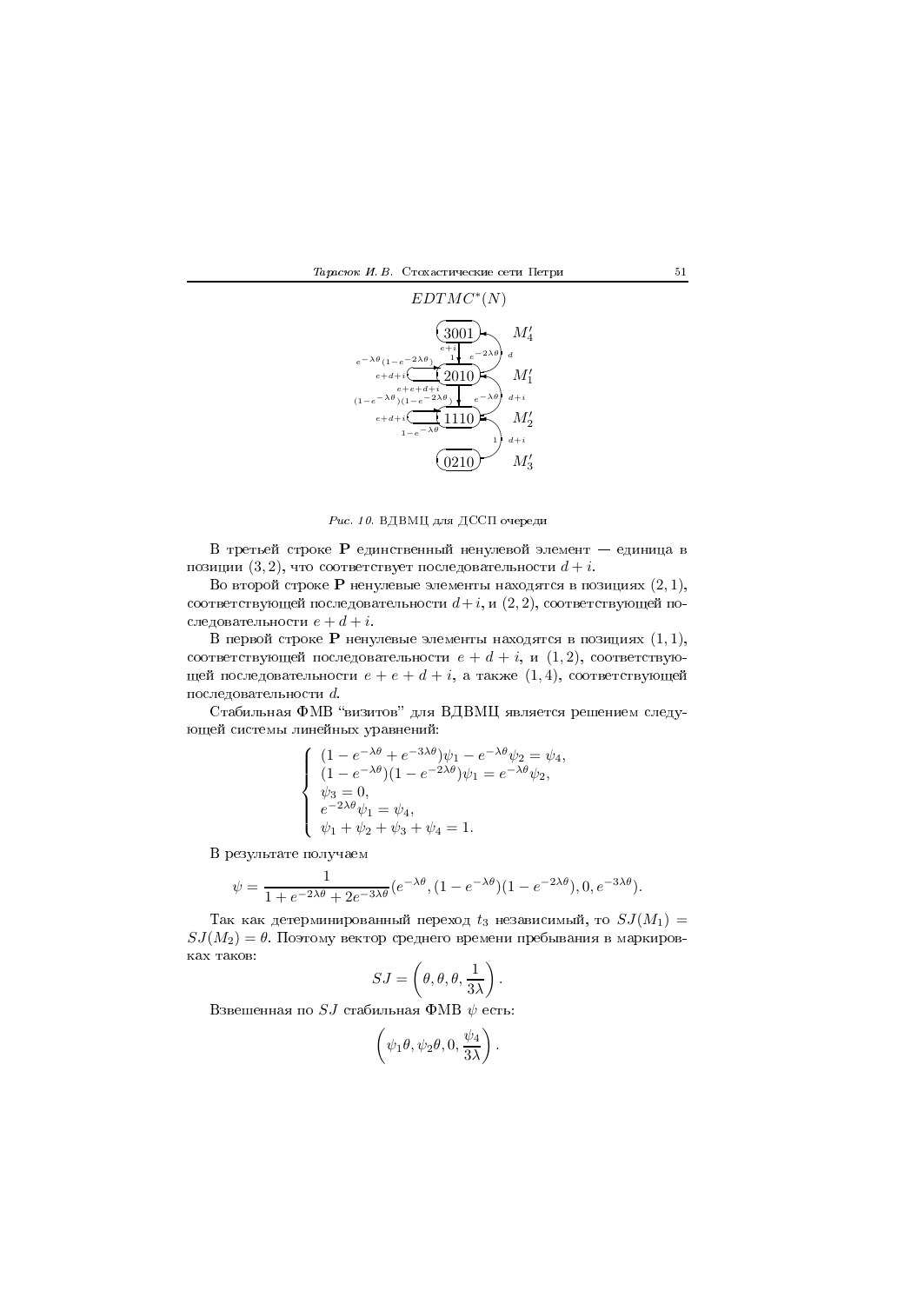Время пребывания в маркировках  $M_1$  и  $M_2$  должно быть перераспределено между ними и маркировкой  $M_3$ . Пусть

$$
c_k = \int_{0}^{\theta} e^{-k\lambda x} dx = \frac{1 - e^{-k\lambda \theta}}{k\lambda \theta} \ (1 \le k \le 3).
$$

Тогда матрица преобразования такова:

$$
\mathbf{C} = \left[ \begin{array}{cccc} c_2 & c_1 - c_3 & 1 - c_1 - c_2 + c_3 & 0 \\ 0 & c_1 & 1 - c_1 & 0 \\ 0 & 0 & 1 & 0 \\ 0 & 0 & 0 & 1 \end{array} \right].
$$

Измененная посредством матрицы преобразования взвешенная стабильная ФМВ есть:

$$
(\psi_1 \theta c_2, \psi_1 \theta (c_1 - c_3) + \psi_2 \theta c_1, \psi_1 \theta (1 - c_1 - c_2 + c_3) + \psi_2 \theta (1 - c_1), \frac{\psi_4}{3\lambda})
$$

Остается нормализовать измененную взвешенную стабильную ФМВ, разделив ее на сумму собственных компонентов. Таким образом, стабильная ФМВ для ДССП выглядит так:

$$
\varphi = \left(\psi_1 c_2, \psi_1 (c_1 - c_3) + \psi_2 c_1, \psi_1 (1 - c_1 - c_2 + c_3) + \psi_2 (1 - c_1), \frac{\psi_4}{3\lambda \theta}\right) \times \left(\psi_1 + \psi_2 + \frac{\psi_4}{3\lambda \theta}\right)^{-1}.
$$

# 6.4. Выводы

Определенные выше непомеченные ДССП естественно использовать, когда все переходы соответствуют логически разным активностям, как в рассмотренном примере. Однако в других случаях, когда разные переходы моделируют одинаковые активности, пометка будет полезна. Но даже просто для улучшения наглядности удобна пометка переходов  $L_N$  для рассмотренной ДССП, присваивающая переходам следующие действия:  $L_N(t_1) = \text{Required}, L_N(t_2) = \tau, L_N(t_3) = \text{Service}.$  Темпы и задержки логично присвоить действиям. Тогда в нашем примере темп Require будет равен  $\lambda$ , задержка  $\tau = 0$ , а задержка  $Server - \theta$ .

 $\text{\rm \underline{A}CC\Pi}$  - дополнение ОССП возможностью введения произвольных фиксированных задержек неэкспоненциальных переходов, а не только нулевых, как в ОССП. Таким образом, обогащен класс распределений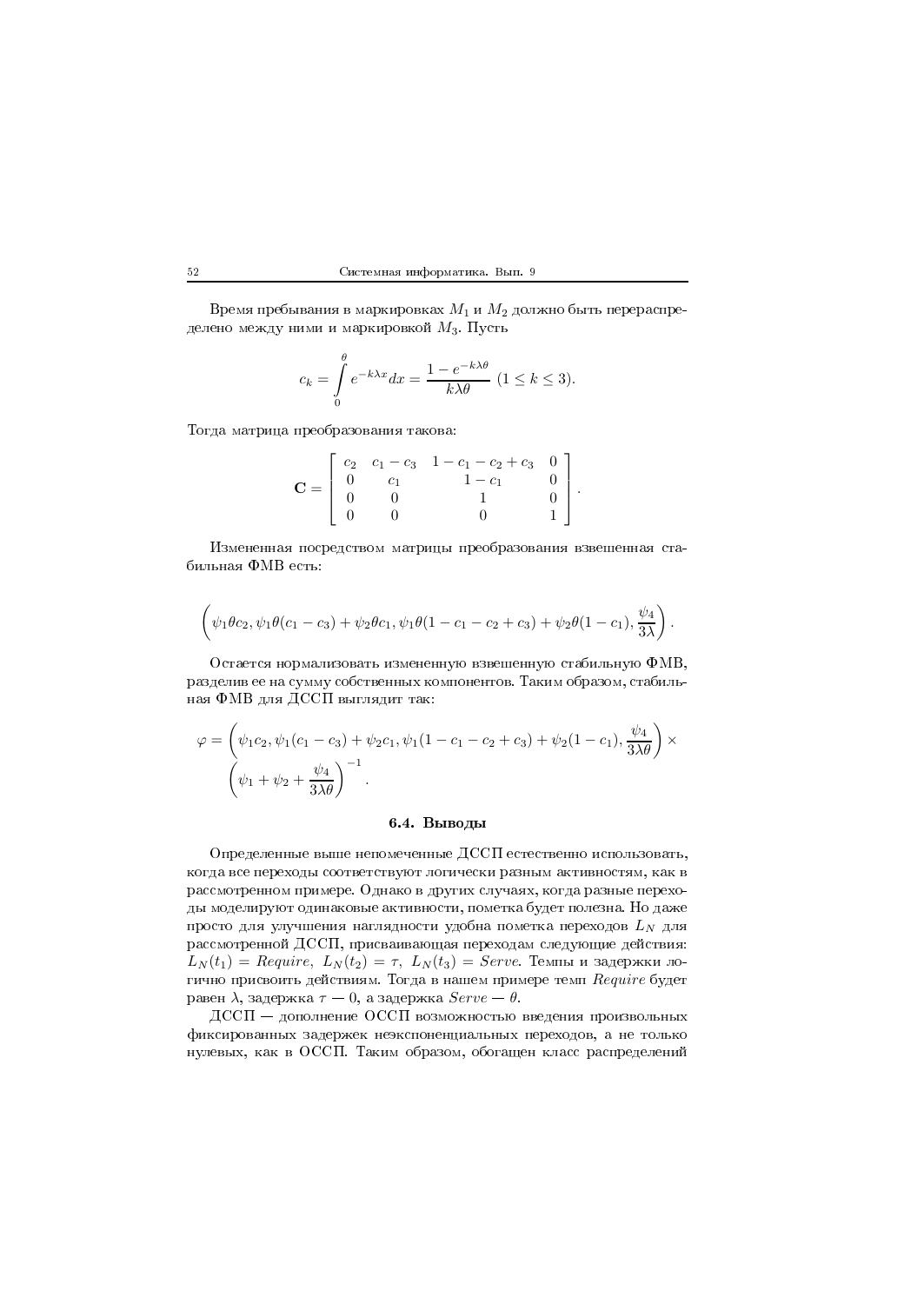#### Тарасюк И. В. Стохастические сети Петри

вероятностей задержек переходов. Это позволило моделировать реальные динамические системы более естественным образом, поскольку экспоненциальное распределение во многих случаях дает лишь грубое приближение характеристик систем, а постоянное нулевое распределение не является существенным расширением упомянутого класса.

Однако за увеличение моделирующей способности при переходе к более выразительному типу ССП приходится платить возрастанием сложности решения построенных моделей. В рассмотренном примере добавление дополнительной фишки, соответствующей третьему посетителю, существенно усложнило вычисление аналитического решения и вид результата. В случае ДССП основная сложность заключается в необходимости обращения матриц и многократного вычисления матричных экспонент. Обычно матрицы, экспоненты которых вычисляются для получения решения ДССП, являются довольно разреженными, т. е. с большим количеством нулевых элементов. Но время вычисления растет очень быстро с увеличением заполнения матриц, а также произведения детерминированного и экспоненциального времени задержек параллельных переходов.

Еще более сложным стало бы решение без ограничения до одного числа детерминированных переходов, допустимых в маркировке. С таким строгим ограничением, тем не менее, возможно моделировать определенное число интересных приложений. В [29] ограничение было снято теоретическими методами, однако на практике такое решение было бы неприемлемо из-за проблемы "взрывного" роста числа состояний.

Для моделирования без упомянутых ограничивающих условий более удобны детерминированные ДВССП (ДДВССП), определенные в [72, 73]. Они являются расширением ДВССП посредством введения детерминированных переходов в дополнение к геометрическим. Таким образом, ДДВССП можно считать дискретным аналогом ДССП. Так как постоянное распределение задержек детерминированных переходов представляет из себя частный случай геометрического, анализ ДДВССП возможен без ограничения на количество допустимых детерминированных переходов.

Из-за сложности аналитического решения ДССП часто применяются разбиение на подсистемы и численные методы.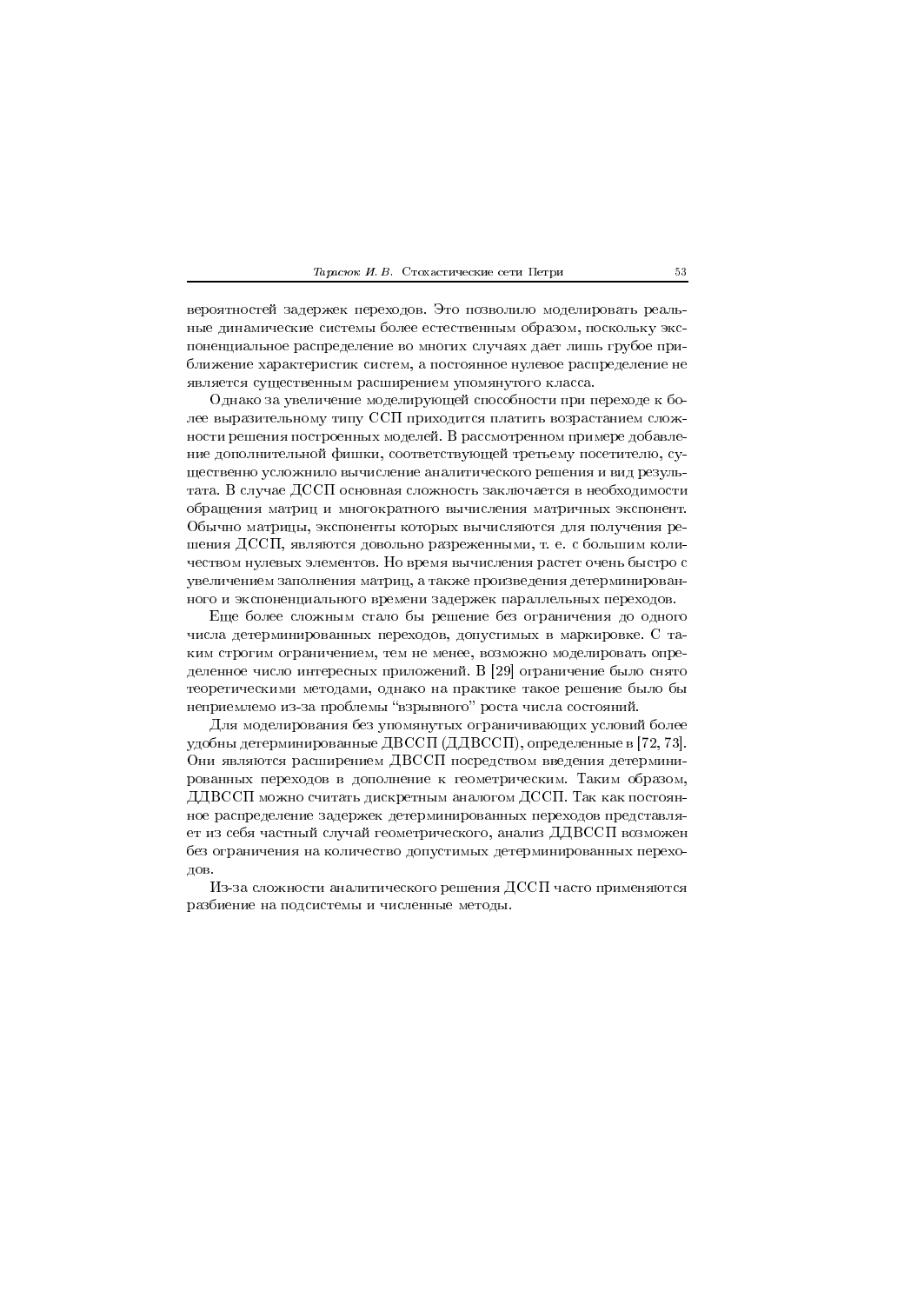## 7. ЗАКЛЮЧЕНИЕ

В этой работе были рассмотрены четыре наиболее известных типа ССП. Описаны методы их анализа и даны иллюстративные примеры. Проведено сравнение и обсуждены сферы применимости данных видов ССП. Также предложены способы введения пометки переходов, которая дает возможность более естественно представлять системы и сравнивать ССП на качественную и количественную эквивалентность. На наш взгляд, самыми перспективными являются модели на основе ДВССП, такие как ДДВССП, поскольку дискретность времени позволяет рассматривать разнообразные виды распределений вероятностей временных задержек и использовать параллелизм, присущий структуре СП, благодаря шаговой семантике. Также желательно ввести пометку переходов ССП указанных типов.

Систематическое изложение теории ССП и связанных с ними понятий можно найти в монографиях [13, 67]. В литературе было рассмотрено много примеров исследования производительности реально существующих систем с помощью ССП [17, 34]. Для автоматизации моделирования и анализа с помощью ССП был разработан ряд программных продуктов, которые успешно применяются на практике [12, 25, 26, 38, 53].

В настоящее время используется большое количество различных типов ССП, разработанных для конкретной области или типа моделируемых систем и призванных облегчить их спецификацию и анализ. Так, кроме упомянутых во введении видов ССП, в последние годы появилось много расширений ССП совершенно иного рода, основанных на существенном изменении определения СП, в которые вводится стохастическая модель времени.

В частности, для моделирования стохастических потоковых флюидных систем в [65] были введены флюидные ССП (ФССП). ФССП были рассмотрены также в [22, 31, 36, 64, 66]. ФССП – расширение ССП "непрерывными" местами, содержащими вместо дискретных фишек непрерывный флюид (непрерывные фишки), и дугами, по которым он может передвигаться. Непрерывные места заполняются и опорожняются с непрерывной скоростью. Флюид может использоваться для приближения большого числа фишек, что сокращает число состояний. ФССП имеют переходы обычного вида. С помощью ФССП можно моделировать физические системы с текучими веществами, контроль за которыми осуществляется с помощью дискретной логики. Дискретные и непрерывные порции данных могут влиять друг на друга. В стандартных ФССП "первого порядка" скорость потока флюида – детерминированная. В ФССП "второго порядка", определенных в [68-71], она нормально распределена. Для исследования ФССП широко используются моделирование и чис-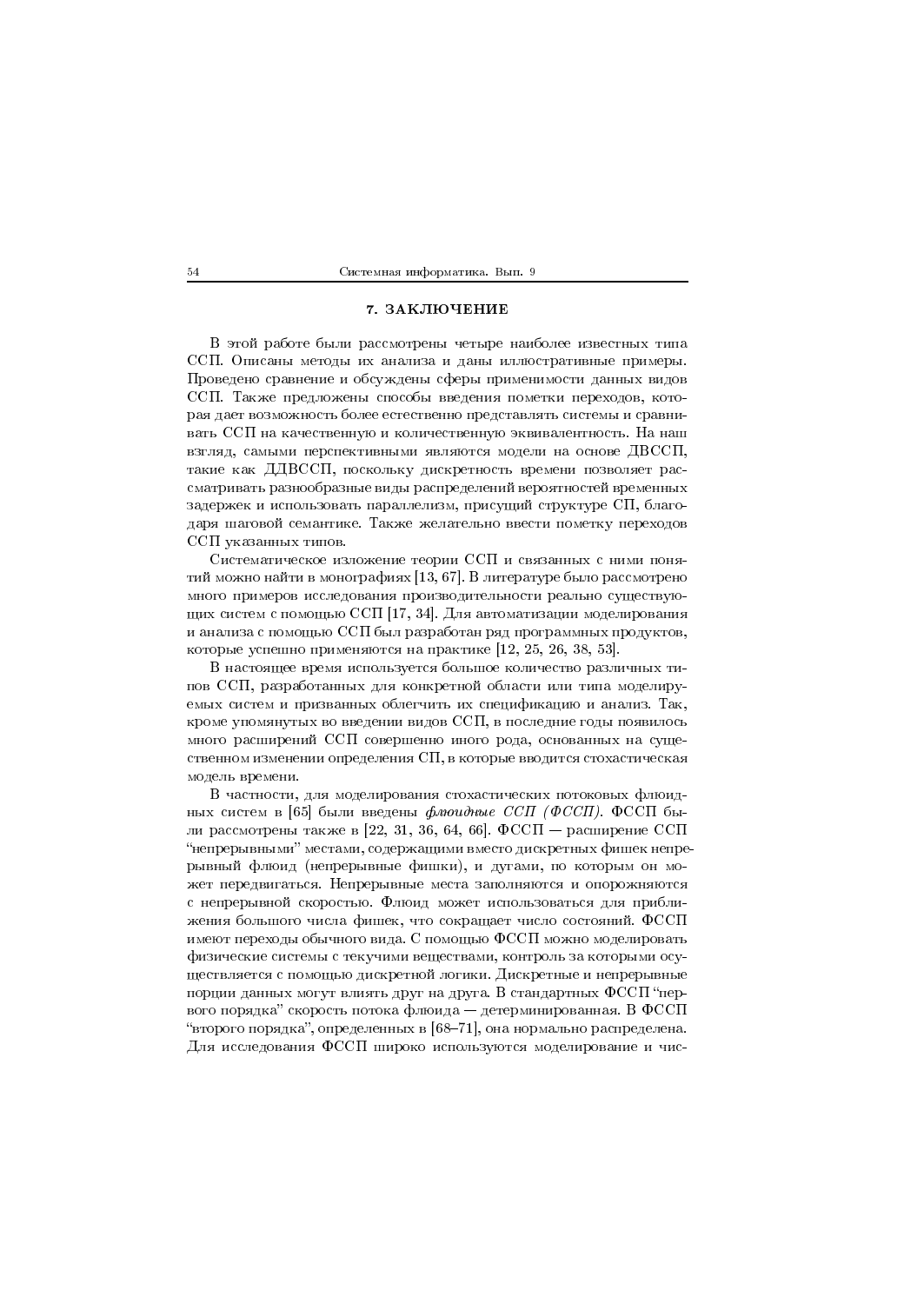ленные методы, так как аналитический метод анализа требует решения множества сложных уравнений с частными производными.

Было рассмотрено много расширений ФССП. Например, в [35] определены гибридные ССП (ГССП), разработанные для моделирования динамических систем с дискретными и непрерывными компонентами. Дискретные изменения состояний являются марковскими, а непрерывные переменные — детерминированными. ГССП содержат особые непрерывные переходы, предназначенные для продвижения непрерывных маркировок. В ГССП также вводятся правила допуска и срабатывания переходов, отличные от присущих ФССП. Библиографию по различным типам гибридных СП (не только стохастическим) можно найти в [28].

В [23, 75] были введены цветные ССП (ЦССП), стохастическое расширение СП с цветными фишками. Переходы ЦССП имеют стохастические и детерминированные задержки. ЦССП предназначены для моделирования технологических и экономических процессов.

Итак, можно сделать следующие выводы о такой модели динамических систем, как ССП.

ССП обладают следующими преимуществами.

- Удобны как для исследования теоретических аспектов функционирования систем с разделяемыми ресурсами, так и для создания средств их разработки.
- Производительность, т. е. среднее время прогона, можно оценить уже из структуры ССП, а детальный анализ производительности осуществляется через построенную МЦ по известным алгоритмам.
- Успешно применяются в ситуациях, когда синхронизация является определяющей, например, для анализа систем с согласованным функционированием компонентов.

Однако, ССП обладают и следующим рядом недостатков.

- Высокая сложность спецификации больших систем из-за отсутствия средств модульности и громоздкости соответствующих ССП.
- При переходе к более общим типам ССП, имеющим большую выразительную силу, за получение алгоритма решения приемлемой сложности приходится платить аналитическими и структурными ограничениями. Результат аналитического решения для практически интересных систем обычно получается слишком громоздким, что вынуждает применять исследование систем по частям, а также моделирование и численные методы.
- $\bullet$  Параллелизм, содержащийся в СП, на основе которой определятся ССП, не вполне отражается в построенной МЦ. В лучшем случае, для ДВССП мы имеем семантику шагов параллельных действий, которая не учитывает все аспекты параллелизма.

Исследования теории и практической применимости ССП ведутся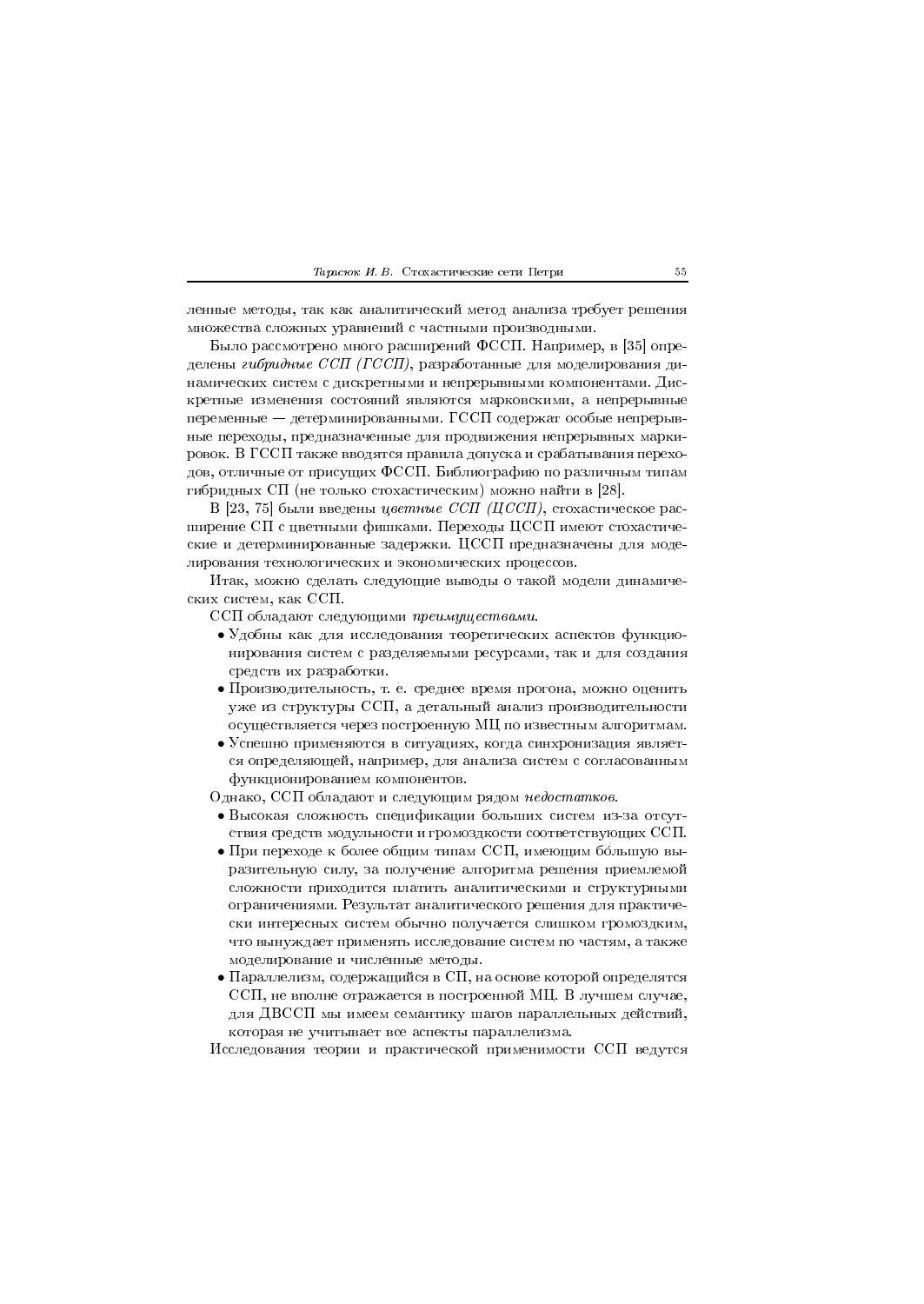-9 -  \$

# СПИСОК ЛИТЕРАТУРЫ

- $\mathbf{1}$  , and  $\mathbf{1}$  , and  $\mathbf{1}$  , and  $\mathbf{1}$  , and  $\mathbf{1}$  , and  $\mathbf{1}$  , and  $\mathbf{1}$  , and  $\mathbf{1}$
- 2. Гнеденко Б.В. Курс теории вероятностей. М.: Наука, 1969. 400 с.
- 3. Котов В.Е. Сети Петри. М.: Наука, 1984. 160 с.
- 4. Вентцель А.Д. Курс теории случайных процессов. М.: Наука, 1975. 319 с.
- 5. van der Aalst W.M.P. Interval timed coloured Petri nets and their analyis // Lect. Notes in Comput. Sci.  $-1993. - Vol. 691. - P. 453-472.$
- $Y$  , and  $Y$  is a simple  $Y$  --dimensional  $Y$  is a simple  $X$  --dimensional  $X$  --dimensional  $X$  --dimensional  $X$ 6. van der Aalst W.M.P. Using interval timed coloured Petri nets to calculate performance bounds // Ibid.  $-1994$ .  $-$  Vol. 794.  $-$  P. 425-444.
- 7. van der Aalst W.M.P., van Hee K.M., Reijers H.A. Analysis of discrete time stochastic Petri nets // Statistica Neerlandica.  $-$  2000.  $-$  Vol. 54, No 2.  $-$  P. 237-255.  $$ noop.,,, omi ossi john john ja john ja join, nimisto join johotuntoin, pohoituvitohta john j
- 3 BCD EFG HOLD LAND GEPFH HOLD GEPFH MAHDING SA GCPIIC SA GCPIIC SA GCPIICO SA GCPIICO SA POLICE SA POLICE SA timed coloured Petri nets // Real Time Systems.  $-$  1995.  $-$  Vol. 9, No 3.  $-$  P. 241–263. representation of the contract of the contract of the contract of the contract of the contract of the contract of
- 9. Balbo G. Introduction to stochstic Petri nets  $//$  Lect. Notes in Comput. Sci.  $-$  2000.  $-$  Vol. 2090.  $-$  P. 84-155.
- 10. Balbo G., Bruell S.C., Ghanta S. Combining queueing network and generalized stochastic Petri net models for the analysis of some blocking phenomena  $//$  IEEE Transactions on Software Engineering.  $-$  1986.  $-$  Vol. 12, No 4.  $-$  P. 561-576.
- 11. Berthomieu B., Diaz M. Modelling and verification of time dependent systems using time Petri nets // Ibid.  $-1991. -$  Vol. 17, No 3.  $-$  P. 259-273.
- 12. Bernardi S. GreatSPN, version 2.0.2. User's manual. Performance Evaluation Group, Faculty of Computer Science, University of Turin, Italy, 2002. -- - -
- 13. Bause F., Kritzinger P.S. Stochastic Petri nets: an introduchtion to the theory. 2<sup>nd</sup> Edition.  $-$  Vieweg Verlag, 2002.  $-$  218 p.
- 14. Buchholz P., Tarasyuk I.V. Net and algebraic approaches to probablistic modeling  $//$ Joint Bulletin of NCC & IIS. Ser.: Comput. Sci.  $-$  2001.  $-$  Iss. 15.  $-$  P. 31-64.  $\cdot$ --  - !! "
- 15. Buchholz P. A notion of equivalence for stochastic Petri nets  $//$  Lect. Notes in Comput.  $\mathrm{Sci.} -1995. -\mathrm{Vol.} 935. -\mathrm{P.} 161-180.$
- 16. Buchholz P. Iterative decomposition and aggregation of labeled GSPNs  $//$  Ibid.  $-$
- 17. Ciardo G., Cherkasova L., Kotov V., Rokicki T. Modeling a scalable high-speed interconnect with stochastic Petri nets  $//$  Proc. of  $6^{th}$  Internat. Workshop on Petri Nets and Performance Models. - North Carolina, USA: IEEE Computer Society Press,  $1995. - P. 83 - 92.$ 
	- http://www.hpl.hp.com/personal/Lucy\_Cherkasova/papers/pnpm95.pdf
- 18. Ciardo G., German R., Lindemann C. A characterization of the stochastic process underlying a stochastic Petri net  $//$  IEEE Transactions on Software Engineering. 1994. — Vol. 20, No 7. — P. 506-515. —
- http://www.cs.wm.edu/~ciardo/pubs/1994IEEETSE-Characterization.pdf 19. Christoff I. Testing equivalence and fully abstract models of probabilistic processes // Lect. Notes in Comput. Sci.  $-$  1990.  $-$  Vol. 458.  $-$  P. 128-140.
- 20. Ciardo G. Discrete time markovian stochastic Petri nets // Numerical Solution of Markov Chains / Ed. by W.J. Stewart. - Kluwer Academic Publishers,  $1995. - P. 339 358.$  — <code>http://www.cs.wm.edu/~ciardo/pubs/1995NSMC-Discrete.pdf</code>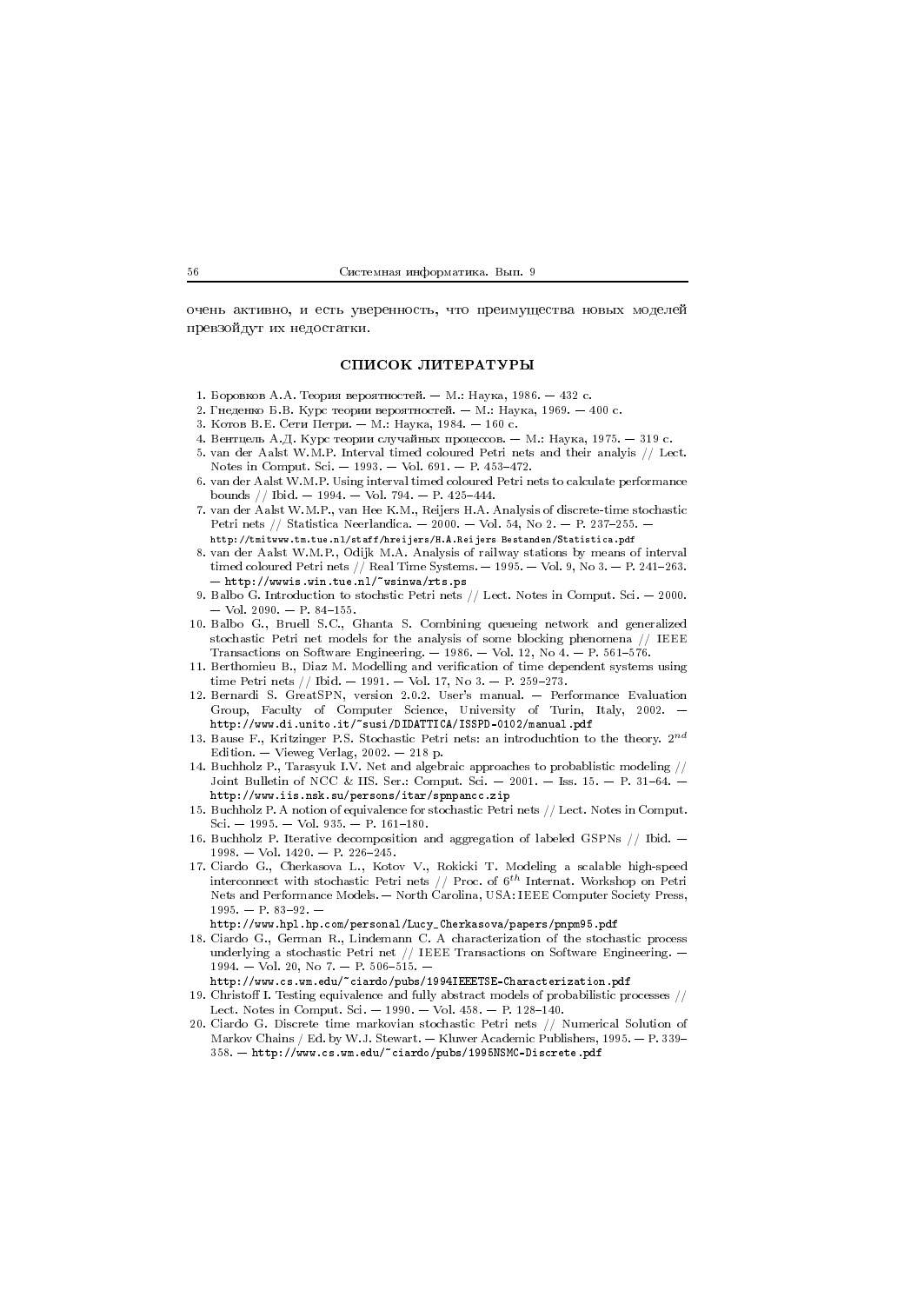#### Тарасюк И. В. Стохастические сети Петри

- 21. Chiola G., Marsan M.A., Balbo G., Conte G. Generalized stochastic Petri nets: a definition at the net level and its implications // IEEE Transactions on Software Engineering.  $-1993.$  - Vol. 19, No 2. - P. 89-107.
- 22. Ciardo G., Nicol D., Trivedi K.S. Discrete event simulation of fluid stochastic Petri nets // IEEE Transactions on Software Engineering.  $-$  1999.  $-$  Vol. 25, No 2.  $-$  P. 207-217. - http://www.cs.wm.edu/~ciardo/pubs/1999IEEETSE-FSPNsimul.ps
- 23. Dehnert J., Freiheit J., Zimmermann A. Workflow modeling and performance evaluation with coloured stochastic Petri nets // Proc. of AAAI Spring Symp. Series 2000, Workshop on Bringing Knowledge to Business Processes. - Stanford, USA, 2000.  $-$  P. 139-141.  $-$

http://aifbhermes.aifb.uni-karlsruhe.de/AAAI2000/CameraReady/JDehnert00.ps

- 24. Dugan J.B., Trivedi K.S., Geist R.M., Nicola V.F. Extended stochastic Petri nets: applications and analysis // Proc. of  $10^{th}$  Internat. Symp. on Computer Performance Modelling, Measurement and Evaluation. - Paris, Amsterdam: Elsevier, 1984. - P.  $507 - 519$ .
- 25. Franceschinis G., Donatelli S., Gaeta R. GreatSPN 2.0: Graphical editor and analyzer for timed and stochastic Petri nets // Proc. of  $21^{st}$  Internat. Conf. on Application and Theory of Petri Nets.  $-$  Aarhus, Denmark, 2000.  $-$  P. 43-50.  $$ http://www.daimi.au.dk/pn2000/proceedings/pn2000\_tooldemos.pdf
- 26. Fricks R., Hirel C., Wells S., Trivedi K. The development of an integrated modeling environment // Proc. of World Congress on Systems Simulation.  $-$  Singapure, 1997.  $-$  P. 471-476.  $-$  http://www.ec.duke.edu/"chirel/PAPER/wcss97.ps
- 27. Florin G., Natkin S. Les reseaux de Petri stochastiques // Technique et Science Informatique.  $-1985. -$  Vol. 4, No 1.  $-$  P. 143-160.
- 28. Giua A., Corona D. Bibliography on hybrid Petri nets. Department of Electroengineering and Electronics, University of Cagliary, Italy, 2002. http://bode.diee.unica.it/"hpn.
- 29. German R. Analysis of stochastic Petri nets with non-exponentially distrubuted firing times: Ph.D. Thesis / Technical University of Berlin. — Berlin, Germany, 1994.
- 30. German R., Lindemann C. Analysis of stochastic Petri nets by the method of supplementary variables // Performance Evaluation.  $-$  1994.  $-$  Vol. 20, No 1-3.  $-$ P. 317-335.
- 31. Gribaudo M., Serena M., Horváth A., Bobbio A. Fluid stochastic Petri nets augmented with flush-out arcs: modelling and analysis  $//$  Discrete Event Dynamic Systems: Theory and Applications. - Vol. 11, No  $1-2$ . - 2001. - P. 97-117. http://www.mfn.unipmn.it/~bobbio/BIBLIO/PAPERS/ANN001/deds2001.pdf.
- 32. Haverkort B.R. Markovian models for performance and dependability evaluation  $//$ Lect. Notes in Comput. Sci.  $-2000$ .  $-$  Vol. 2090.  $-$  P. 38-83.
- 33. Herzog U. Formal methods for performance evaluation  $//$  Ibid..  $P. 1-37$ .
- 34. Heindl A., German R. Performance modeling of IEEE 802.11 wireless LANs with stochastic Petri nets // Performance Evaluation. - 2001. - Vol. 44. - P. 139-164. http://netlab.cs.tsinghua.edu.cu/xuke/paperlist/perfmod.pdf.
- 35. Horton G., Kowarschik M. Discrete-continuous modeling using hybrid stochastic Petri nets // Proc. of  $11^{th}$  European Simulation Symp.. - Erlangen-Nurmberg, Germany, 1999. - http://www10.informatik.uni-erlangen.de/~markus/doc/ess99.pdf.
- 36. Horton G., Kulkarni V.G., Nicol D.M., Trivedi K.S. Fluid stochastic Petri nets: theory, applications, and solution techniques  $//$  European J. of Operations Research. - 1998. - Vol. 105, No 1. - P. 184-201. -

http://www.cs.dartmouth.edu/~nicol/papers-cv/nj-38.pdf.

- 37. Haas P.J., Shedler G.S. Stochastic Petri net representation of discrete event simulations // IEEE Trans. on Software Eng.  $-$  1987.  $-$  Vol. 15, No 4.  $-$  P. 381-393.
- 38. Hirel Ch., Tuffin B., Trivedi K.S. SPNP: stochastic Petri nets. Version 6.0 // Lect.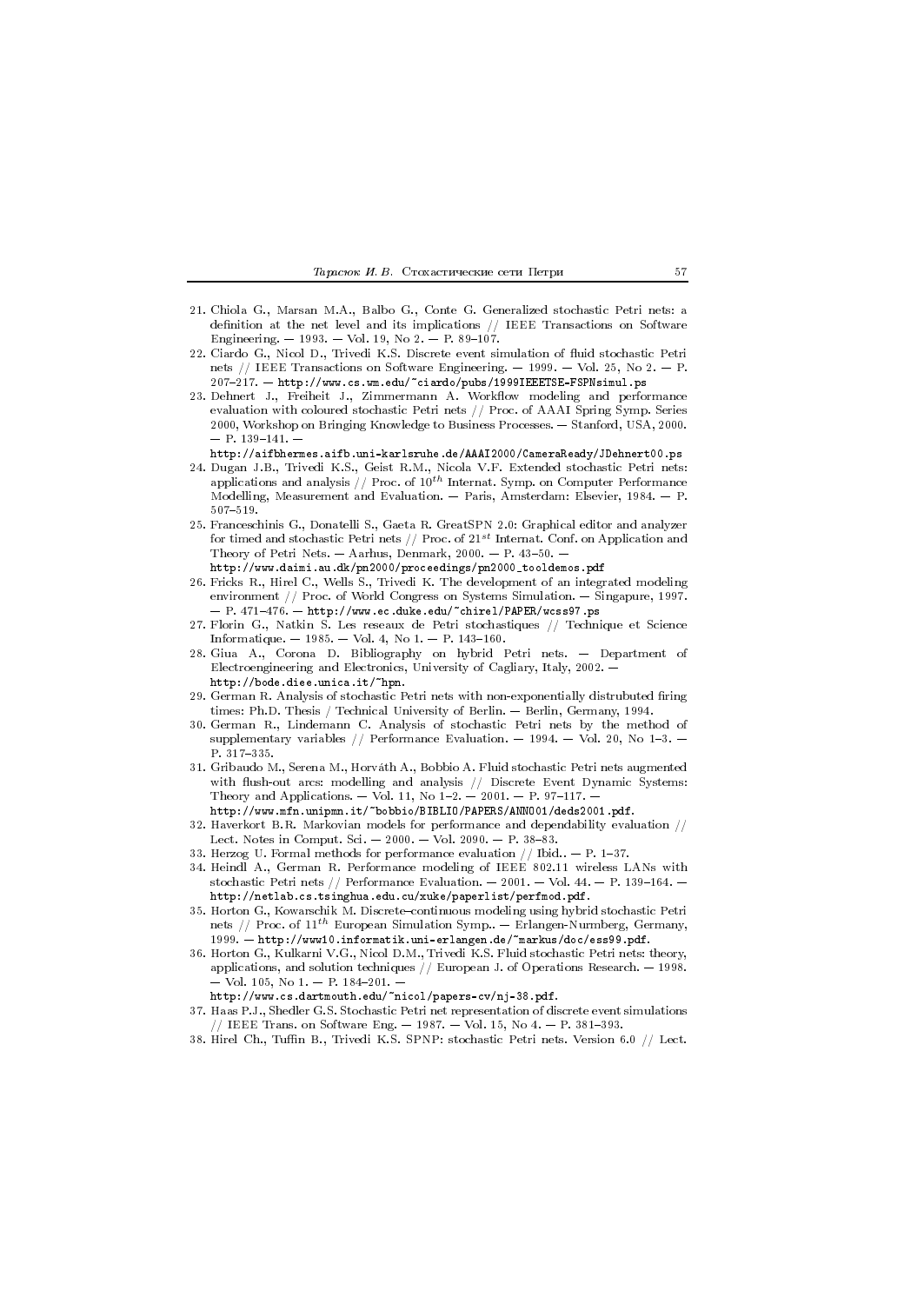Notes in Comput. Sci.  $-2000$ .  $-$  Vol. 1786.  $-$  P. 354-357.  $-$ 

http://www.ee.duke.edu/"kst/spn\_papers/paperSpnp.pdf.

- 39. Holliday M.A., Vernon M.K. A generalized timed Petri net model for performance analysis // IEEE Trans. on Software Eng.  $-$  1987.  $-$  Vol. 13, No 12.  $-$  P. 1297-1310.
- 40. Jensen K. Coloured Petri nets. Basic concepts, analysis methods and practical use. -Berlin: Springer Verlag, 1996. - 234 p.
- 41. Kulkarni V.G. Modeling and analysis of stochastic systems. London: Chapman and Hall, 1995.  $-624$  p.
- 42. Larsen K., Skou A. Bisimulation through probabilistic testing // Information and Computation.  $-1991. - Vol. 94. - P. 1-28.$
- Marsan M.A. Stochastic Petri nets: an elementary introduction // Lect. Notes in 43. Comput. Sci. - 1990. - Vol. 424. - P. 1-29.
- 44. Marsan M.A., Balbo G., Bobbio A., et al. The effect of execution policies on the semantics and analysis of stochastic Petri nets // IEEE Trans. on Software Eng. - $1989. -$  Vol. 15, No 7. - P. 832-846.
- 45. Marsan M.A., Balbo G., Chiola G., Conte G. Generalized stochastic Petri Nets revisited: random switches and priorities // Proc. of Intern. Workshop on Petri Nets and Performance Models, Madison, USA. - Washington: IEEE Computer Society Press,  $1987. - P. 44-53.$
- 46. Marsan M.A., Balbo G., Chiola G., et al. An introduction to generalized stochastic Petri nets // Microelecronics and Reliability.  $-1991. -$  Vol. 31, No 4.  $-$  P. 699-725.
- 47. Marsan M.A., Chiola G. On Petri nets with deterministic and exponentially distributed firing times // Lect. Notes in Comput. Sci..  $- 1987$ .  $-$  Vol. 266.  $-$  P. 132-145.
- 48. Marsan M.A., Conte G., Balbo G. A class of generalized stochastic Petri nets for performance evaluation of multiprocessor systems // ACM Trans. on Comput. Sys. - $1984. - Vol. 2, No 2. - P. 93-122.$
- 49. Marsan M.A., Chiola G., Fumagalli A. Improving the efficiency of the analysis of DSPN models // Lect. Notes in Comput. Sci. - 1990. - Vol. 424. - P. 30-50.
- 50. Merlin P., Farber D.J. Recoverability of communication protocols: implications of a theoretical study // IEEE Trans. on Communs.  $-$  1976.  $-$  Vol. 24, No 9.  $-$  P. 1036-1043.
- 51. Molloy M. Performance analysis using stochastic Petri nets // IEEE Trans. on Comput.  $-1982. - Vol. 31, No. 9. - P. 913-917.$
- 52. Molloy M. Discrete time stochastic Petri nets // IEEE Trans. on Software Eng. - $1985. -$  Vol. 11, No 4, - P, 417-423.
- 53. Mujica I.R. Comparison of three SPN Packages: GreatSPN 1.6, DSPNexpress 1.2, SPNP 3.0. - Edinburgh, 1994. - 50 p. - (Tech. Rep. / Univ. of Edinburgh. Computer Systems Group, Department of Computer Science; Vol. ECS-CSG-4-94). http://www.icsa.informatics.ed.ac.uk/reports/ECS-CSG-4-94.ps.gz
- 54. Murata T. Petri nets: properties, analysis and applications // Proc. of the IEEE. -1989. - Vol. 77, No 4. - P. 541-580.
- 55. Noe J.D., Nutt G.J. Macro e-net representation of parallel systems // IEEE Trans. on Comput. - 1973. - Vol. 31, No 9. - P. 718-727.
- 56. Peterson J.L. Petri net theory and modeling of systems. Englewood Cliffs, New Jersey, Prentice Hall, 1981. (Перевод на русский язык: Питерсон Дж. Теория сетей Петри и молелирование систем. — М.: Мир. 1984.)
- 57. Petri C.A. Kommunikation mit Automaten: Ph.D. thes. / Universität Bonn, Schriften des Instituts für Instrumentelle Mathematik, 1962 (in German).
- 58. Ramchandani C. Perfomance evaluation of asynchronous concurrent systems by timed Petri nets: Ph.D. thes. / Massachusetts Institute of Technology, Cambridge, 1973.
- 59. Reisig W. Petri nets: an introduction. EATCS Monographs on Theor. Comput. Sci. Vol. 4. - Berlin: Springer Verlag, 1985.